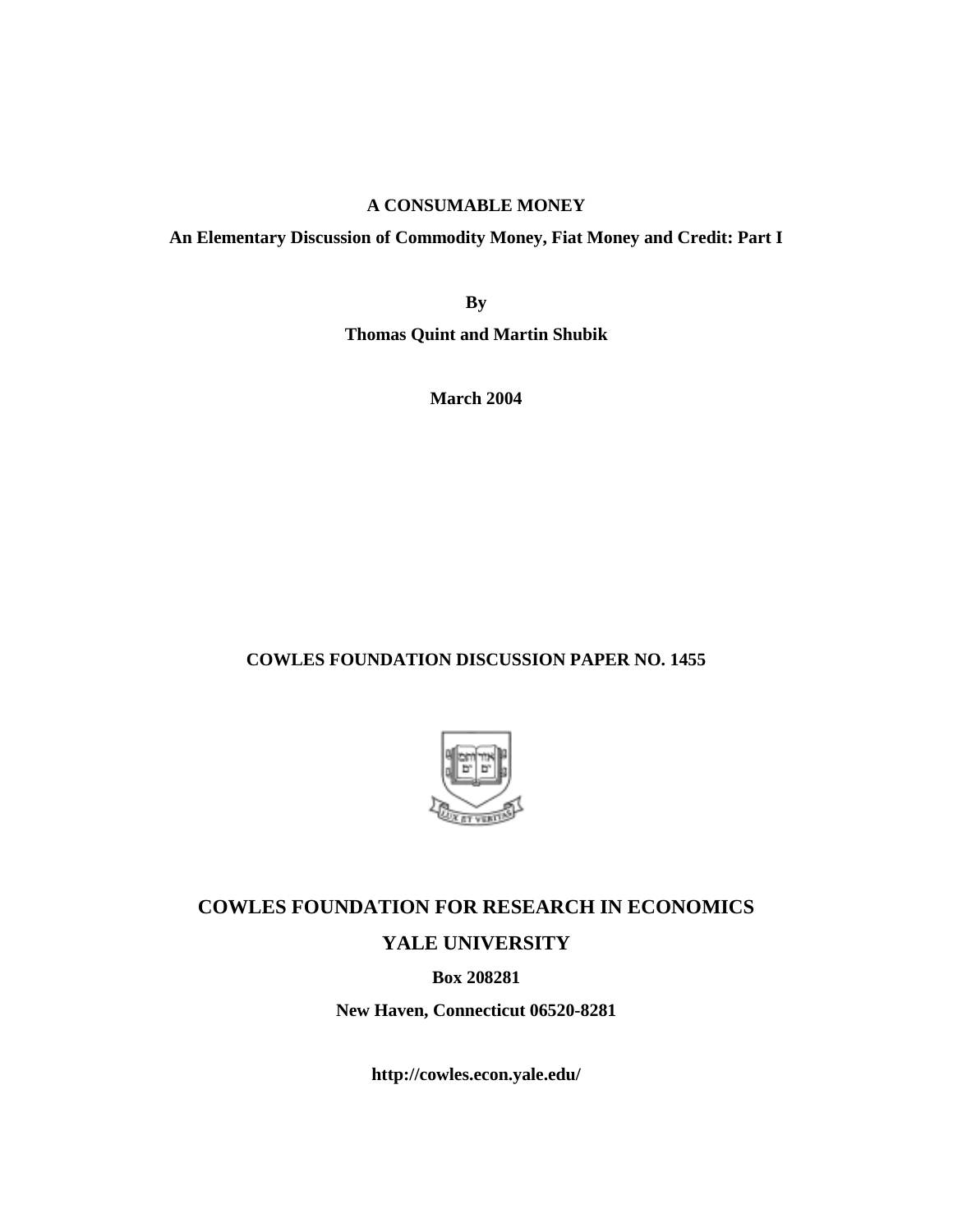# A CONSUMABLE MONEY An Elementary Discussion of Commodity Money, Fiat Money and Credit: Part 1

Thomas Quint

Department of Mathematics, University of Nevada at Reno and Martin Shubik Cowles Foundation, Yale University

March 4, 2004

# Abstract

In this paper we present a series of models, all within the context of a simple two-good economy, which bring out the distinctions among the different types of money and financial institutions. The models emphasize the physical properties of the economic goods, moneys, and trading systems. Part 1 covers models in which the money is a consumable storable; the economies in Part 2 use durable money, fiat money, or credit. Under this framework we are able to successfully contrast the role of private money lenders, banks, bilateral credit systems, and credit clearing houses. We are also able to model the importance of the bankruptcy or default penalty in supporting the use of fiat.

Keywords: Barley, Gold, Fiat and credit, Evolution of money

JEL Classification: C28, C72, C91, D52, D84, E41, E43, E51, E58, G21, K12, L12, N20, P10

# Contents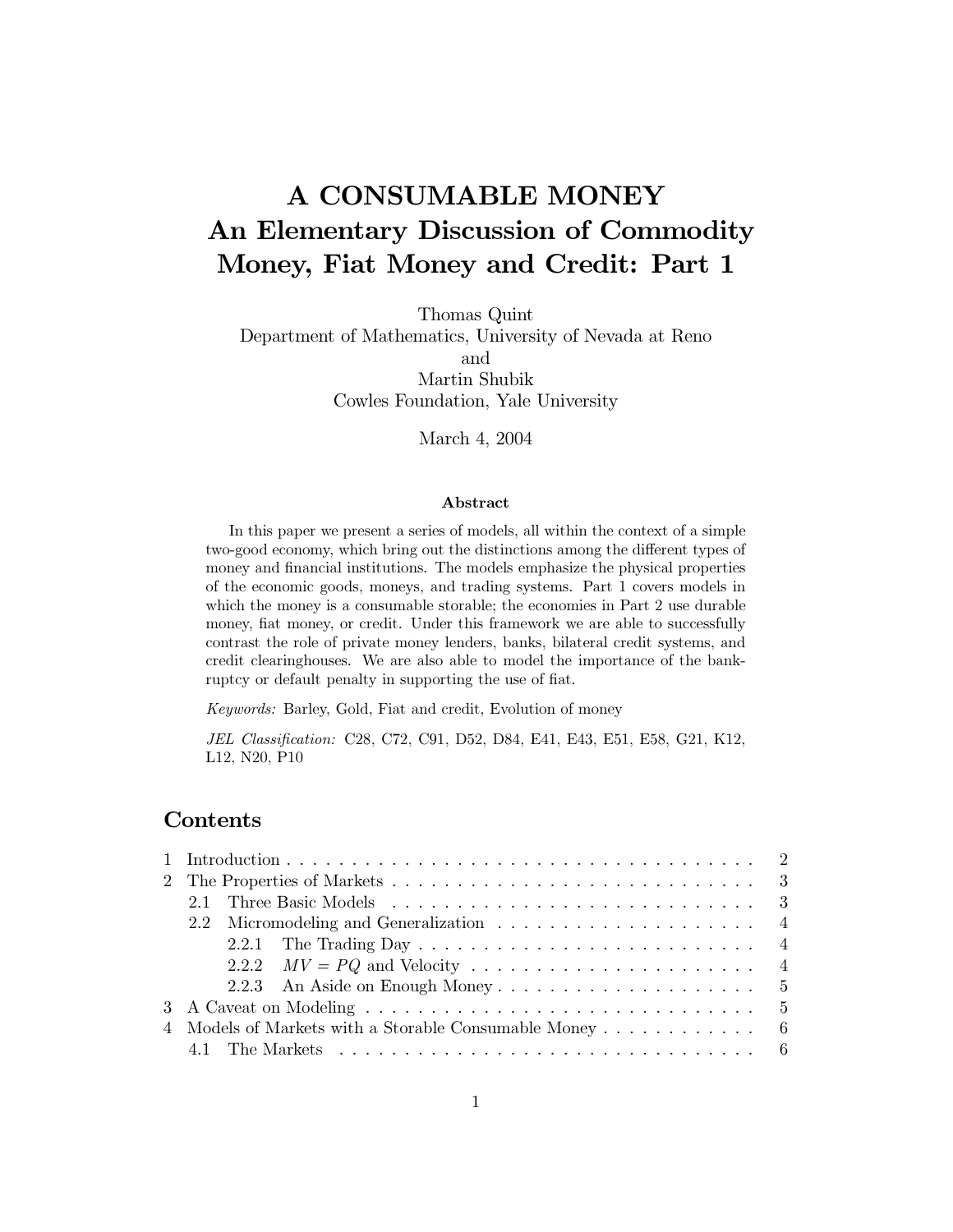|   | Two Trader Types with Trade Using a Consumer Perishable or a Stor-<br>4.2 |                                                                                     |                |  |  |  |  |  |
|---|---------------------------------------------------------------------------|-------------------------------------------------------------------------------------|----------------|--|--|--|--|--|
|   |                                                                           |                                                                                     | $\overline{7}$ |  |  |  |  |  |
|   |                                                                           | 4.2.1                                                                               | $\overline{7}$ |  |  |  |  |  |
|   | 4.3                                                                       |                                                                                     |                |  |  |  |  |  |
|   |                                                                           | Enough Money Badly Distributed<br>4.3.1                                             | 11             |  |  |  |  |  |
|   |                                                                           | Not Enough Money Badly Distributed<br>4.3.2                                         | 12             |  |  |  |  |  |
|   | 4.4                                                                       |                                                                                     | 15             |  |  |  |  |  |
|   | 4.5                                                                       | Trade with a Consumer Perishable or a Storable Consumable: Two                      |                |  |  |  |  |  |
|   |                                                                           | Trader Types with a Monopolistic Money-lender                                       | 16             |  |  |  |  |  |
|   | 4.6                                                                       | The Monopolist Who Consumes Only Money                                              | 18             |  |  |  |  |  |
|   | 4.7                                                                       | The Paradox of the Powerless Monopolist                                             | 19             |  |  |  |  |  |
|   |                                                                           | 4.7.1 Weak or Strong Pareto Optimality?                                             | 19             |  |  |  |  |  |
|   | 4.8                                                                       | The Monopolist Who Consumes Everything $\dots \dots \dots \dots \dots$              | 19             |  |  |  |  |  |
|   | 4.9                                                                       | Trade with a Consumer Perishable or a Storable Consumable: Two                      |                |  |  |  |  |  |
|   |                                                                           | Trader Types with an Altruistic Money-lender or Central Bank                        | 19             |  |  |  |  |  |
|   |                                                                           | A Measure of the Gains from Trade and the Degree of Control<br>4.9.1                | 21             |  |  |  |  |  |
| 5 |                                                                           | From Storable Consumables to Fiat                                                   | 22             |  |  |  |  |  |
| 6 |                                                                           |                                                                                     | 23             |  |  |  |  |  |
|   |                                                                           |                                                                                     | 23             |  |  |  |  |  |
| 7 |                                                                           |                                                                                     | 25             |  |  |  |  |  |
| 8 |                                                                           | Appendix C: The Rich Large Buyer (Playboy) Model                                    | 29             |  |  |  |  |  |
| 9 |                                                                           | Appendix D: Trading with a Money-lender $\dots \dots \dots \dots \dots \dots \dots$ | 33             |  |  |  |  |  |
|   |                                                                           |                                                                                     | 33             |  |  |  |  |  |

### $\mathbf 1$ Introduction

In a modern economy there are four "physical" types of goods. They are (1) perishables, whose economic lives terminate within a single time period, and are (to a reasonable approximation) consumed at a point in time; (2) storable consumables (such as a can of beans) which are also consumed at a point in time, but can, at the option of the individual, be carried over for several periods; (3) durables which last for several periods and give off a stream of services;<sup>1</sup> and (4) fiat money which is a fictitious durable with no consumption properties and an imputed value derived from its acceptance and use in transactions (see Kiyotaki and Wright [17] and Bak, Norelykke and Shubik [2]).

Any of the above types of good may be used as money in an economy. Storable consumables such as cigarettes functioned as a medium of exchange in many twentieth century prison camps. The use of durable moneys (such as gold) and fiat moneys (such as our current US dollars) has been much more common.

A difference between a durable good money and a fiat money is that the former may provide both transactions services and a stream of consumption services, while

We abstract away from the important practical aspects of depreciation and decay which apply to both storable consumables and durables.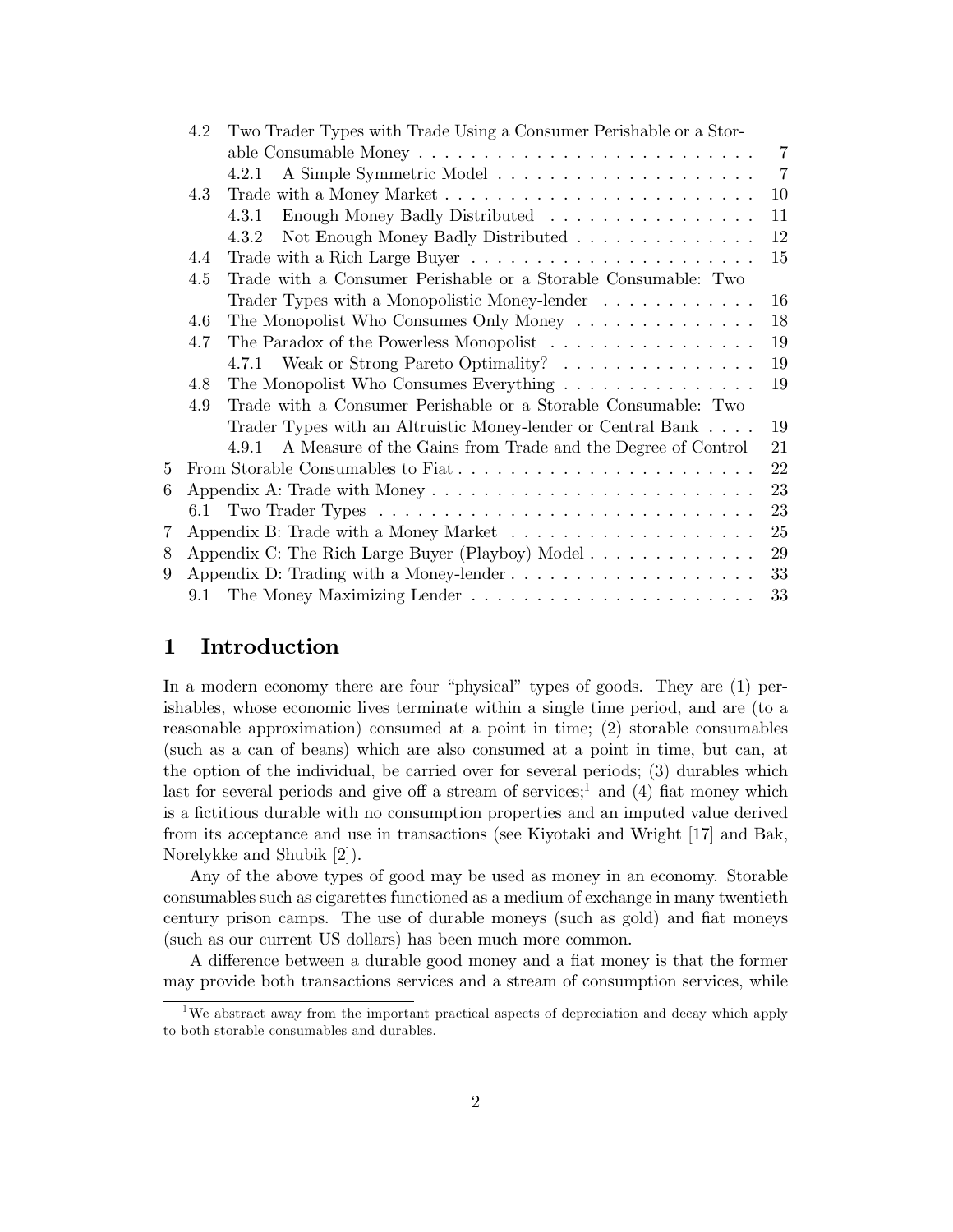the latter provides only transactions services. In either case, loan markets provide a means for borrowers to obtain these services earlier in time.

Loan markets can be set up through a variety of financial institutions. Both private (profit-maximizing) and public (central) banks play a large role here. Two other trade arrangements are the bilateral exchange of IOU notes or a clearing-house for such notes, with credit or netting. These arrangements involve high levels of communication and credit evaluation.

In this paper we present a series of models, all within the context of a simple two-good economy, which bring out the distinctions between the different types of money and financial institutions mentioned above. Part 1 covers models in which the money is a consumable storable; the economies in Part 2 use durable money, fiat money, or credit. The models emphasize the physical properties<sup>2</sup> of the economic goods, moneys, and trading systems. Their solutions give us insight into many of the financial systems that have been used throughout history.

### The Properties of Markets  $\bf{2}$

Modern economies use organized markets. Markets are aggregation, disaggregation devices which facilitate organized, fast, more or less anonymous efficient trade. Their emergence from barter, random encounters or trade at festivals poses many interesting problems in economic anthropology, but are not immediately relevant to the formal analysis here.

The inclusion of a market mechanism together with the specification of price formation lays stress on the importance of the trading technology. This enables us to consider the critical relationship between the real economy and the volume of transactions.

#### 2.1 **Three Basic Models**

There are three basic structures of increasing complexity which form price in a single period simultaneous move strategic market game. They are:

- 1. The sell-all model,
- 2. The buy-sell model, and
- 3. The double auction model.

For m commodities and a money the dimensions of the strategy set of an individual in Model 1 are  $m$ ; in Model 2 they are  $2m$  and in Model 3 they are  $4m$ . The strategies are, respectively, of the form  $(...b_j^i...),$   $(...b_j^i,q_j^i...)$  and  $(...p_j^i,q_j^i,\tilde{p}_j^i,\tilde{q}_j^i...)$  for  $j=1,...,m$ , where  $b_i^i, q_i^i, p_i^i, \tilde{p}_i^i$  and  $\tilde{q}_i^i$  are respectively bids, offers to sell, personal prices to sell and buy and quantity limits on offers to buy. The last two models are regarded as more general than the first; but for many purposes when dealing with dynamics the first model with just a single consumer good and a money is

 $\frac{1}{2}$  Jevons [16] was possibly one of the earliest economists concerned with the physical properties of money.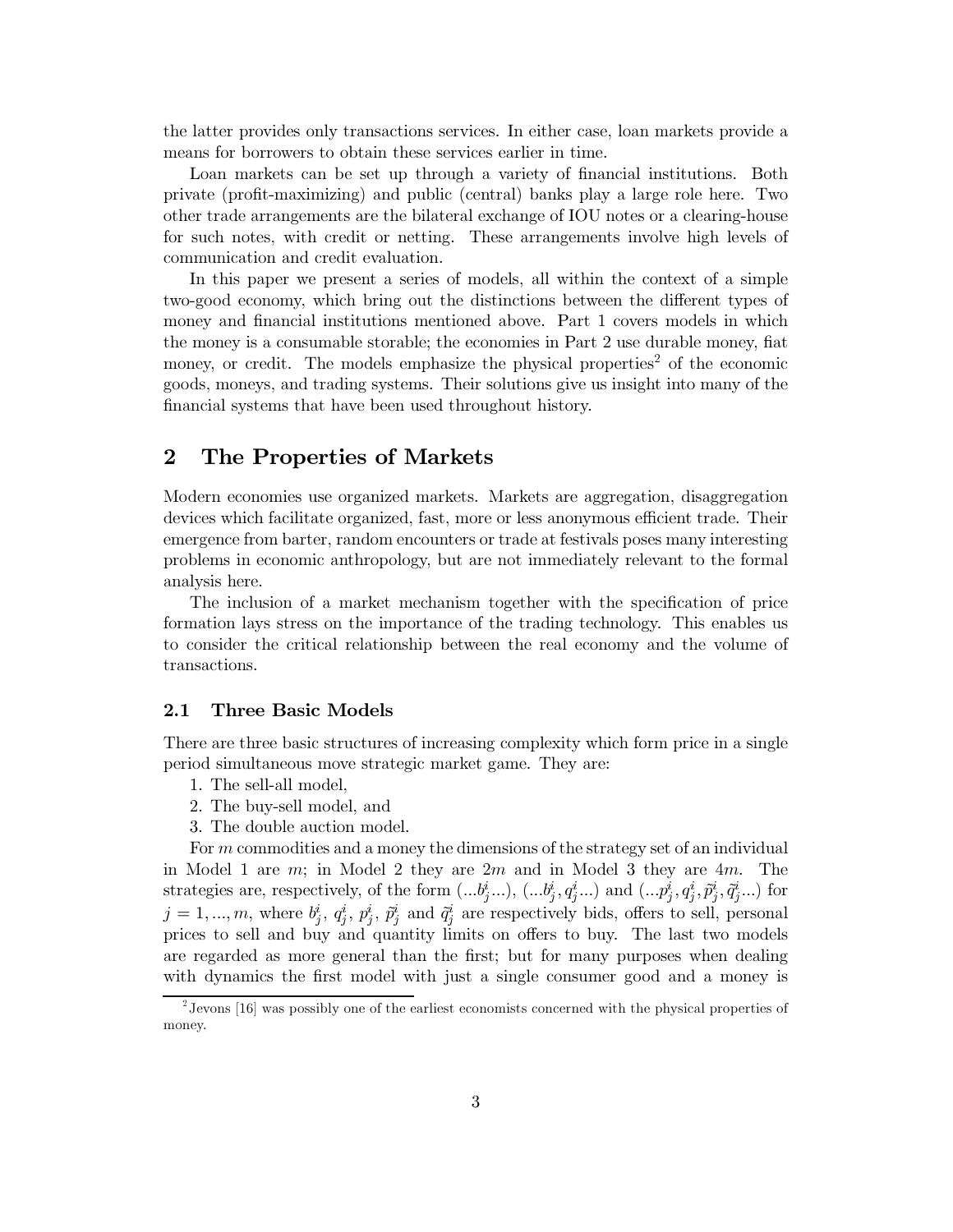mathematically the easiest. The double auction market is more complex than the buysell model and a sequential version of the double auction offers a good approximation of the functioning of a stock market, but it is not necessary for our purposes here. For many questions involving multistage models, as is indicated here, the sell-all model is the easiest and is sufficient. However for understanding the gains to trade financing aspects of transactions the buy-sell model of Dubey and Shubik [10] is required (see Dubey and Geanakoplos [5], and Shubik [25]). We use the buy-sell model here.

#### $2.2$ Micromodeling and Generalization

The approach adopted here is that one has to be painstakingly explicit in the formulation of process details. After one specifies a fully-defined playable game, one then attempts to establish generalizations over classes of mechanisms. Some time ago Hurwicz [15] criticized the possibility that there is too much micromodeling in the specification of a detailed game form, but Dubey, MasColell and Shubik [7] showed the assumption of a continuum of agents removes much of the fine structure of many transactions mechanisms. For truly mass markets many distinctions in structure and information do not matter. But, when numbers are few they do matter. This is why the phrase "mathematical institutional economics" appears to be appropriate when examining markets with a finite number of agents.

#### 2.2.1 The Trading Day

Many economic models chop time into discrete intervals. When a durable (such as gold) is traded or used as a money, we must specify when each of the parties obtains its consumption services. A reasonably good approximation is to split the single time period into three ranges  $(0, k_1)$ ,  $(k_1, k_2)$  and  $(k_2, 1)$  where  $k_1$  is the percentage of consumption use obtained by the original owner,  $k_2 - k_1$  is the percentage of consumption lost in transactions use and  $1-k_2$  is the percentage of consumption use received by the final owner of the asset. A variant of this structure is utilized in Part 2 in order to be explicit about market meetings.

#### $MV = PQ$  and Velocity 2.2.2

In monetary models involving one or more discrete time periods it is reasonable to ask what is the sequence of moves. Small items such as how many times does a market meet in a single period are critical to determining the velocity of money. In most of the exchange models we can lay out a sequence of:  $(1)$  in the morning there is settlement and new financing, followed  $bv(2)$  bidding and offering in the market at around noon, followed by (3) delivery and consumption of perishables and storables in the evening. In the one-period.<sup>3</sup> one-market models the implicit or explicit construction of the

 $^{3}M =$  the aggregate means of payment,

 $V =$  the velocity or average turns per period,

 $P =$  the aggregate price level, and

 $Q =$ an aggregate measure of trade.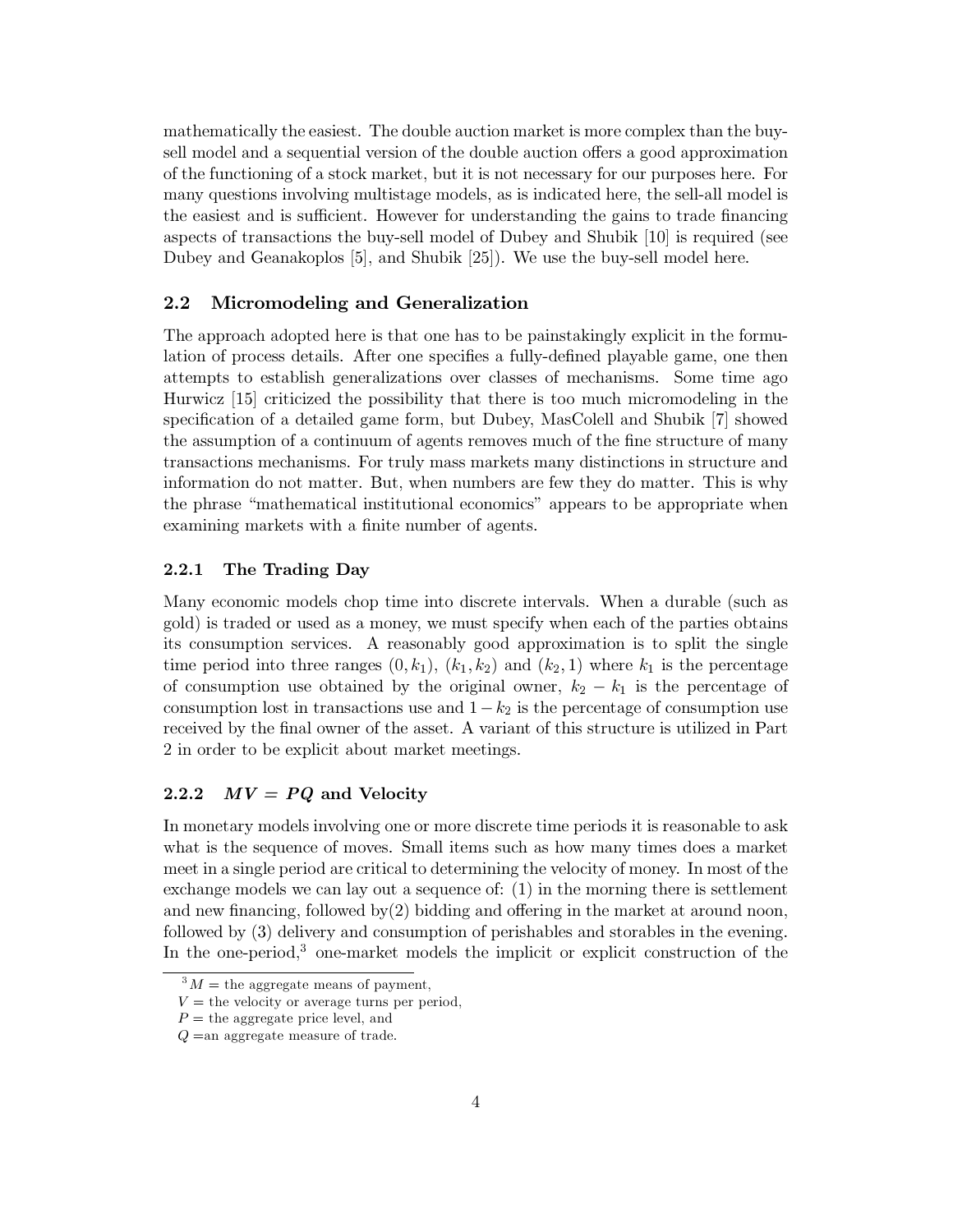single market meeting often imposes not only  $MV = PQ$  but also  $PQ \leq M$ , in the case where is hoarding.

If we have the market meet many times a day, we may increase the velocity of money (see Dubey, Sahi and Shubik [8]). Although one can investigate the behavior of the system as the time  $\Delta t$  between market meetings approaches zero, in physical fact there is a finite lower bound for the time required to carry out an exchange.

The selection of trading technology makes a difference to the volume of trade. The sell-all model monetizes all assets and thus (although it is a tax collector's delight) it badly over estimates the volume of trade, setting it equal to National Wealth. This is probably not too bad when considering consumers who sell their services and buy almost everything else, but it is not a good model to capture the investment decisions of an economy with independent producers with time lags in production. When we separate production from consumption, we approach a formal understanding of the deep insights of Keynes on the importance of coordination. A decent formal macro-mico-modeling approach requires both a trading model such as the buy-sell model of Dubey and Shubik [10] together with an explicit treatment of independent production. This more realistically illustrates the concerns of the macro-economists for items such the failure of efficient trade. In this paper we cover only some of the central preliminaries and constrain our remarks to trade.

#### An Aside on Enough Money 2.2.3

Given initial ownership claims and preferences, the upper bound on transactions requirements is given by a sell-all model where the market meets once. The lower bound is somewhat difficult to calculate as it depends on the physical properties of the maximal speed of the markets, the divisibility of the goods and monetary units, and the cost of delivery. It also depends on the thickness of the market. Thus a game with 200 traders meeting once in a period might be deemed to have a thick enough market for competition, but if it met 40 times during the period with an average of only five traders, the market would not necessarily be thick enough to avoid price fluctuations, especially if there were any transactions costs.

### 3 A Caveat on Modeling

There has been much insightful work on the theory of money over the years The volume of important contributions from Jevons onward has been considerable.<sup>4</sup> The approach offered here is consistent with much of the other work and complementary in several basic ways; but it explicitly utilizes a game theoretic approach. In particular, we stress playable games utilizing the methods of game theory.

General equilibrium theorizing tends to abstract from any institutional structure. As Koopmans described it, it is preinstitutional. Our approach is to seek minimal

<sup>&</sup>lt;sup>4</sup>No attempt is made here to provide a detailed coverage of the many authors whose work has influenced our thoughts. However the authors have been influenced in particular by Bewley [3]. Friedman [11], Grandmont and Younes [12], Gurley and Shaw, [13] Hahn [14], Lucas [18], Magill and Quinzi [19], Samuelson [20], Allais [1], Tobin [30], and many others.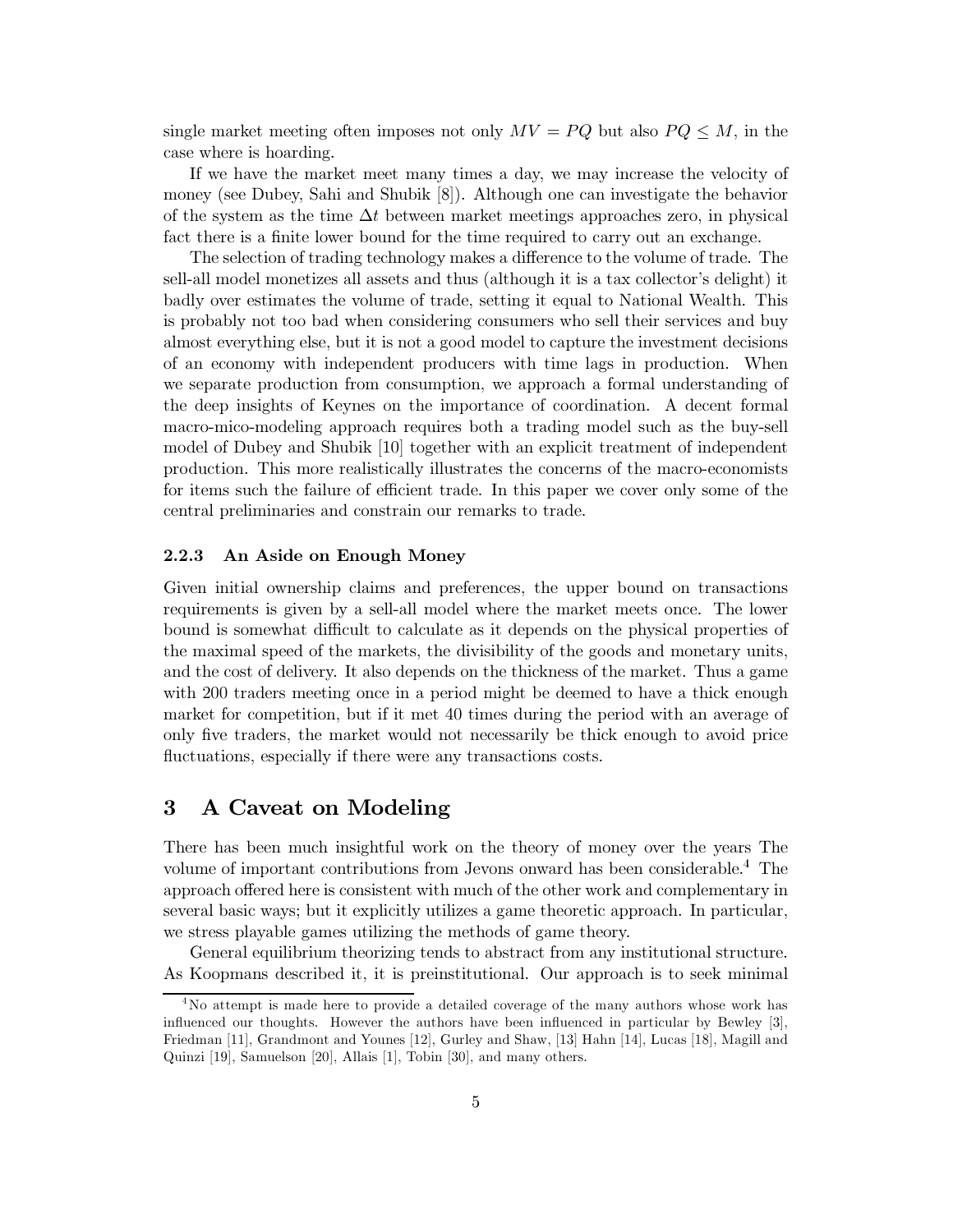institutional forms of market, banks and other financial institutions which serve as the carriers of process, thereby producing fully defined process models which can be simulated or utilized for experimental gaming. In economic terms the formulation of a strategic market game requires that some transactions technology be specified thus it is necessary to incorporate cash flow or trading conditions. This was abstracted away in the general equilibrium analysis.

These models, with a certain amount of labor (if sufficiently symmetric and of low  $\alpha$  dimension<sup>3</sup>) can be solved for their noncooperative equilibria. If we assume a continuum of agents, we may prove that the noncooperative equilibria of some strategic market games will coincide with the competitive equilibria of related general equilibrium models. Hence the mathematical techniques developed for general equilibrium can be utilized and modified for strategic market games. Nevertheless the methodology and the stress is different. This is shown when we contemplate a finite number of money lenders and note the importance of relative size of individuals and institutions.

Perhaps it is best to consider the test for our models to be whether they are plausible playable experimental games. The test of trying to nail down all the rules. including the statement of initial and terminal conditions provides a useful exercise in exploring the essential functions of institutions.

In most actual economies, technology, custom and law are constantly in flux, changing the nature of the transactions structure. Thus any formal game with dictated rules for transactions must be interpreted in the context that if the trading structure appears to be too costly, in reality individuals will invent alternative payment systems.

The system appears to tend towards more and more efficient and faster trading technologies with the ideal limit being a moneyless economy with perfect credit supplied with costless credit evaluation. But the ideal economy at the limit can obscure the structure of a system which never attains the limit.

### Models of Markets with a Storable Consumable Money  $\boldsymbol{4}$

#### The Markets 4.1

Four types of agent are considered: (1) & (2) two types of traders, trading in two goods, (3) a class of monied individuals who may act as consumers, private bankers,  $\alpha$  and/or lenders and (4) the government central bank. We consider various combinations of these agents with different types of money.

Table 1 shows the different treatments for trade with a storable consumable money. The columns represent the models we cover, while the rows represent types of agents. A cell with a "no" means that the corresponding type of agent is not present in the corresponding economy. Otherwise, the triples show the initial endowments of the two types of goods and the commodity money.

<sup>&</sup>lt;sup>5</sup>The advantage of closed form solutions is that they make it easier to carry out an extensive sensitivity analysis. As the models discussed here are always fully defined, they are amenable to simulation and gaming methods as well as to computational methods such as those suggested by the work of Scarf [21].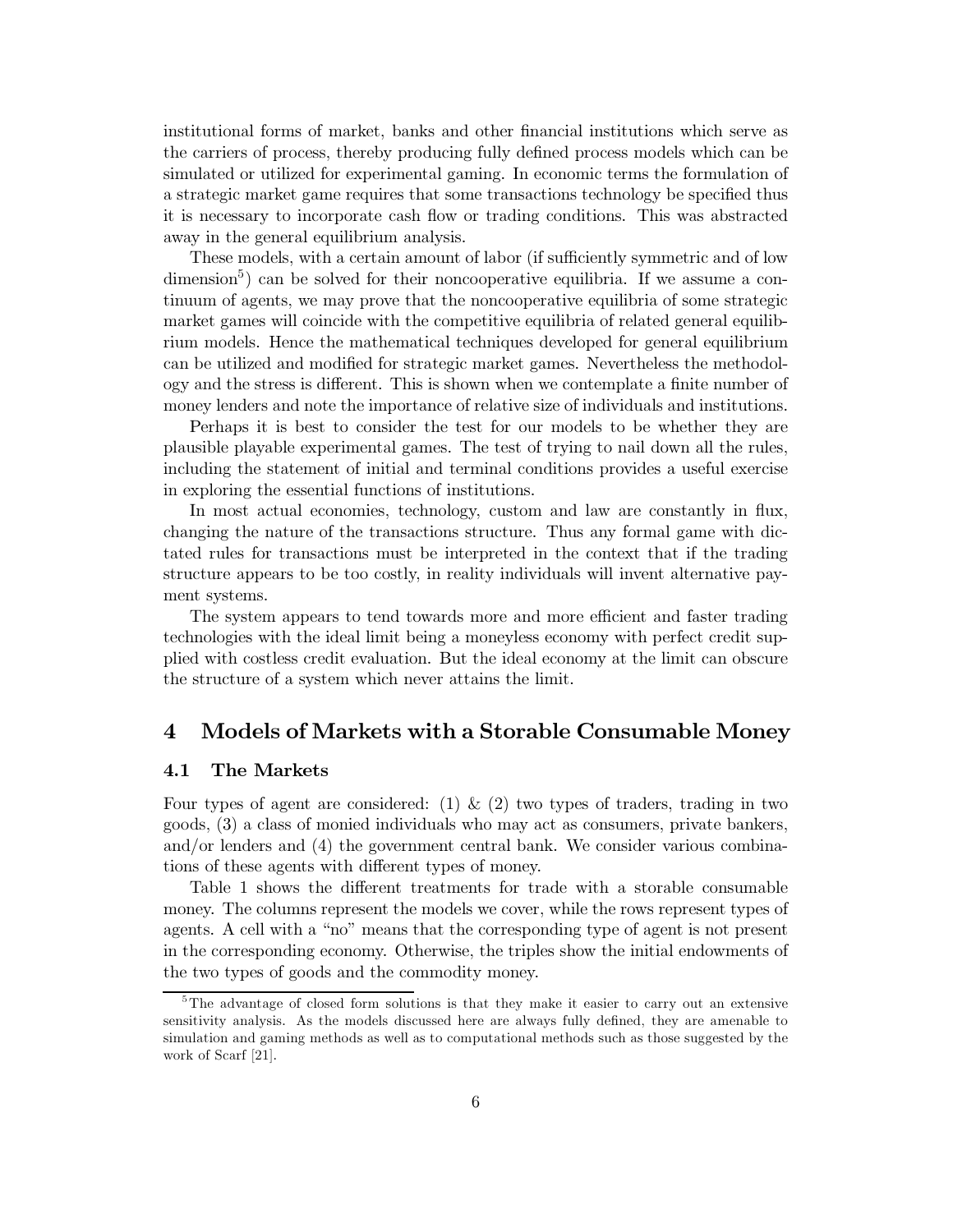| Table 1      |                        |              |               |              |               |  |  |  |
|--------------|------------------------|--------------|---------------|--------------|---------------|--|--|--|
|              | Cash                   | Monied       | Money         | Monopoly     | Altruist      |  |  |  |
|              | only                   | Buyer        | market        | Banker       | <b>Banker</b> |  |  |  |
| Trader 1     | (a,0,m)                | (a,0,m)      | $(a, 0, m_1)$ | (a,0,m)      | (a,0,m)       |  |  |  |
| Trader 2     | (0, a, m)              | (0, a, m)    | $(0, a, m_2)$ | (0, a, m)    | (0,a,m)       |  |  |  |
| Monied-buyer | $\mathbf{n}$           | $(0,0,M-2m)$ | $\mathbf{n}$  | $\mathbf{n}$ | $\mathbf{n}$  |  |  |  |
| Money-lender | $\mathbf{n}$           | $\mathbf{n}$ | $\mathbf{n}$  | $(0,0,M-2m)$ | $\mathbf{n}$  |  |  |  |
| Central bank | $\mathbf{n}\mathbf{o}$ | $\mathbf{n}$ | $\mathbf{n}$  | $\mathbf{n}$ | $(0,0,M-2m)$  |  |  |  |

### 4.2 Two Trader Types with Trade Using a Consumer Perishable or a Storable Consumable Money

#### 4.2.1 A Simple Symmetric Model

We consider a single trading period with symmetrically placed traders who trade two perishables, utilizing a storable consumable commodity money which enters as a linear separable term in their utility functions. This is a special case with special properties. The more complex situation where the monetary commodity enters in a non-linear manner has been considered elsewhere<sup>6</sup> where the preference structure may influence the selection of an appropriate means of payment.<sup>7</sup> Here, however, in making the comparison with a fiat money the selection of a linear separable term helps to clarify the relationship among monies which are storable consumables, durables and fiat.

In the one-period model, the distinction between a perishable and a storable consumable is obliterated. Both will be consumed before the end of the period. However, the distinction between these and a consumer durable still remains for the one period. The durable would be left over after the end of trade.

Tea, salt and cocoa beans, among others have all been utilized as a money They have the property (which is reflected in the mathematical formulation) that one can use the money in transactions and consume it in the same period.

We consider two types of traders trading in two perishable goods, each with the same utility function  $\varphi(x, y) + z$  ( $\varphi$  is assumed to be increasing and concave). There is a continuum of traders of each type. Traders of Type 1 have a total initial endowment of  $(a,0,m)$ , while Type 2 traders have  $(0,a,m)$ . Hence one would expect that Type 1 traders would want to exchange some of their "Good 1" for Type 2 traders' "Good  $2<sup>n</sup>$  — in the model, the efficient level of consumption is for both trader types to end up consuming  $a/2$  of each good. As is shown below even this simple explicit structure is adequate to illustrate many monetary properties.

We work with strategic variables. A strategy for the a trader  $\alpha$  of Type 1 is denoted by  $(q^{\alpha},b^{\alpha})$ , where  $q =$  the total amount of good 1 offered for sale, summed

 $6$ See Shapley and Shubik [22], Dubey and Shapley [9].

In particular in a multistage economy with a discount factor  $\beta > 0$  and a stationary supply of perishables, a storable with a linearly separable utility cannot serve as an efficient money as it would be fully consumed in the first period. In contrast, a durable in sufficient supply would always be efficient. These features are special, pertaining to the selection of the linear separable term  $[6]$ .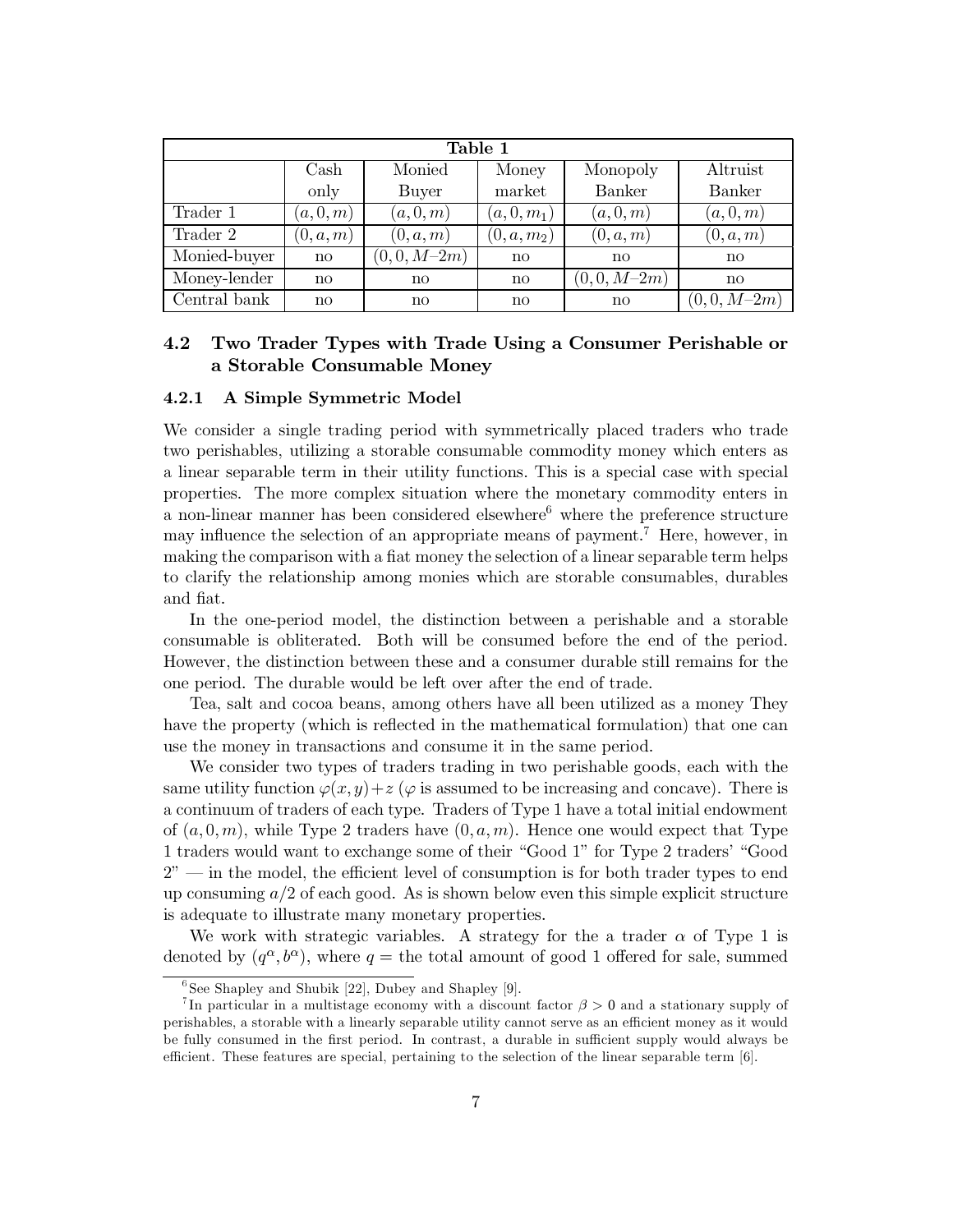across all Type 1 agents and  $b =$  the total amount of money bid for good 2, also summed across all Type 1 agents. The strategy for a trader  $\alpha$  of Type 2 is  $(\bar{q}^{\alpha}, \bar{b}^{\alpha})$  8.

We emphasize that the strategies here are integral summations of individual traders' strategies. Since all traders of the same type are identical, one may recover an individual trader's strategy merely by dividing  $(q, b)$  or  $(\bar{q}, b)$  by the appropriate measure of the set of corresponding traders. We believe this definition of strategies will help make the overall presentation easier to follow.

Trader 1's utility maximization problem is then as follows:

$$
\max_{b,q} \varphi \left( a - q, \frac{b}{p} \right) + m + pq - b
$$
  
s.t.  $m - b \ge 0$   $(\lambda)$   
 $0 \le q \le a$  and  $b \ge 0$  (1)

In addition we have the market balance conditions

$$
p = \frac{\overline{b}}{q}
$$
 and  $\overline{p} = \frac{b}{\overline{q}}$ .

The reader will guess that the solution to this model (in terms of the values of the Lagrangian multiplier  $\lambda$  of constraint ( $\lambda$ )) will depend upon the value of m. If m is high i.e., the traders have "enough money," the constraint  $(\lambda)$  will not be tight and the multiplier  $\lambda = 0$ . Alternatively if the traders have "not enough money," ( $\lambda$ ) will be tight and  $\lambda > 0$ .

In general, the concept of "enough money" means that the value of the money supply at equilibrium is sufficient to cover the volume of competitive trade. In other words, the price of the money is precisely its consumption worth and it carries no extra valuation to account for its shadow price as a binding constraint on transactions. In the simple example below it turns out that "enough money" is the condition  $m \ge a/2$ .

The full derivation of the solution to this model, for the case where  $\varphi(x,y)$  =  $2\sqrt{xy}$ , is given in Appendix A. Here we indicate the solution and present Table 2 to provide a sensitivity analysis.

**A Sensitivity Analysis** We consider model results as m ranges from  $\infty$  down to  $\overline{0}$ .

**Case 1:**  $m > a/2$ . When there is more than enough money, the shadow price of the transactions value of money remains at  $\lambda = 0$  and efficient trade is achieved (i.e., each type of trader consumes  $a/2$  of each good). Each individual is able to bid using his or her "cans of beans" and keeps any surplus beans, but, in general, will earn back the money spent (i.e., balance the budget in the goods bought or sold in the markets). Thus the consumption of the (linearly separable utility) commodity money equals its initial endowment for each individual.

<sup>&</sup>lt;sup>8</sup>>From now on, (somwehat sloppily) omit the superscript  $\alpha$ , leaving it to the reader to distinguish  $q^{\alpha}$  from q from the context.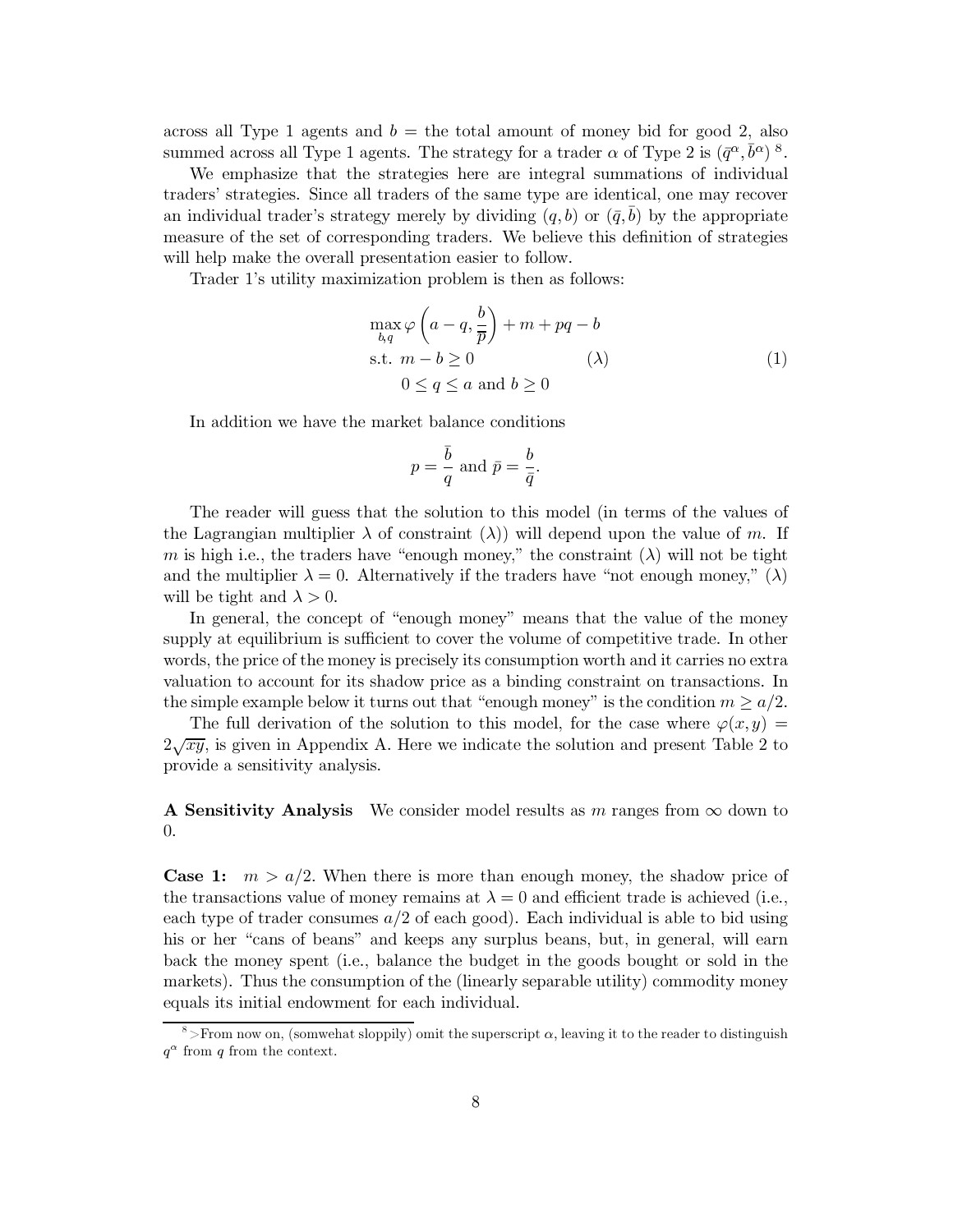**Case 2:**  $m = a/2$ . When there is precisely enough money, and it is distributed in a manner that every individual does not encounter her cash constraints, the shadow price of the transactions value of money  $\lambda = 0$ .

**Case 3:**  $0 < m < a/2$ , for example  $m = a/10$ . When there is a moderate amount of money, but still not enough to avoid a shortage the shadow price of the transactions value of money is positive as is reflected by  $\lambda = 3$  Efficient trade is not achieved. The price level is decreasing monotonically as m decreases from  $a/2$  to 0.

**Case 4:**  $m \rightarrow 0$ . When there is little or no money in the economy there is next to no trade in the model.<sup>9</sup> In reality, if this happened, other means of payment would be used and other avenues of trade would spring up.

| Table 2                                          |                   |                   |                   |                              |  |  |
|--------------------------------------------------|-------------------|-------------------|-------------------|------------------------------|--|--|
| m                                                | р                 | q                 | h                 |                              |  |  |
| m > a/2                                          | 1                 | a/2               | a/2               |                              |  |  |
| $m = a/2$                                        |                   | a/2               | a/2               |                              |  |  |
| $m = a/10$                                       | 1/2               | a/5               | a/10              | 3                            |  |  |
| $m \rightarrow 0$                                | $p \rightarrow 0$ | $q \rightarrow 0$ | $b \rightarrow 0$ | $\lambda \rightarrow \infty$ |  |  |
| A sensitivity analysis as $m$ varies. The ranges |                   |                   |                   |                              |  |  |
| $m > a/2$ (more than enough money), $m =$        |                   |                   |                   |                              |  |  |
| $a/2$ (exactly enough), $m < a/2$ (not enough)   |                   |                   |                   |                              |  |  |
| are considered.                                  |                   |                   |                   |                              |  |  |

Due to the symmetry in this example there is no need for borrowing or lending. As is noted below when a nonsymmetric initial distribution of the money is made the conditions for a money market appear and the rate of interest equals the marginal value of money in alleviating the trade constraint. We note that because the money is a commodity of value, there is a bound on inflation — individuals would keep the money for consumption if the marginal consumption utility to price did not line up with the other consumption goods.

It is convenient to define the total amount of money in the system as  $M$ . Here  $M = 2m$ . When more agents are considered there will be more components which will sum to  $M$ .

Figure 1 shows the price level as M is varied and the level of  $\lambda$  as M is varied. We note that because the money is a commodity of consumption value with a fixed marginal utility of consumption this places an upper bound on the competitive equilibrium prices of the consumable goods. We further note that  $\lambda$  (the shadow price of the cash flow constraint) becomes infinite as  $m$  approaches zero.

Figure 2 shows the volume of trade as  $m$  is varied. Because of the extreme simplicity of our model the volume of trade has a linear relationship to the amount

 $\rm{P}_{\rm F}$  For an interesting fictional version of the influence of a shortage of money on economic activity see Sholem Asch [29] Three Cities.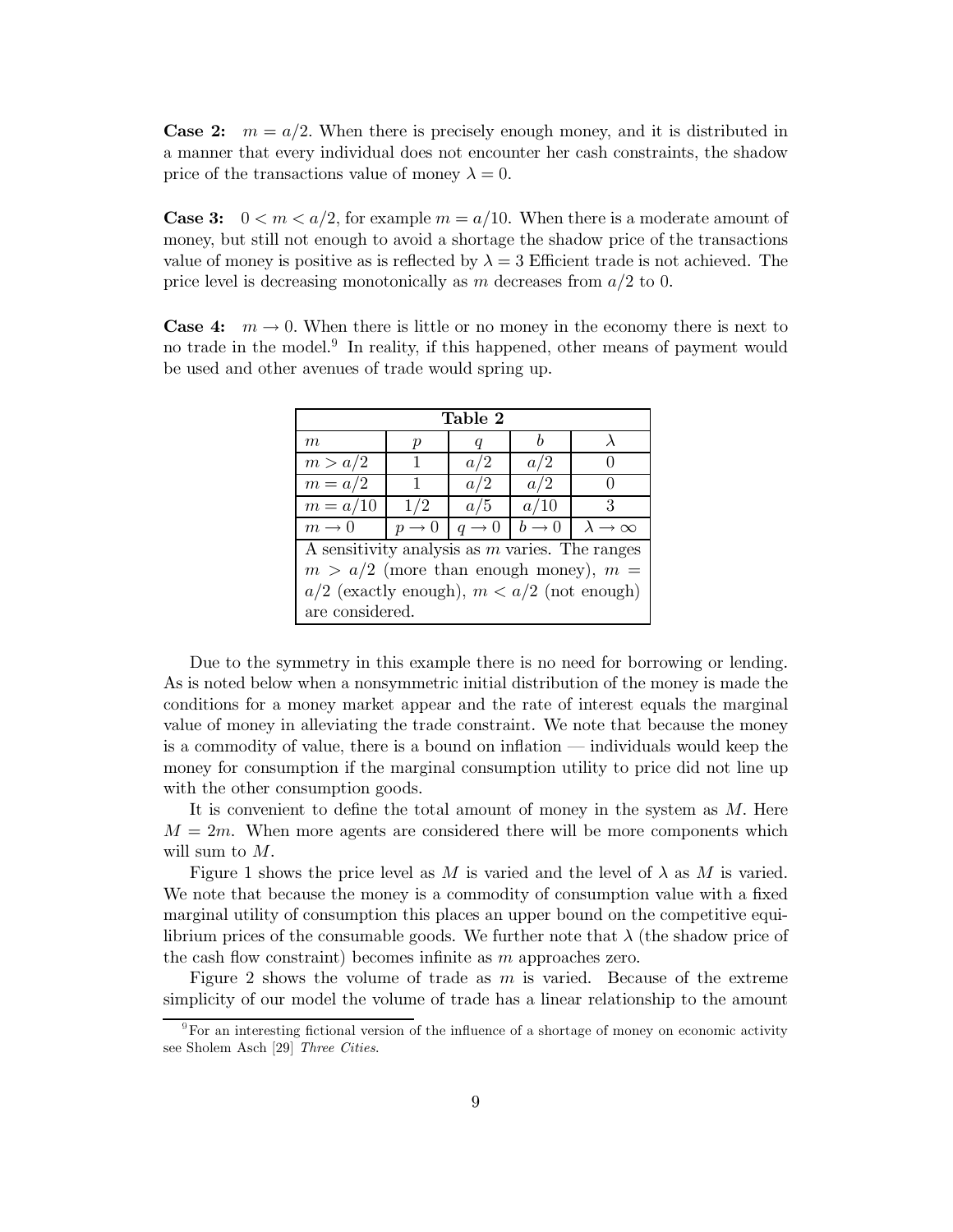of money. Thus for  $m_1 = m_2 = m$ , total trade will be 2m and rises until  $m = a/2$ , when there is no further incentive for trade.



**Figure 1.** Prices as M increases and  $\lambda$  as M increases



**Figure 2.** Volume of trade as M increases

#### 4.3 Trade with a Money Market

Suppose we initialize the money holdings so that there is enough money to cover efficient symmetric trade, but it is not distributed equally. In this case we create an inefficiency, as the purchases of one type of trader are constrained by his not having enough money. Trade is impeded by a cash flow constraint. A nonsymmetric efficient outcome can be restored by introducing a money market.

Finally, suppose the types have nonsymmetric endowments of  $(a,0,m_1)$  and  $(0,a,m_2)$ where  $m_1 > m_2$ . A strategy of the Type 1 traders is denoted by  $(q, q, b)$  where  $q =$ the total amount of money offered in the money market,  $q =$  the amount of good 1 offered for sale and  $b =$  the amount of money bid for good 2. The notation for Type 2 is  $(\bar{q}, \bar{b}, \bar{d})$ . Here  $\bar{d}$  is the total amount of personal IOU notes bid for the commodity money offered. From considerations of a dimensional analysis it must be considered as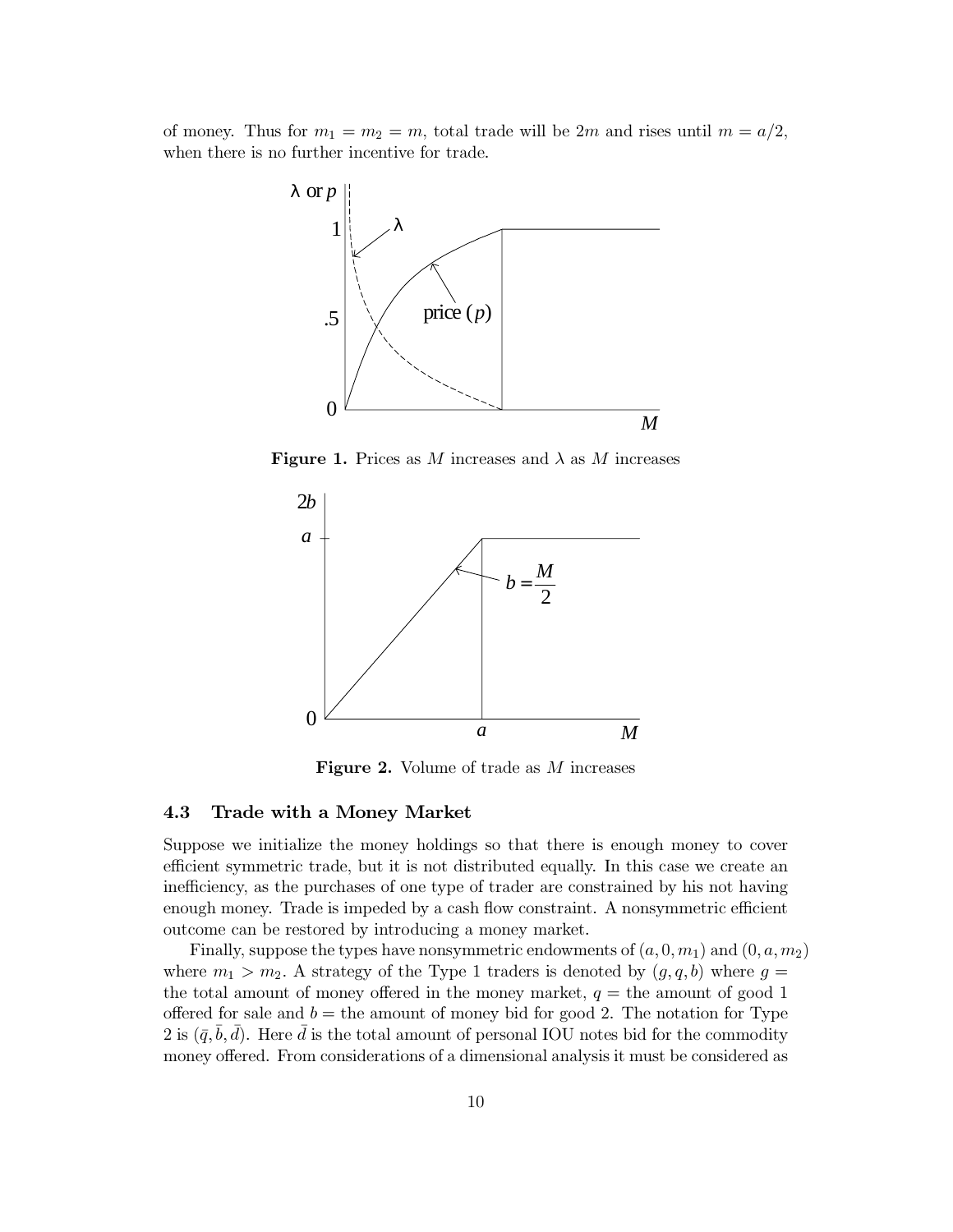a new separate financial instrument, the personal IOU note or promise-to-pay which is monetized by exchanging it for money. This is consistent with the observation in banking practice that a loan to an individual can be interpreted as "monetizing her personal credit."

The players' optimization problems are

$$
\max_{b,q,g} \varphi \left( a - q, \frac{b}{\bar{p}} \right) + m_1 - g - b + pq + (1 + \rho)g
$$
  
s.t.  $m_1 - b - g \ge 0$  (2)

$$
m_2 + \rho g - b + pq \ge 0 \tag{3}
$$

 $b, g \geq 0$  and  $0 \leq q \leq a$ 

for the lenders and

$$
\max_{\bar{b},\bar{q},\bar{d}} \varphi\left(\frac{\bar{b}}{p},a-\bar{q}\right) + m_2 + \frac{\bar{d}}{1+\rho} - \bar{b} + \bar{p}\bar{q} - \bar{d}
$$
(4)  
s.t.  $m_2 - \bar{b} + \frac{\bar{d}}{1+\rho} \ge 0$   $(\bar{\lambda})$   
 $m_2 - \frac{\rho\bar{d}}{1+\rho} - \bar{b} + \bar{p}\bar{q} \ge 0$   $(\bar{\mu})$ 

$$
1+\rho
$$
  
and  $\bar{b}$ ,  $\bar{d} \ge 0$ ,  $0 \le \bar{q} \le a$ 

for the borrowers.

The market balance conditions are now:

$$
p = \frac{\overline{b}}{q} \text{ and } \overline{p} = \frac{b}{\overline{q}}
$$

$$
1 + \rho = \frac{d}{g}.
$$

Note that if constraint ( $\lambda$ ) for the lenders is satisfied then constraint ( $\mu$ ) is satisfied as well; hence  $(\mu)$  can be omitted. This is not so for the borrowers. If  $m_2$  is small relative to  $m_1$  this constraint may become binding or otherwise if we wish to permit bankruptcy we must introduce an explicit bankruptcy penalty (see Shubik and Wilson  $[26]$ ).

In all the market balance conditions we remind the reader that the variables  $b$ , q, g, b,  $\bar{q}$ , and d are each integral summations across the continuum of players of a particular type.

Note that in the mechanism the loan is discounted ahead, i.e., the lender gives  $d/(1+\rho)$  in return for a promise of d. This provides for the conservation of the commodity money in the system.

#### 4.3.1 **Enough Money Badly Distributed**

If there is enough money (i.e.,  $m_1 + m_2 \ge a$ ), a lender can lend it in the morning, have it used in the market at noon, be repaid in the afternoon and consume it in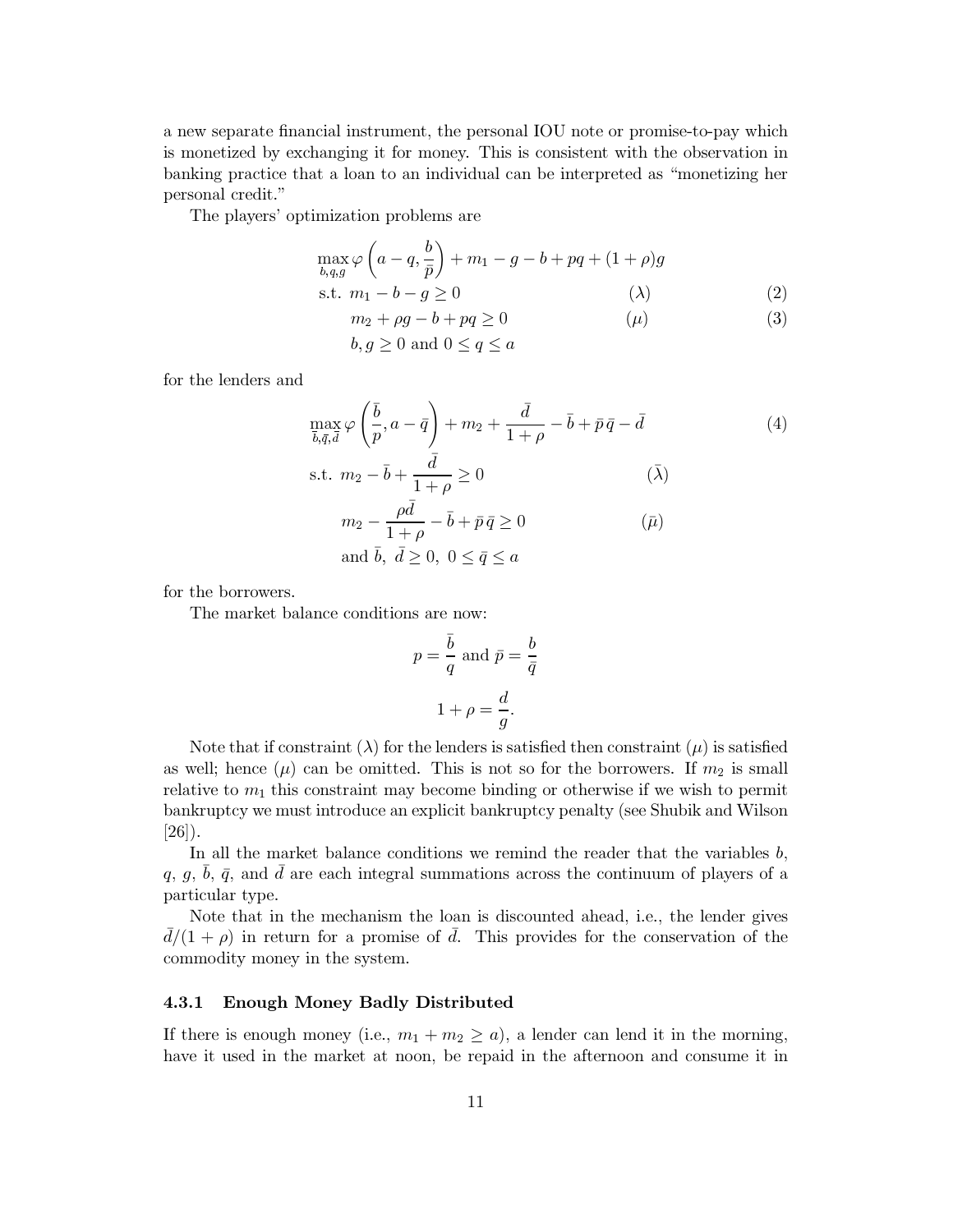the evening. We obtain an active money market with  $\rho = 0$ . The meaning of this is simply that no cash flow constraints are binding. If a can of beans is the unit of money then its price will be equal to its marginal utility in consumption, and there will be no surcharge added to reflect its role in transactions. The owners can lend the beans at their marginal consumption value, get them back "before supper" and consume them on the same day.

In the example above this is easily seen if we consider the initial conditions of  $(a,0,a)$  and  $(0,a,0)$ . Traders of Type 1 lend those of Type 2  $a/2$  units of money at an endogenous rate of  $\rho = 0$ . If there is any more money in the system the rate of interest stays at zero, and trade is optimal but a coordination problem is encountered.<sup>10</sup>

#### 4.3.2 Not Enough Money Badly Distributed

If there is not enough money in the system, trade will be diminished and the price of the monetary commodity goes above its marginal value as a commodity to reflect the shadow price of the constraint to trade. There are two cases which can occur. The first is where the money is not too unequally distributed between the trader types, and the second is where it is distributed in a highly skewed manner. In the latter instance, if bankruptcy of a borrower is to be avoided a new constraint ruling out a negative consumption of the commodity money must be considered. A full appreciation of this phenomenon can be seen by considering a monopolistic banker who owns all or nearly all of an otherwise adequate money supply. This model is considered in Section 4.5.

The full derivation of the solution to our model is given in Appendix B. Three cases are noted: (1) Enough money; (2) not enough money not too unequally distributed; and (3) not enough money highly unequally distributed. Here we indicate the solution and present Table 3 to provide the sensitivity analysis.

# A Sensitivity Analysis

<sup>&</sup>lt;sup>10</sup>Indviduals could borrow randomly at  $\rho = 0$ , but this could be prevented by charging a rate of  $\rho = \varepsilon$  which would prevent frivolous borrowing. The government could then subsidize the traders randomly with the earned revenues. As  $\varepsilon$  can be made arbitrarily close to zero the coordination problem can almost always be solved easily.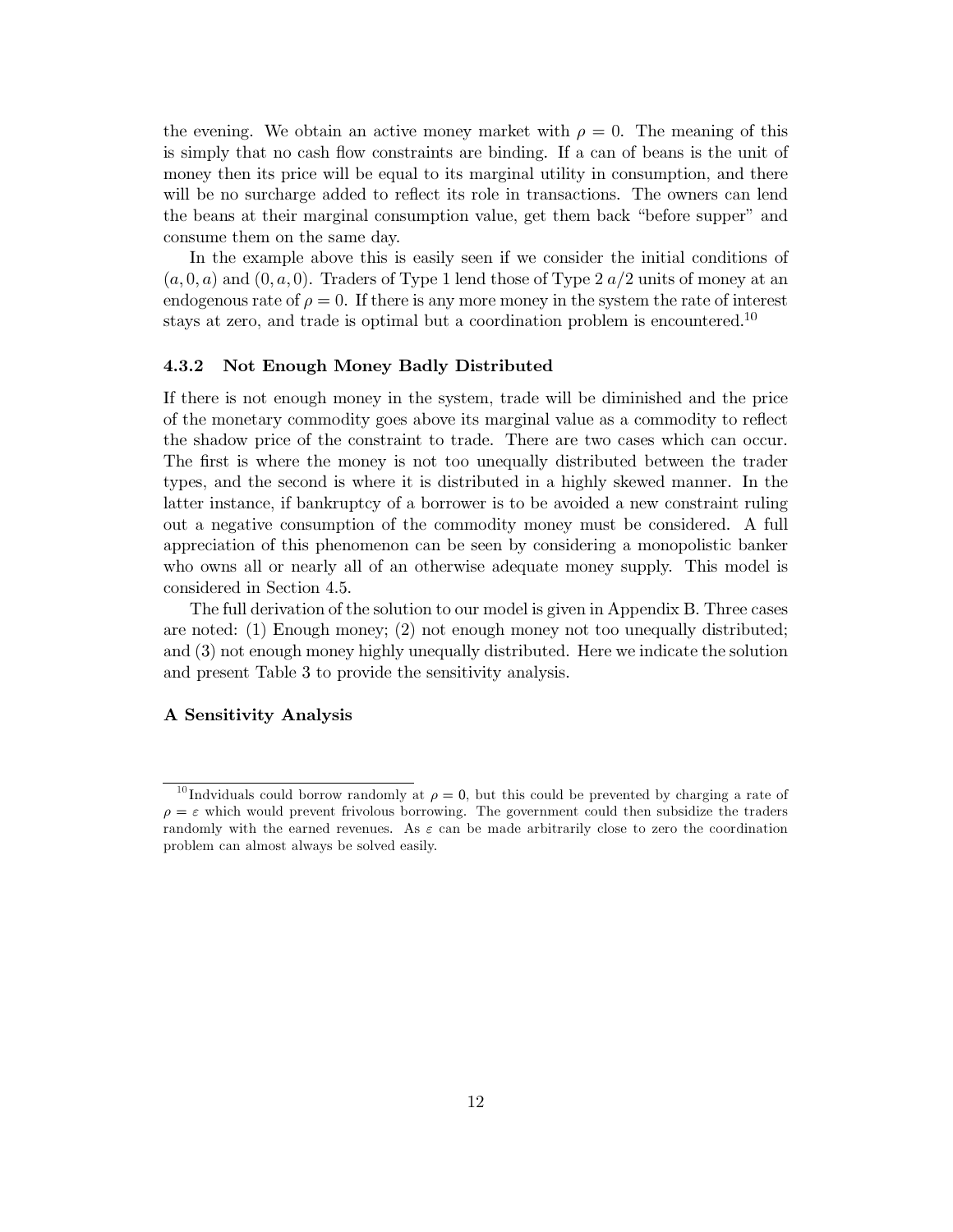| Table 3                   |                 |                      |                      |                      |               |                      |                             |                             |
|---------------------------|-----------------|----------------------|----------------------|----------------------|---------------|----------------------|-----------------------------|-----------------------------|
| $m_1 + m_2$               | m <sub>2</sub>  | $m_2$<br>$m_1 + m_2$ | $\boldsymbol{p}$     | $\bar{p}$            | q             | $\bar{q}$            | b                           |                             |
| $m_1 + m_2 > a$           | $\leq m_1$      | any                  | 1                    |                      | $\frac{a}{2}$ | $\frac{a}{2}$        | $\underline{a}$<br>$\Omega$ | $\underline{a}$<br>$\Omega$ |
| $m_1 + m_2 = a$           | $\leq m_1$      | any                  |                      |                      | $\frac{a}{2}$ | $\overline{a}$<br>Q. | $\frac{a}{2}$               | $\overline{a}$<br>$\Omega$  |
| $m_1 + m_2 = \frac{a}{5}$ | $\frac{7a}{80}$ | $\overline{16}$      | $\frac{1}{2}$        | $\frac{1}{2}$        | $\frac{a}{5}$ | $\frac{a}{5}$        | $\frac{a}{10}$              | $\frac{a}{10}$              |
| $m_1 + m_2 = \frac{a}{5}$ | $\Omega$        | $\left( \right)$     | 0.726                | 0.324                | 0.065a        | 0.5a                 | 0.162a                      | 0.047a                      |
| $m_1 + m_2$               | $m_2$           | $m_2$<br>$m_1 + m_2$ | $\bar{d}$            | $\mathfrak{g}$       | $\rho$        | $\lambda$            | $\bar{\mu}$                 |                             |
| $m_1 + m_2 > a$           | $\leq m_1$      | any                  | ?                    | $\mathcal{P}$        | $\Omega$      | $\Omega$             | $\Omega$                    |                             |
| $m_1 + m_2 = a$           | $\leq m_1$      | any                  | $m_2$<br>$m_1 + m_2$ | $m_2$<br>$m_1 + m_2$ | $\Omega$      | $\Omega$             | $\theta$                    |                             |
| $m_1 + m_2 = \frac{a}{5}$ | $\frac{7a}{80}$ | $\frac{7}{16}$       | $rac{a}{20}$         | $rac{a}{80}$         | 3             | 3                    | 3                           |                             |
| $m_1 + m_2 = \frac{a}{5}$ | $\Omega$        | $\left( \right)$     | 0.162a               | 0.038a               | 3.251         | 3.251                | 3.251                       |                             |

We consider  $0 \leq m_2 \leq m_1$  in the four instances where there is more than enough money, enough money, not enough, mildly skewed and not enough, heavily skewed.

**Case 1:**  $m_1 + m_2 > a$ . When there is more than enough money, the shadow price of the transactions value of money is  $\lambda = 0$ , but a problem in coordination appears. The formal mathematics indicates that as an individual is paying a zero interest rate she could demand any amount of the storable consumable store it and return it. The appears to be foolish, but feasible. One could call this a liquidity trap. Basically it loses the coordination aspects of a positive price and  $\rho = 0$  reflects the price of the transaction services of the commodity money.

**Case 2:**  $m_1 + m_2 = a$ . When there is precisely enough money, and it is distributed nonsymmetrically, traders of one type will encounter their cash constraints, but they will be able to borrow with the shadow price of the transactions value of money  $\lambda = 0$ .

**Case 3:**  $0 < m_1 + m_2 < a$  and  $m_1 \simeq m_2$ . *Example*,  $m_1 = 9a/80$ ,  $m_2 = 7a/80$ . When there is a moderate amount of money, but still not enough to avoid a shortage the shadow price of the transactions value of money is high as is reflected by  $\lambda = 3$ . The price level is decreasing as  $m_1$  or  $m_2$  decreases. The moderate nonsymmetry of this example avoids the extra budget constraint and the prices of the two consumer goods stay the same.

**Case 4:**  $0 < m_1 + m_2 < a$  and  $m_1 \gg m_2$ . *Example,*  $m_1 = a/5$ ,  $m_2 = 0$ . When there is a moderate amount of money in the economy and it is highly nonsymmetrically distributed the borrowers may be constrained by bankruptcy conditions in their ability to borrow. In this formal model where individuals "stick to the rules," we examine what happens. When there is enough money, credit comes free. As the money shortage becomes more and more binding the transactions constraint value of money increases as a function of its total supply. When the borrowers hit the extra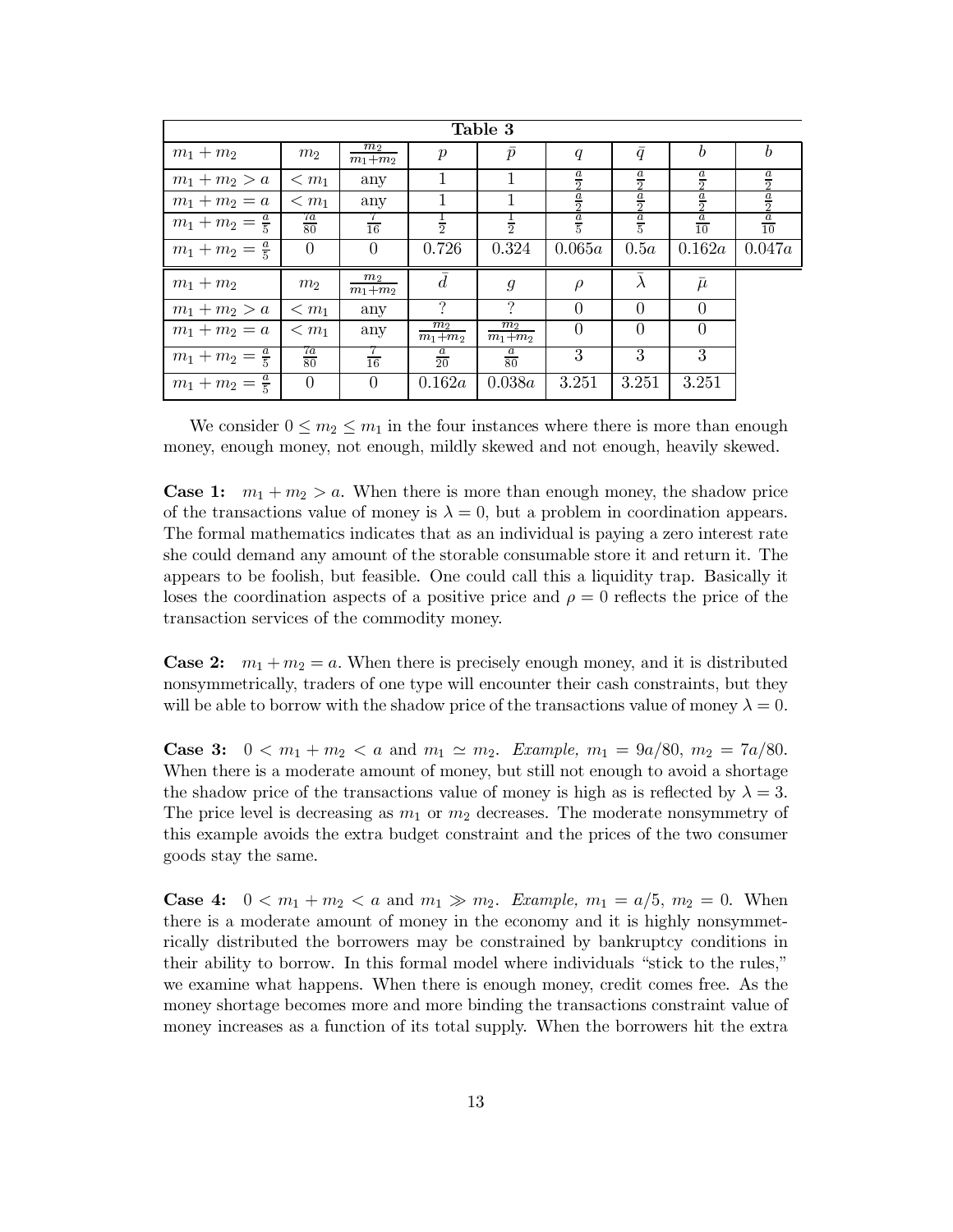bankruptcy constraint, the prices of the goods diverge as is shown in the last line of Table 3.

Figure 3 shows the three zones where there is enough or more than enough money; not enough money for efficient trade, but enough for fully secured lending.<sup>11</sup> We may regard the boundary zones as delineating an economic phase change.



**Figure 3.** The three trading regions

Table 4 shows some of the points on the boundary between Regions 2 and 3.

| Table 4 |    |                |  |  |
|---------|----|----------------|--|--|
| M/a     |    | m <sub>2</sub> |  |  |
|         |    |                |  |  |
| 1/5     | 3  | 5/8            |  |  |
| 1/15    | 8  | 5/9            |  |  |
| 1/505   | 99 | 0.505          |  |  |

Table 5 shows some values of the variables in Region 3 where merchants of type 2 have no money  $m_2 = 0$ . We denote the total money supply of both borrowers and lenders as  $M (M = m_1 + m_2)$ .

 $11$  Fully secured lending here implies that at equilibrium the borrower will have enough income to repay the lender without the lender needing to impose a lending constraint on him.

This is not as complex as the securitizing by legally secured durable assets. A somewhat more complex model with durables is needed to illustrate this.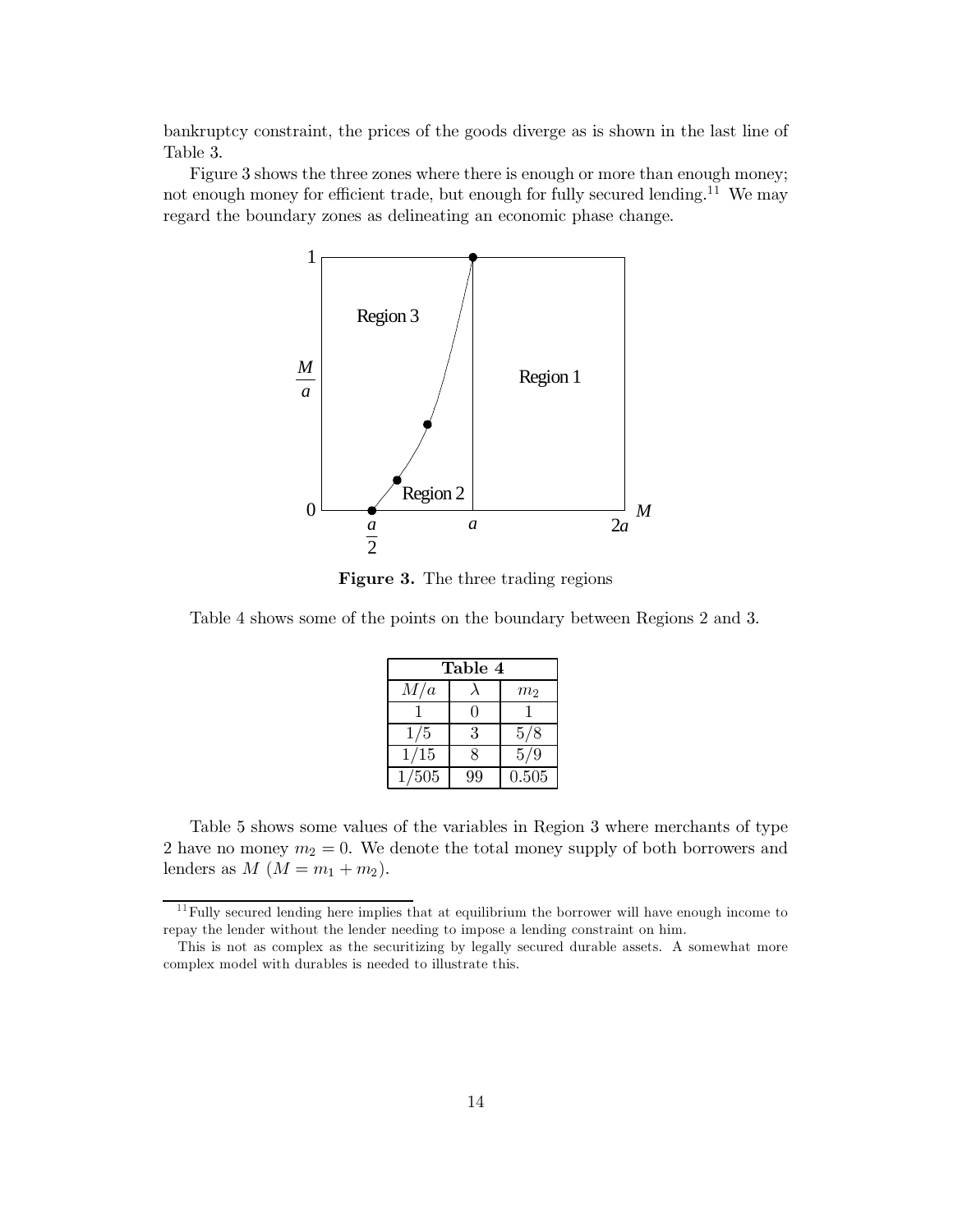| Table 5   |       |                             |        |                             |  |
|-----------|-------|-----------------------------|--------|-----------------------------|--|
| $M^2/a^2$ | M/a   |                             |        | $\overline{\boldsymbol{n}}$ |  |
|           |       |                             |        |                             |  |
| 9/40      | 0.474 |                             | 0.79   | 0.632                       |  |
| 4/45      | 0.298 | $\mathcal{D}_{\mathcal{L}}$ | 0.745  | 0.447                       |  |
| 25/544    | 0.214 | 3                           | 0.7276 | 0.3424                      |  |

We note that if  $M/a$  is very small, a calculation in Appendix B shows that

$$
\rho \simeq \frac{a}{\sqrt{2}M} - 1. \tag{5}
$$

As long as there is some outside money in the system there are many ways in which one can construct one-period economies which avoid the Hahn paradox of no trade. In particular here it is avoided by the use of a consumable money which thereby maintains its value at the terminal point of the game (which we can call "supper time," or the great bean feast). We may consider the control of the supply of the commodity money contrasting the competitive money market with a private monopolistic and with an altruistic central bank.

The full solution of the Money Market model is given in Appendix B. Even with an example as simple as this the calculations are somewhat messy.<sup>12</sup>

#### Trade with a Rich Large Buyer  $4.4$

We introduce a large third agent with the same utility function as the others into the market and study his ability to "live off his money." We consider the economy with the initial endowments as  $(a,0,m)$ ,  $(0,a,m)$  and  $(0,0,M-2m)$  where  $0 \leq m$ . There is no loan market in this model.

From the viewpoint of reality the model is bizarre in the extreme, but it merits examination as a link to our study of the merchant-banker who consumes resources. Formally for any value of  $m$  the optimizations are of the form

$$
\max_{q,b} \varphi\left(a-q, \frac{b}{\overline{p}}\right) + m - b + pq
$$
\n
$$
\text{s.t. } m - b \ge 0 \tag{6}
$$

$$
q, b \ge 0 \tag{7}
$$

$$
\max_{\bar{q}, \bar{b}} \varphi\left(\frac{\bar{b}}{p}, a - \bar{q}\right) + m - \bar{b} + \bar{p}\bar{q}
$$
  
s.t.  $m - \bar{b} \ge 0$ 

 $12$  For example, the explicit form of the rate of interest in region 2 is given by:

$$
1 + \rho = \sqrt[3]{\left(\frac{1}{27} + \frac{1}{2}K + \frac{1}{18}\sqrt{(12K + 81K^2)}\right)} + \frac{1}{9\sqrt[3]{\left(\frac{1}{27} + \frac{1}{2}K + \frac{1}{18}\sqrt{(12K + 81K^2)}\right)}} - \frac{2}{3}
$$

where  $K = (2a/(m_1 + m_2))^2$ .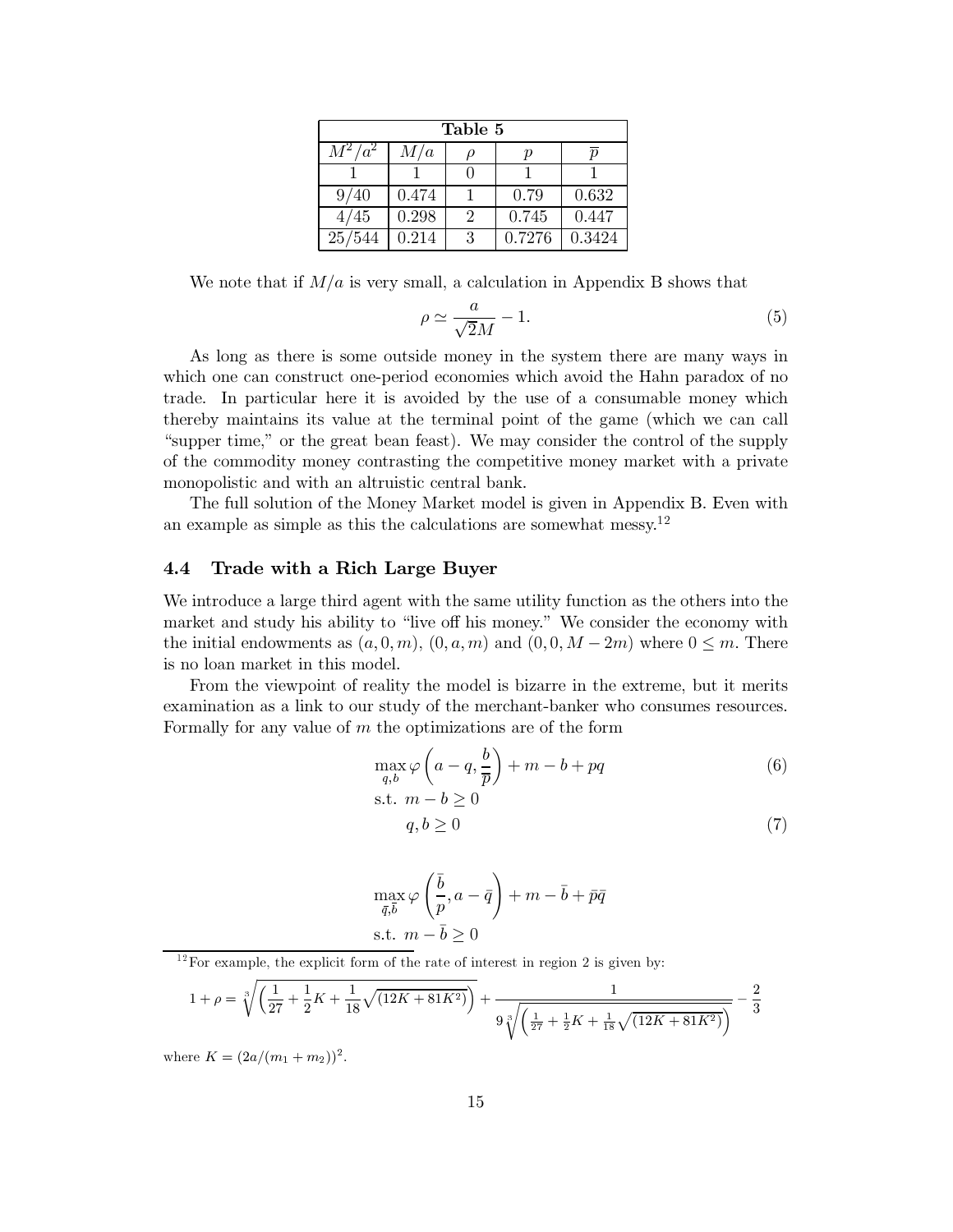for Types 1 and 2 and:

$$
\max_{b_1^*, b_2^*} \varphi \left( \frac{b_1^*}{p(b_1^*)}, \frac{b_2^*}{\bar{p}(b_2^*)} \right) + M - 2m - b_1^* - b_2^* \text{s.t. } M - 2m - b_1^* - b_2^* \ge 0
$$
\n(8)

for the large buyer (where  $b_1^*, b_2^*$  are the bids of the large buyer). Individuals of the two agent types being small are, in essence, price takers; but the large buyer takes into account the influence over prices caused by his buying. The price formation in this model must include the bids of the moneyed individual, thus

$$
p = \frac{b_1^* + \bar{b}}{q} = \frac{b_1^* + \int_{\alpha} \bar{b}^{\alpha} \mu(\alpha)}{\int_{\alpha} q^{\alpha} \mu(\alpha)}
$$
(9)

where m is the measure function defined on the set  $\alpha$  of individual traders. A similar expression holds for  $\bar{p}$ . The notation here emphasizes that  $b_1^*$  is the bid of an atomic player and is not an integral, while  $b$  is the integral sum of bids over a continuum. As the agents of Type 1 and 2 are small, individually they do not influence price. However the large buyer takes into account her influence over price in her optimization.

A way of looking at this model is that we see the power of a single individual whose power is derived from control over transactions. As the distribution of the money is increased to the first two types of trader, for a given total amount of money, the power of the monopsonist decreases. If both trader types together have at least a units of money, the near monopoly power is reduced to zero and any extra commodity money is used only for consumption.

An example illustrates monopoly power. If the initial endowments were  $(a, 0, a/12)$ ,  $(0, a, a/12)$ ,  $(0, 0, a/6)$ , i.e., the total money supply is  $M = a/3$ , our calculations show  $q = \bar{q} = a/3, \lambda = \rho = 3$  the final endowments would be  $(2a/3, a/6, a/6)$ .  $(a/6, 2a/3, a/6)$ ,  $(a/6, a/6, 0)$  and the utility of the "playboy" has gone from  $a/6$  to  $a/3.$ 

If  $m = 0$ , traders of Type 1 and 2 are unable to trade with each other. However they can still improve their utility by selling their goods to the third agent. The third agent being a monopsonist is in a position to totally exploit the others. Any  $\varepsilon$  of commodity money<sup>13</sup> he offers them for their goods improves their utility. Thus the outcome from trade is  $(0,0,\varepsilon)$ ,  $(0,0,\varepsilon)$  and  $(a,a,M-2\varepsilon)$ .

For a full solution to this so-called "Playboy Model," see Appendix C.

## $4.5$ Trade with a Consumer Perishable or a Storable Consumable: Two Trader Types with a Monopolistic Money-lender

Suppose we give almost all of the means of payment to one individual. We model the two types of trader as in Section 4.2 (our first model); however now we introduce a third type of agent, the monopolistic money lender. We model the goal of the money

<sup>&</sup>lt;sup>13</sup> Technically there is a problem at exactly  $m = 0$ , however if we imagined a minimal unit of payment, such as 0.0001 cents the monopolist would part with this sum and the result would be in equilibrium.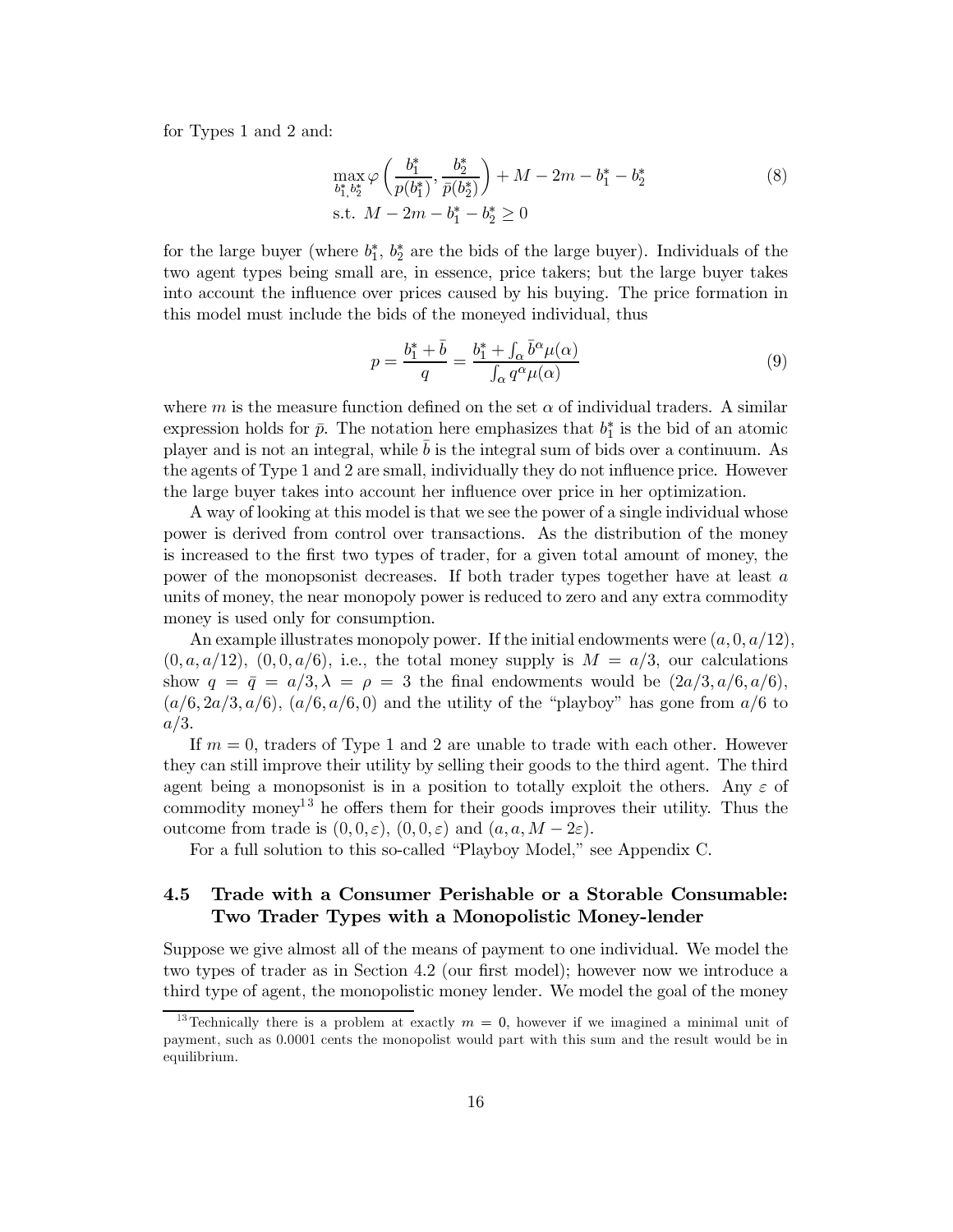lender in two ways:  $(1)$  Her utility function is linear only in the commodity money, or  $(2)$  She has exactly the same utility function as the others. This helps us contrast the money lender with the central bank. As is noted below a conceptual difficulty is encountered in treating the central bank's goals.

The two types have symmetric endowments of the goods  $(a,0,m)$  and  $(0,a,m)$ , but have little money. The money lender has resources  $(0,0,M-2m)$ .

A strategy of traders of Type 1 is denoted by  $(d, q, b)$  where  $d =$  the amount of personal IOU notes bid for the commodity money offered by the money lender,  $q =$ the amount of good 1 offered for sale and  $b =$  the amount of money bid for good 2. The strategy of traders of Type 2 is  $(d, \bar{q}, b)$  where d is the amount of personal IOU notes bid for the commodity money offered by the money lender.

Thus Trader Type 1's problem is  $14$ 

$$
\max_{d,q,b} \varphi\left(a-q, \frac{b}{\bar{p}}\right) + m + \frac{d}{1+\rho} - b + pq - d \tag{10}
$$

s.t. 
$$
m + \frac{d}{1+\rho} - b + pq - d \ge 0
$$
 Budget constraint  
\n $m - b + \frac{d}{1+\rho} \ge 0$  Cash flow constraint  
\n $b, d, g \ge 0, 0 \le q \le a$  (11)

And Trader Type 2's problem is

$$
\max_{\bar{d},\bar{q},\bar{b}} \varphi\left(\frac{\bar{b}}{p},a-\bar{q}\right) + m + \frac{\bar{d}}{1+\rho} - \bar{b} + \bar{p}\bar{q} - \bar{d}
$$
\n
$$
\text{s.t. } m + \frac{\bar{d}}{1+\rho} - \bar{b} + \bar{p}\bar{q} - \bar{d} \ge 0
$$
\n
$$
m - \bar{b} + \frac{\bar{d}}{1+\rho} \ge 0
$$
\n
$$
\bar{b}, \bar{q}, \bar{d} \ge 0, 0 \le \bar{q} \le a
$$
\n(13)

The endogenous rate of interest is formed as follows:

$$
1 + \rho = \frac{d + \bar{d}}{g} = \frac{\int_{\alpha} d^{\alpha} \mu(\alpha) + \int_{\gamma} \bar{d}^{\gamma} \mu(\gamma)}{g} \tag{14}
$$

where  $0 \leq g \leq M - 2m$  is the amount of money offered for loan by the lender.

In the first model the lender's problem is simply to choose  $g$  to maximize

$$
g\rho(g) \tag{15}
$$

Note that we have put  $\rho$  as a function of g. This is to emphasize the fact that since the lender is monopolistic, his actions influence the interest rate.

<sup>&</sup>lt;sup>14</sup>We do not repeat the excess money treatment here for the borrowers, but it is relevant for the single large lender. We consider both when the money supply is less than or equal to "enough" and when there is more than enough. For this example  $m = a/2$  is enough.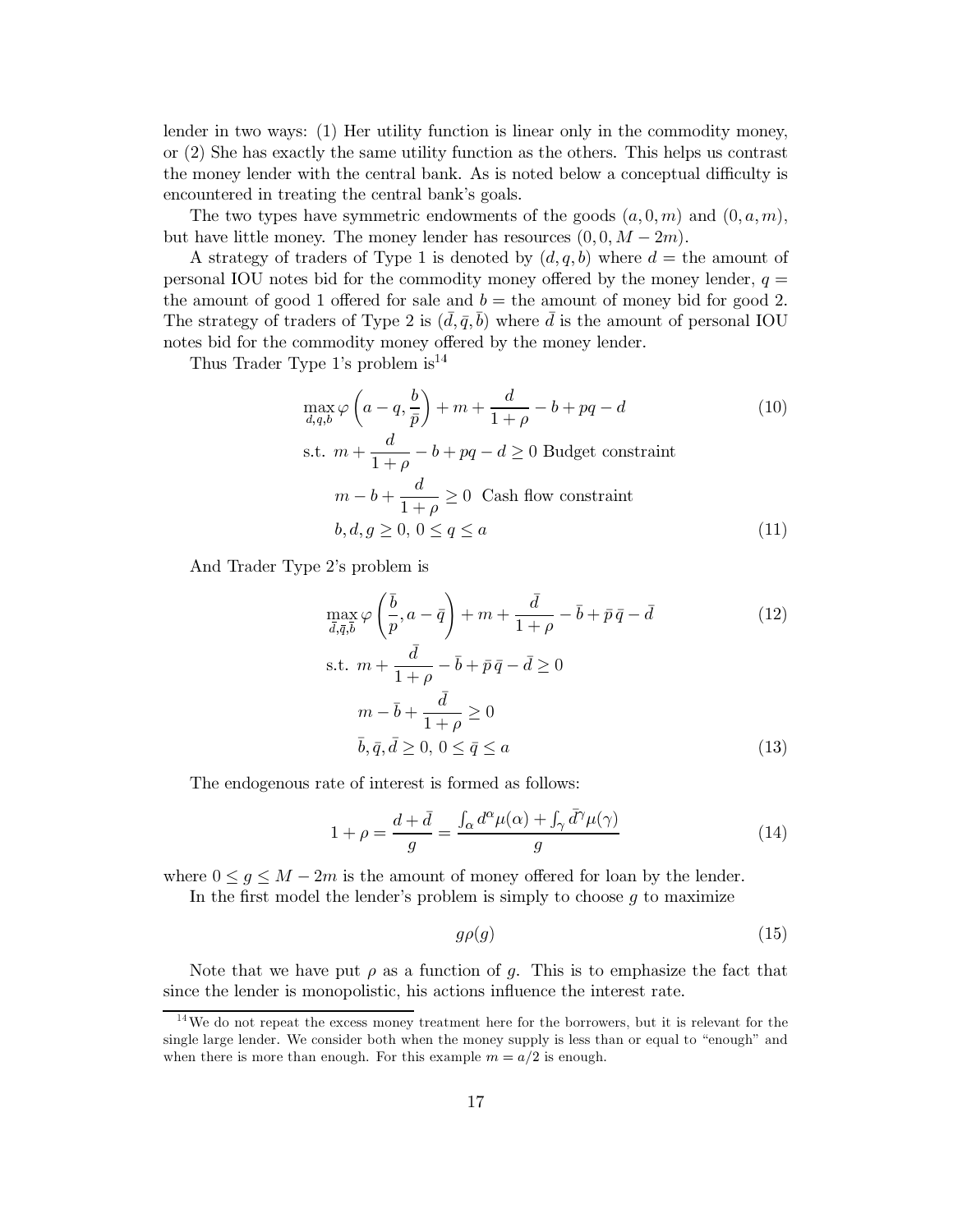The second model has the money-lender also act as a consumer. His objective function becomes:

$$
\varphi\left(\frac{b_1^*,}{p}, \frac{b_2^*}{\overline{p}}\right) + M - 2m + \rho g - b_1^* - b_2^*.
$$
 (16)

Even if the monopolist money lender has far more money than is needed for trade he will not lend it. His monetary power is maximized by making sure that the cash flow constraints are binding. In our section in Part 3 on oligopolistic competition we show how monopoly power is attenuated with many money-lenders or bankers (see also Shubik [23]). However as long as there is a shortage of money, given the transactions structure, the interest rate will be positive.

The price formation in this model must include the bids of the money lender, thus

$$
p = \frac{b_1^* + b}{q} = \frac{b_1^* + \int_\alpha b^\alpha \mu(\alpha)}{\int_\alpha q^\alpha \mu(\alpha)}\tag{17}
$$

with a similar expression for  $\bar{p}$ .

#### The Monopolist Who Consumes Only Money 4.6

# Model 1

We now solve the model of the monopolist money lender whose only concern is monetary maximization. To do this, we need to explore several cases (See Appendix D for the full solution).<sup>15</sup>

**Case 1:** If  $m \ge a/2$  the monopolist is powerless. The traders can obtain all of the gains from trade without borrowing.

**Case 2:** If  $m < a/2$  and is very small in comparison to M the traders cash flow and budget constraints will both be tight, An optimal strategy for the monopolist will be to lend all of his money. His profits will be exactly the amount of money the traders start with, i.e.  $2m$ . In particular, if the traders start with no money then the monopolist earns zero profits.

**Case 3:** If  $m < a/2$  but is not very small in comparison to M, the traders cash flow is tight but their budget constraint is not tight. The monopolist will lend some amount  $q$  as is calculated in Appendix D. The traders cannot obtain all of the gains from trade even if they borrow. The Appendix gives conditions under which it is optimal for the monopolist to lend all of his money, but this will not occur if  $M$  is large.

We may obtain an approximate solution by calculation that is illustrative When  $m = a/6$ , if  $M = a$  the bank has  $2a/3$ , it lends  $g = 0.16527a$  at a rate of interest of  $\rho = 0.64$  and earns a profit of 0.10577a. If the bank has more money than  $a/3$  it will still lend only 0.16527, it is in the monopolist's self interest to make sure that money is short (competition could weaken this  $[23]$ ).

 $1<sup>5</sup>A$  more detailed treatment is presented in Part 3.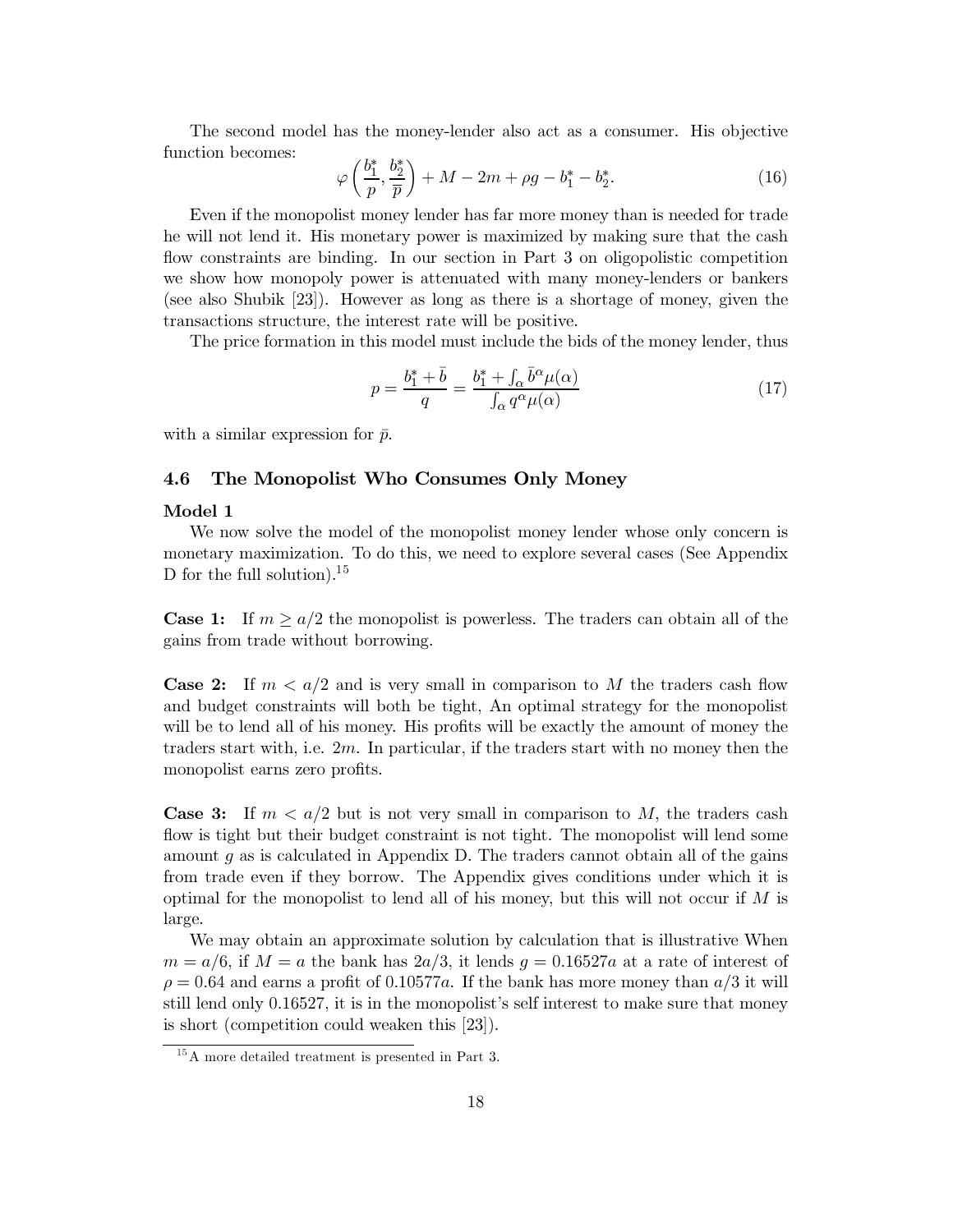A natural question to ask is how much of a profit can the monopolist extract from the traders as a function of the amount of money they have? Is there an amount  $m$ such that if each trader type had that amount of money, the profits of the monopolist would be maximized?

#### 4.7 The Paradox of the Powerless Monopolist

Conventional wisdom says "you can't eat money." History and anthropology teaches us that sometimes you can. Societies have used bars of salt, bricks of tea, measures of barley and other storable consumables.

Using a consumable money poses a paradox in monopoly power. Suppose that  $m_1 + m_2 = 0$ , in words, the traders have no money whatsoever. The monopolist has all of the cans of beans in the world. If her goal is to maximize her monetary profit, she is powerless. The simple physics of conservation indicates that a profit would call for her to be able to extract more money from the traders, but no matter what the prices are the traders will only have the sum of what they borrowed available to pay back hence the only feasible interest rate is  $\rho = 0$ . But at this rate she makes no profit.

#### 4.7.1 Weak or Strong Pareto Optimality?

The monopolist money-lender is trapped by her own wealth. Does she wish merely to hoard all of her wealth until supper time when she eats it or is she willing to accept a solution showing that she will go along with weak Pareto optimality, in other words is she willing to make interest free loans to the traders, this helps them considerably, gains her nothing, but costs her nothing as she gets her beans back before supper time? If she elects for weak Pareto optimality she is acting as an altruistic bank.

In reality any dominant money-lender who tries to gouge too hard runs the danger of public revolt.

#### 4.8 The Monopolist Who Consumes Everything

The second model has a monopolist with a utility function like that of the traders, hence he is active in all markets. A key difference between this model and the first is that now when the traders have no money the monopolist is no longer impotent but can extract essentially all of the gains from trade for himself.

We omit the complete analysis of this model, because we plan to analyze a similar model in a future paper.

## Trade with a Consumer Perishable or a Storable Consumable: 4.9 Two Trader Types with an Altruistic Money-lender or Central **Bank**

We replace the monopolistic money-lender with an altruistic individual or agency who is only interested in facilitating trade rather than maximizing its own consump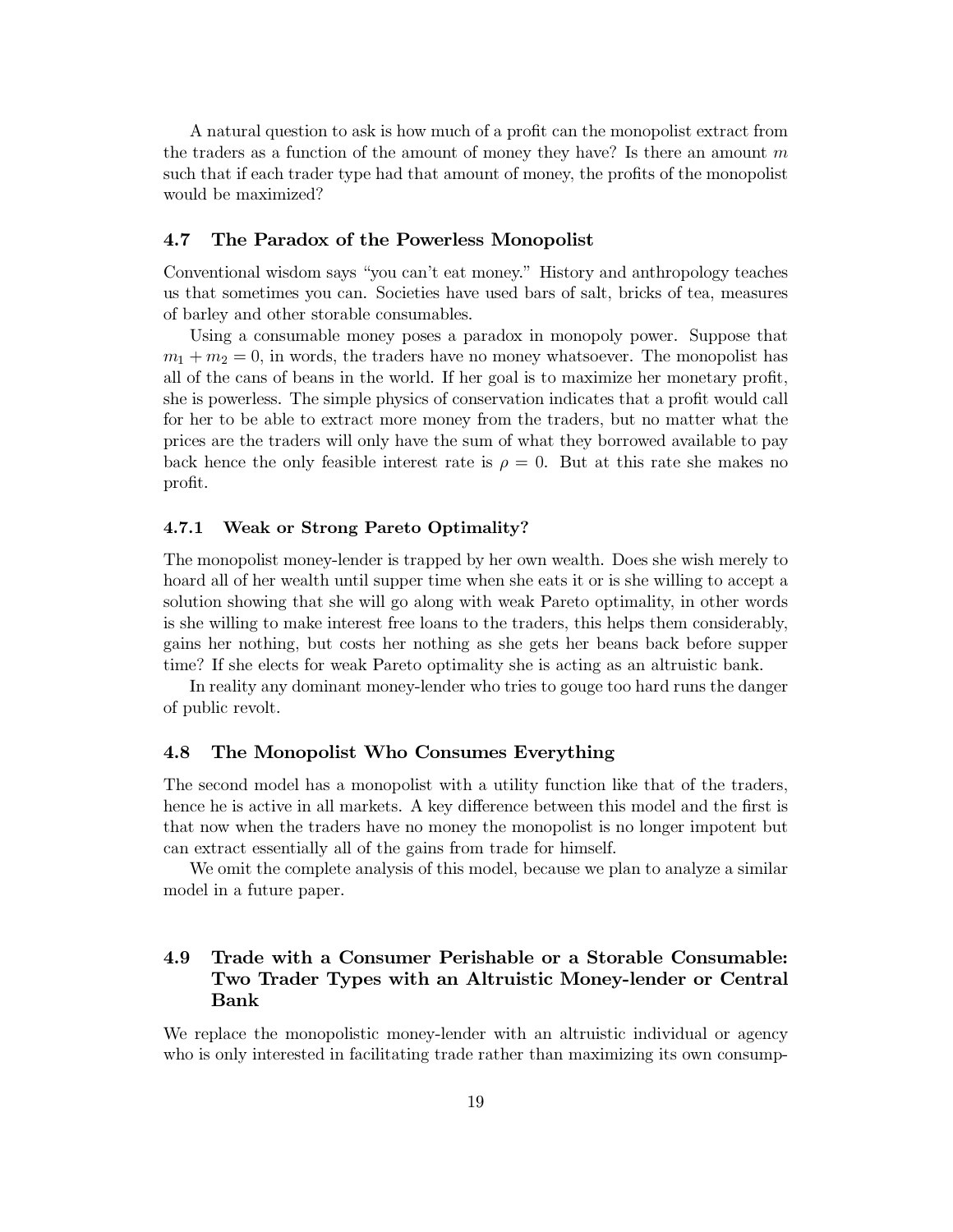tion or profits. This implies that the goal or payoff function for the central bank involves no consumption of commodities. We may interpret this agency as an outside or government central bank with motivations different from utility maximizing consumers. Giving it the same resources as the monopolistic money-lender yields some extra problems and strikingly different results when there is enough or more than enough money.

The trader optimizations for Type 1 and Type 2 are as before

$$
\max_{b,q,d,\omega} \varphi \left( a - q, \frac{b}{\bar{p}} \right) + m + \frac{d}{1+\rho} - b + pq - d
$$
\n
$$
\text{s.t. } m - \frac{\rho d}{1+\rho} - b + pq \ge 0 \qquad (\mu)
$$
\n
$$
m - b + \frac{d}{1+\rho} \ge 0 \qquad (\lambda)
$$
\n(18)

and

$$
\max_{\bar{b},\bar{q},\bar{d}} \varphi\left(\frac{\bar{b}}{p},a-\bar{q}\right) + \left(m + \frac{\bar{d}}{1+\rho} - \bar{b} + \bar{p}\bar{q} - \bar{d}\right)
$$
\n
$$
\text{s.t. } m + \frac{\bar{d}}{1+\rho} - \bar{b} + \bar{p}\bar{q} - \bar{d} \ge 0 \qquad (\bar{\mu})
$$
\n
$$
m - \bar{b} + \frac{\bar{d}}{1+\rho} \ge 0 \qquad (\bar{\lambda})
$$
\n(19)

Also, the endogenous rate of interest is formed as before:

$$
1 + \rho = \frac{\int_{\alpha} d^{\alpha} \mu(\alpha) + \int_{\gamma} d^{\gamma} \mu(\gamma)}{g}.
$$
 (20)

An informal extension of our basic example serves to illustrate the problems. The formal treatment of the bank's optimization requires considerable formulation and is given in Parts 2 and 3.

Suppose that the central bank has  $B \ge a - 2m$  of commodity money. As the traders have  $2m$ , the total amount of money in the system is a or more and this is enough or more than enough to finance efficient trade. Like the monopolistic money lender the central bank has a choice of the interest rate or specifying the amount of loanable funds it wishes to place on the market. It is easy to check that if the bank announces an interest rate of  $\rho = 0$  the traders can achieve efficient trade but a coordination problem is faced.

If the central bank has less than  $a-2m$  then the total amount of money is not sufficient to finance efficient trade. The bank now has a strategic choice which entails deciding to use  $\rho$  or g as its strategic variable, in other words in deciding whether to try to control its interest rate or to control the money supply. In this commodity money world all it can do is to use its reserves. It cannot print cans of beans.<sup>16</sup> If it

 $16$  In a world with international trade a gold shortage would result in an importation of gold from the outside. In this simple model this is not feasible.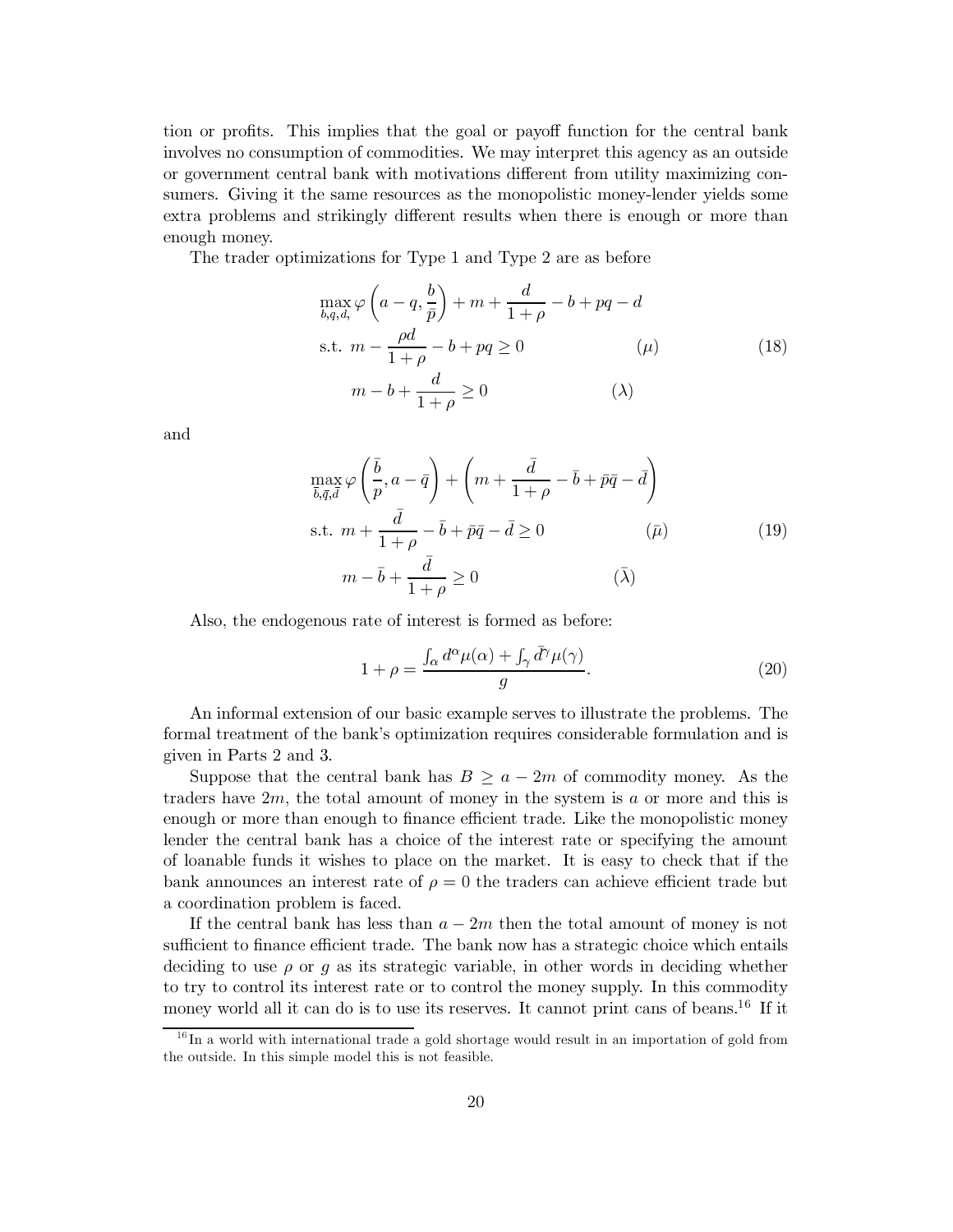offers all of its reserves to the market  $q = M - 2m$ , where  $M < a$  a positive rate of interest appears, trade is not efficient and the central bank makes an undesired profit. If it tries to be more altruistic it sets  $\rho = 0$ , but then it faces a rationing problem and the well known solution of taking care of "valued customers" and other sociological and informational aspects of distributing a needed rationed resource appear. The lesson here is that although the price of money  $\rho$  and the amount of bank money  $M-2m$  appear to be mathematically dual variables. They have different control implications. The bank loses the decentralization and coordination features when  $\rho$ is set at zero and it makes an unwanted profit if it uses a quantity strategy.

After the bank has acted and the loans have been repaid what does the central bank do with its stock of storable consumables? Does it store them in a Fort Knox for cans of beans or bars of chocolate? Alternatively does it distribute them via subsidy to the traders who are deemed to be the owners of the government. If this is literally a one-period game, weak Pareto optimality would call for the altruistic government to liquidate the resources it no longer needs. If we view this as an experimental game to be played more than once, a case can be made the referee to keep his reserves for another game.

When we remind ourselves of context, we know that the one-period model is embedded in both time and society. Thus the question of what to do with the inventory of the central bank has an easy interpretation.

#### 4.9.1 A Measure of the Gains from Trade and the Degree of Control

The resources held by the new large agent can be regarded as central bank reserves. If the bank has no desire to make a profit from its services in providing the money supply it can lend the traders its commodity money in a manner to maximize the gains from trade going to the traders,<sup>17</sup> Suppose that  $B = a - 2m$ . The altruistic bank will issue all of its money,  $\rho = 0$  and efficient trade is achieved.

When we compare this amount of commodity money with the amount issued by the monopolistic money lender with only a utility for money the difference between the two indicates what percent of the valuation of resources of the economy can be extracted. This, in essence indicates the money value of the transaction technology, in the sense that this is the upper bound a "currency controller" utilizing one control variable ( $\rho$  or g) could extract from a set of traders who obey the transactions rules.<sup>18</sup>

We now may give a strategic interpretation of the relationship between inside and outside money. If  $m_1 + m_2 \ge a$  there are enough "trust-substitute pills" that the central bank has no control over transactions. If the "trust-pills" are badly distributed, this can be taken care of by an internal money market. In fact this requires that the lenders trust the new financial instrument, the IOU notes of the

<sup>&</sup>lt;sup>17</sup>This is mathematically well-defined. The central bank performs a sensitivity analysis over the system as it varies its control variable, utilizing as the optimization criterion a measure of the welfare of the agents. When the bank has enough money the easy criterion is Pareto optimality of the trade.

 $^{18}$  How to usefully measure the distance that a given allocation is from the Pareto optimal surface, has been a basic problem in the study of trade. See Debreu [4], Smith and Foley [27], Dubey and Geanakoplos [5], Smith and Shubik [28].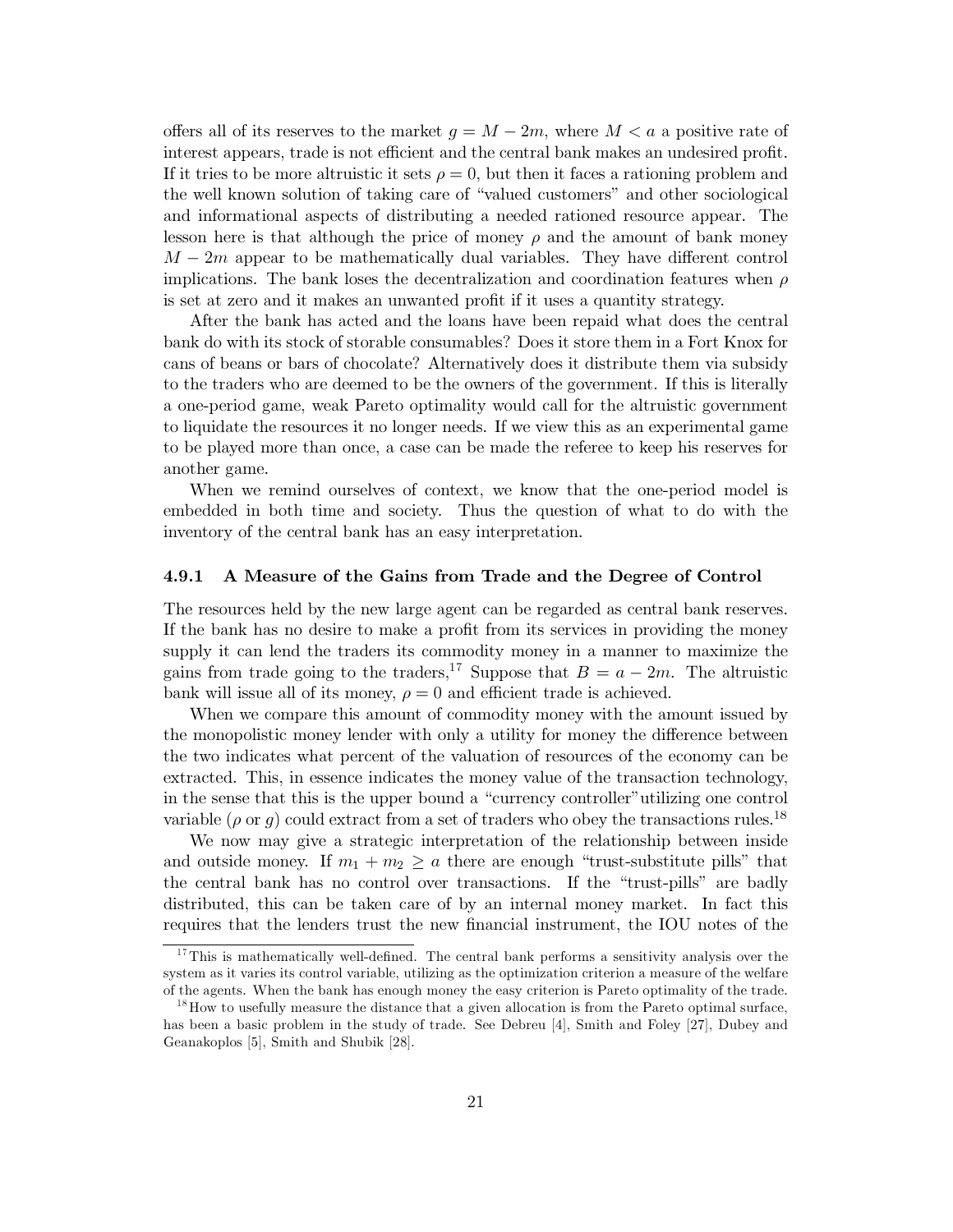borrowers. If a control agent (a central bank or money lender) is introduced such that  $B = a - 2m$  as 2m varies from 0 to a this agent supplies the "trust pills" for the facilitation of trade.

A somewhat different viewpoint emerges if we consider the money-lender who has a utility function like all the others.<sup>19</sup> The measure of monopolistic resource extraction is in terms of all resources, not just the commodity money.<sup>20</sup> We are now in a position to understand the paradoxical role of the ratio  $(m_1 + m_2)/(M - m_1$  $m_2$ ) = 2m/B. The consideration of the case where there is just enough money, or  $M + m_1 + m_2 = a$  is instructive. The value of the altruistic bank is at its highest when  $M = a$ , it decreases monotonically until at  $M = 0$  where it has no power and there is no need for it. In contrast, the money maximizing monopolist is impotent at both ends of the spectrum. It optimizes its profit in the interior where it can extract (via an interest rate or a restricted supply of loans) the most commodity money from the traders) in conformity with monopoly theory. When we consider the general utility maximizing monopolist a somewhat different pattern emerges. When  $M = a$ , the monopolist is at her most powerful point as she can extract essentially all of the gains from trade. At the other extreme when  $M = 0$  and  $m_1 + m_2 = a$  the monopolist obtains nothing.

### From Storable Consumables to Fiat  $\overline{5}$

In this part we have been concerned with the properties of an economy utilizing a storable consumable means of payment. Although barley, salt bars or tea bricks and gold bullion and coin have all been used in exchange as history and population have evolved over the last three thousand years, the era of transactions in gold has dominated that of salt or barley or tea. In the last three hundred years gold has been superceded by fiat money and in the last half century credit has grown considerably. We suggest that the physical properties of the means of payment, the density of population and the improvements in communication, information and credit assessment together with the enforcement of contract in a mass anonymous society have made this a natural progression.

In Part 2 our concern is to lay out the path from salt or barley to gold to fiat to credit in a way that is naturally formalized and subject to formal mathematical modeling. Our concern is to present completely well-defined mathematical models which meet the tests that they can be gamed, simulated or have certain solutions computed. We present simple examples but our concern is more with the physical justification of the models and their logic than it is with explicit solution of examples or with static equilibrium existence proofs. The vast literature in general equilibrium theory and in noncooperative game theory with a continuum of agents is such that providing one can establish convexity and compactness of the appropriate functions the proof of existence may be moderately difficult but is reasonably assured. The

 $19$ This is in keeping with the proposition that "The rich are different from us. They have more money."

 $120$  We return to this point in Part 2.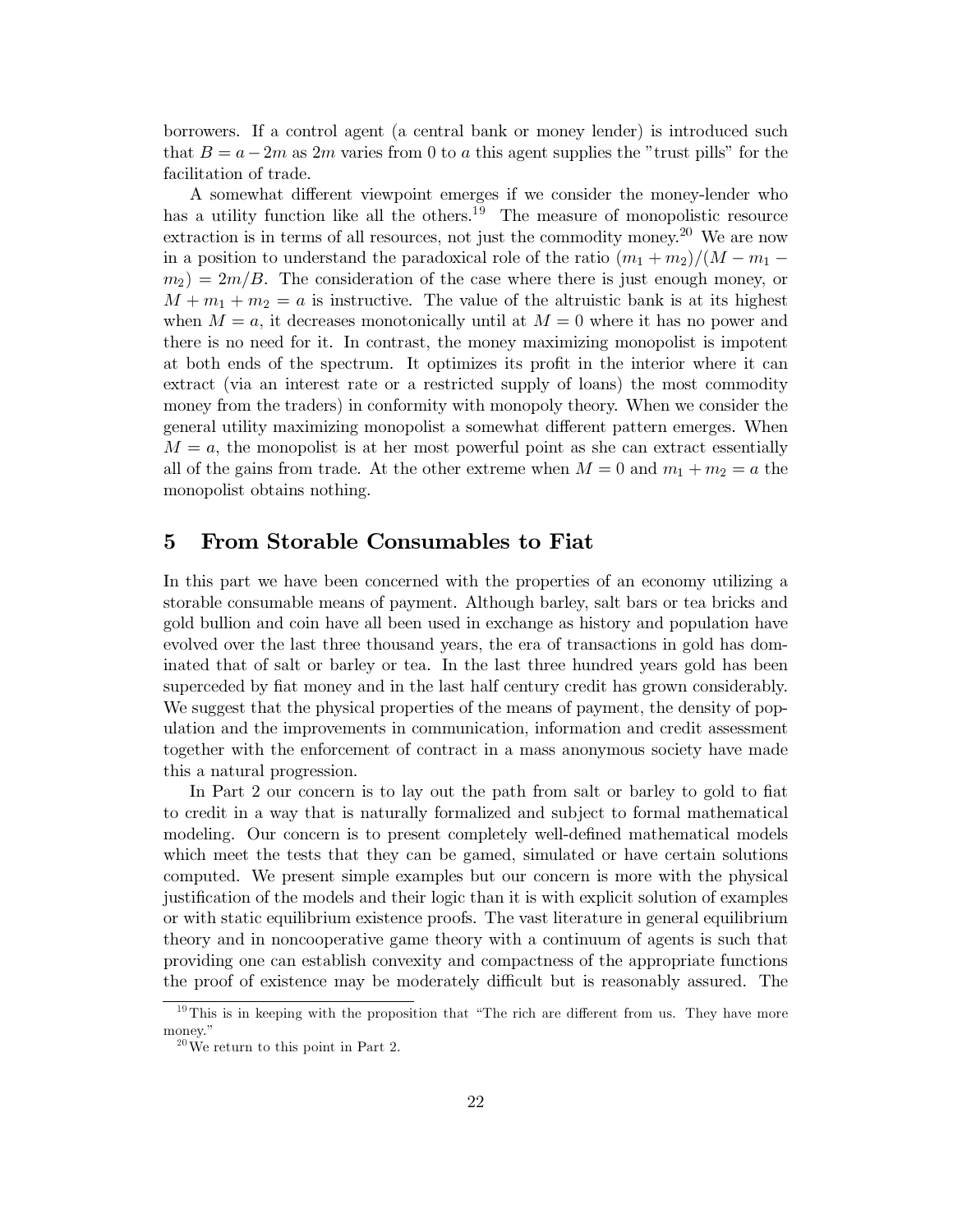main problem lies more in the "economic physics" of producing and justifying the appropriate models which are the carriers of process both in equilibrium and out of equilibrium. Our argument is that fiat money is society's substitute for individual trust. These words almost belong to the popular press and common knowledge. But the appropriate mathematization of these words is the subject of Part 2.

### Appendix A: Trade with Money 6

#### $6.1$ Two Trader Types

We present the calculations for the model in Section 4.2, with  $\varphi(x, y) = 2\sqrt{xy}$ . Recall that the initial endowments of Type 1 traders are  $a$  units of Type 1 good and  $m$  units of money; Type 2 traders begin with  $a$  units of Type 2 good and  $m$  units of money.

Traders of Type 1 face an optimization described by:

$$
\max_{b,q} 2\sqrt{(a-q)\frac{b}{p}} + m + pq - b
$$
  
s.t  $m - b \ge 0$  (cash flow constraint)  
and  $q, b \ge 0$ 

Here the decision variables are  $b$  (the amount of money bid for the Type 2 good), and  $q$  (the amount of Type 1 good that he puts up for sale). We may express the Lagrangian function for the optimization by

$$
L = \frac{2}{\sqrt{p}}\sqrt{(a-q)b} + m + pq - b + \lambda(m - b)
$$

The first order conditions wrt  $b$  and  $q$  yield

$$
\frac{1}{\sqrt{p}}\sqrt{\frac{a-q}{b}} = 1 + \lambda\tag{21}
$$

$$
\frac{1}{\sqrt{\overline{p}}} \sqrt{\frac{b}{a-q}} = p \tag{22}
$$

$$
m - b = 0 \text{ or } \lambda = 0. \tag{23}
$$

Similarly, Type 2 traders face:

$$
\begin{aligned} &\max_{\overline{b},\overline{q}} 2\sqrt{(a - \overline{q})\frac{\overline{b}}{p}} + m + \bar{p}\,\bar{q} - \overline{b} \\ &\text{s.t.}~~ m - \overline{b} \geq 0~\text{(cash flow constraint)}\\ &\bar{q},\bar{b} \geq 0 \end{aligned}
$$

where decision variables are  $\bar{b}$  and  $\bar{q}$ . The Lagrangian function becomes

$$
\bar{L} = \frac{2}{\sqrt{p}}\sqrt{(a - \bar{q})\bar{b}} + m + \bar{p}\bar{q} - \bar{b} + \bar{\lambda}(m - \bar{b})
$$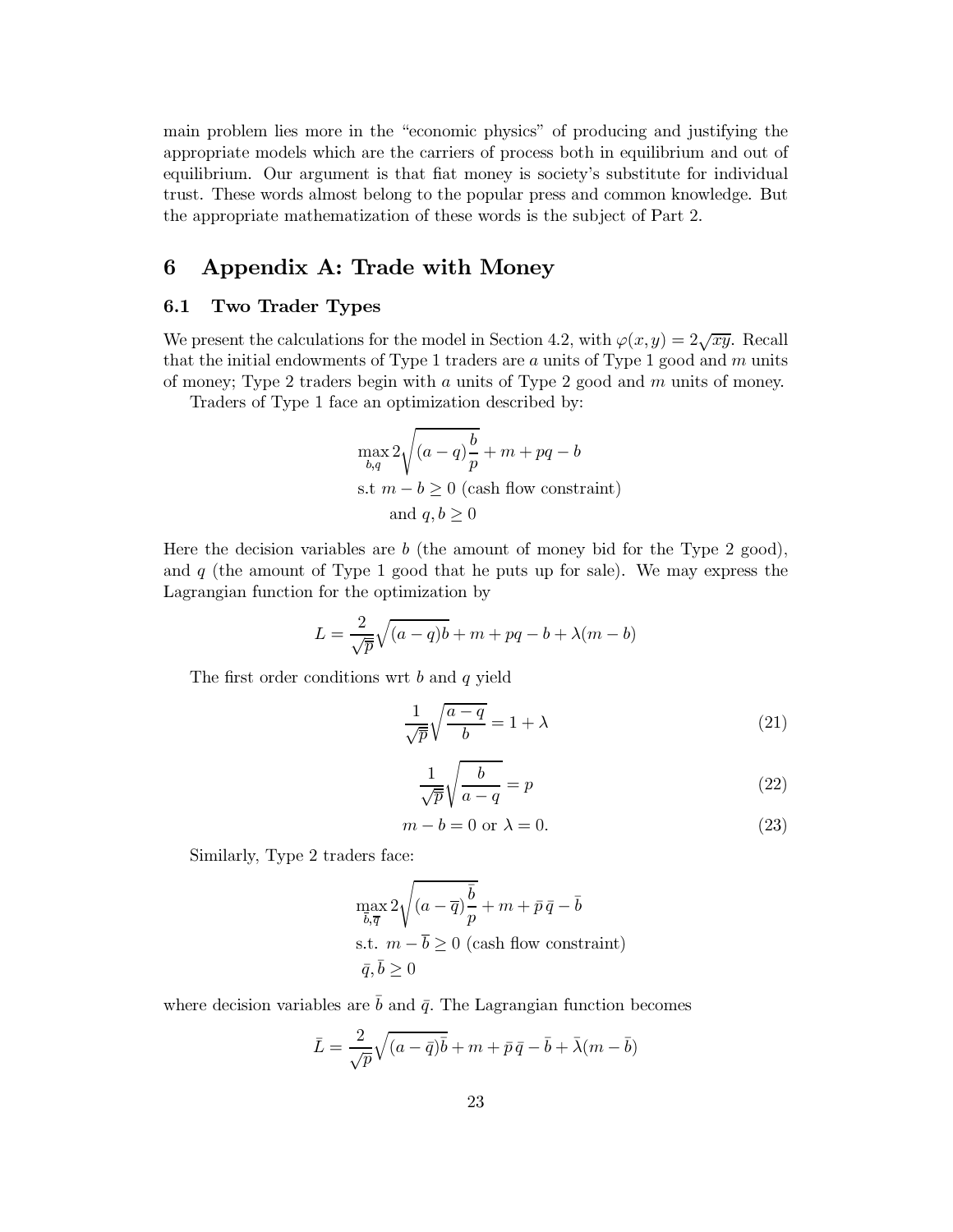The first order conditions wrt  $\bar{b}$  and  $\bar{q}$  yield

$$
\frac{1}{\sqrt{p}}\sqrt{\frac{a-\bar{q}}{\bar{b}}}=1+\bar{\lambda}
$$
\n(24)

$$
\frac{1}{\sqrt{p}}\sqrt{\frac{\bar{b}}{a-\bar{q}}}=p
$$
\n(25)

$$
m - \bar{b} = 0 \text{ or } \bar{\lambda} = 0. \tag{26}
$$

Finally, balance conditions are  $p = \bar{b}/q$  and  $\bar{p} = b/\bar{q}$ .

**Case 1:** If m is large we may assume that  $\lambda = 0$  and  $\overline{\lambda} = 0$  Equations (21) and  $(22)$  give

$$
\frac{1}{\sqrt{p}}\sqrt{\frac{a-q}{b}} = 1 \Rightarrow \frac{1}{\sqrt{p}}\frac{1}{p\sqrt{p}} = 1 \text{ or } p\bar{p} = 1.
$$
 (27)

For the symmetric solution  $p = \bar{p} = 1$ , so  $a - q = b$ ,  $a - \bar{q} = \bar{b}$ . Hence, from the balance conditions  $b = \bar{q}$  and  $\bar{b} = q$ . This implies that  $b = \bar{b} = \bar{q} = \bar{q} = a/2$ .

These results are only valid if the cash flow constraints continue to hold, i.e.,  $m \ge a/2$ . Hence this is what we meant by "m large." Economically speaking, there is enough money to cover efficient trade [24].

**Case 2:** If m is small the cash flow constraints will be tight, i.e.,  $\lambda, \overline{\lambda} > 0$  and  $b = m, \bar{b} = m$ . This time equations (21) and (22) imply

$$
\frac{1}{\sqrt{\bar{p}}}\frac{1}{(p\sqrt{\bar{p}})} = 1 + \lambda
$$

which gives

$$
p = \bar{p} = \frac{1}{\sqrt{1 + \lambda}}
$$

Since  $b = m = \overline{b}$ , the balance constraints give  $q = \overline{q} = m\sqrt{1 + \lambda}$ . Next, (21) implies that  $(1/p)((a-q)/b) = (1+\lambda)^2$ , which implies  $(1+\lambda)^{1/2}([a-m\sqrt{1+\lambda}]/m) = (1+\lambda)^2$ , which in turn gives:

$$
(1+\lambda)^{3/2} + (1+\lambda)^{1/2} = \frac{a}{m}
$$
 (28)

Finally, since  $p = 1/\sqrt{1 + \lambda}$ , we have

$$
\frac{1}{p^3} + \frac{1}{p} = \frac{a}{m}.\tag{29}
$$

This shows how price varies with the money supply.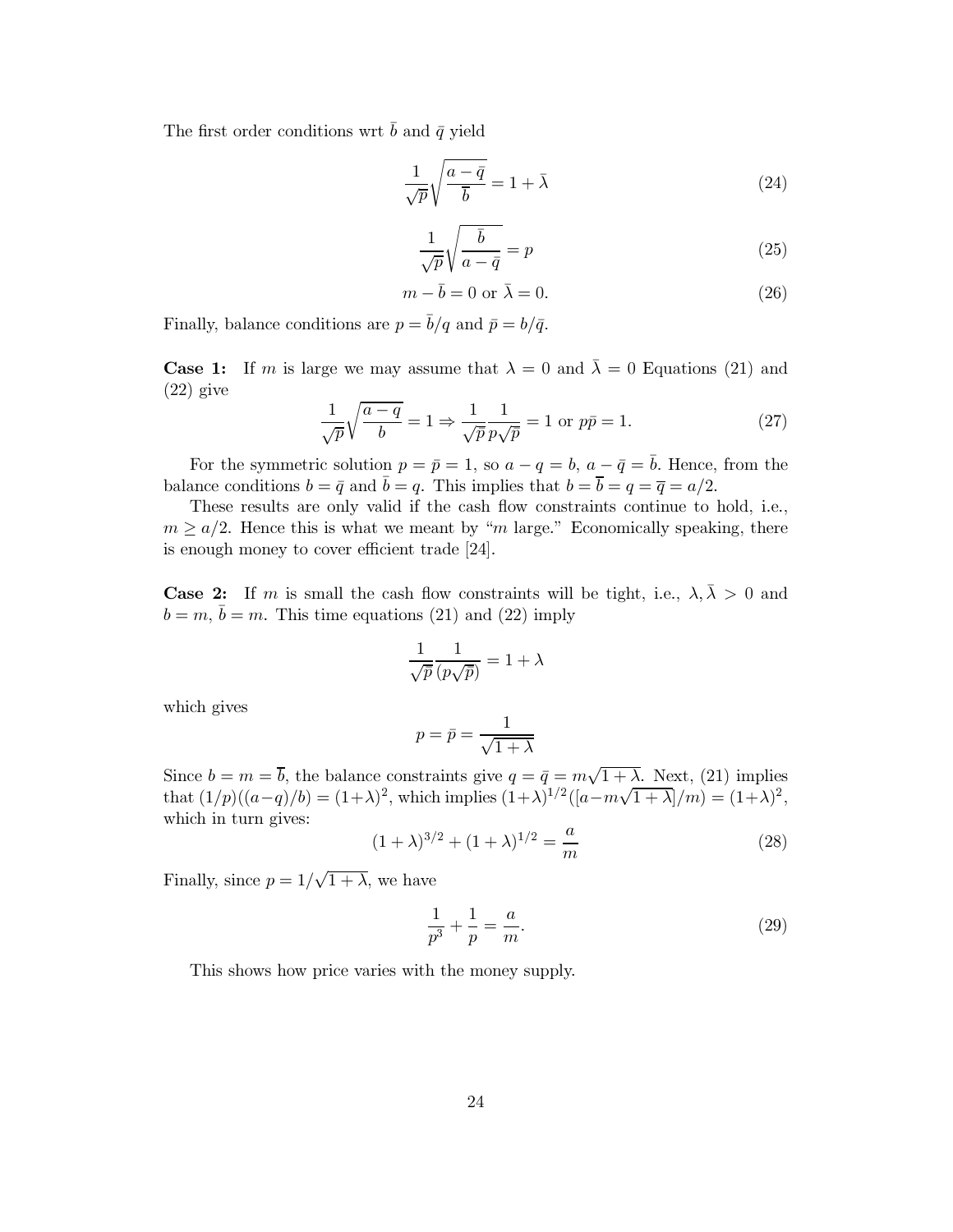#### Appendix B: Trade with a Money Market  $\overline{\mathbf{7}}$

Here we present the calculations from the model of Section 4.3, where the agents take into account the existence of a money market. We have to introduce the roles of borrowing and lending. We assume initial endowments of money as  $m_1$  and  $m_2$ where  $m_1 > m_2$ . Hence Type 1 traders become lenders and Type 2 traders borrowers. Again we assume that  $\varphi(x,y) = 2\sqrt{xy}$ .

Traders of Type 1 face an optimization described by:

$$
\max_{b,q,g} 2\sqrt{(a-q)\frac{b}{p}} + m_1 - g - b + pq + (1+\rho)g
$$
  
s.t.  $m - b - g \ge 0$  (cash flow constraint)  
and  $g, q, b \ge 0$ 

Again, decision variables b and q represent the amounts bid for Type 2 good and the amount offered of Type 1 good, respectively. Another decision variable,  $g$ , represents the amount lent to Type 2 traders. This money is lent at an interest rate of  $\rho$ , a rate that is determined endogenously to the model.

We may express the Type 1 trader's problem as a Lagrangian function of the form

$$
L = \frac{2}{\sqrt{p}}\sqrt{(a-q)b} + m_1 - g - b + pq + (1+\rho)g + \lambda(m-g-b)
$$

The first order conditions wrt  $b, q$ , and  $g$  yield

$$
\frac{1}{\sqrt{\bar{p}}} \sqrt{\frac{a-q}{b}} = 1 + \lambda \tag{30}
$$

$$
\frac{1}{\sqrt{\bar{p}}} \sqrt{\frac{b}{a-q}} = p \tag{31}
$$

$$
\lambda = \rho \tag{32}
$$

$$
m - b - g \ge 0 \text{ or } \lambda = 0 \tag{33}
$$

Type 2 traders face

$$
\max_{\bar{b},\bar{q},\bar{d}} 2\sqrt{(a-\bar{q})\frac{\bar{b}}{p}} + \left(m_2 + \frac{\bar{d}}{1+\rho} + \bar{p}\,\bar{q} - \bar{b} - \bar{d}\right)
$$
  
s.t.  $m_2 + \frac{\bar{d}}{1+\rho} - \bar{b} \ge 0$  (cash flow constraint  $(\bar{\lambda})$ )  
 $\bar{b}, \bar{q}, \bar{d} \ge 0$ 

Here  $d/(1+\rho)$  represents the amount that the Type 2 traders borrow from the Type 1 traders (and so they must pay back  $\overline{d}$ ). We also require a budget constraint (or "no bankruptcy" constraint) that

$$
m_2+\frac{\bar{d}}{1+\rho}+\bar{p}\,\bar{q}-\bar{b}-\bar{d}\geq 0\text{ (budget constraint } (\bar{\mu}))
$$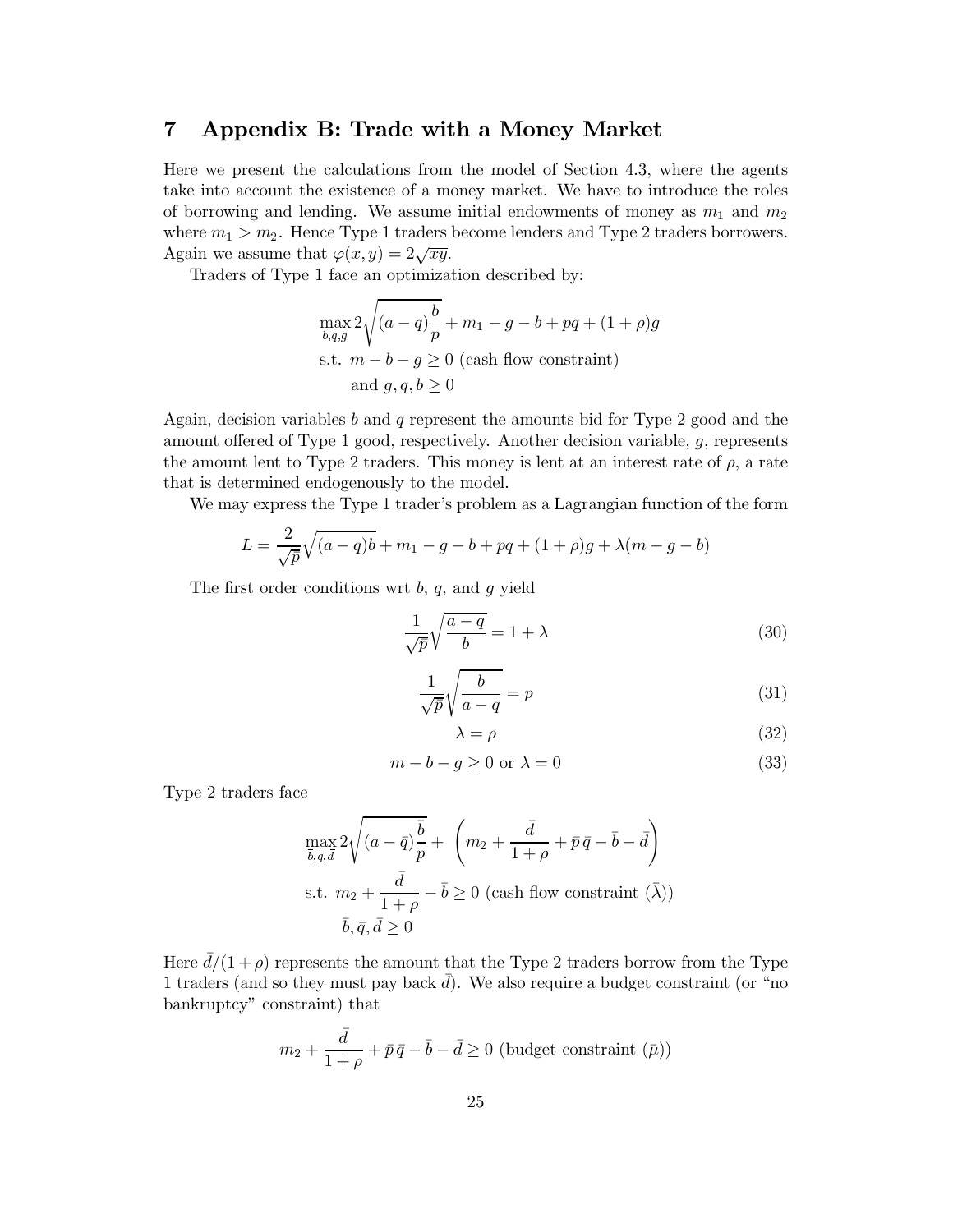thus the Lagrangian expression becomes:

$$
\overline{L} = \frac{2}{\sqrt{p}}\sqrt{(a-\overline{q})\overline{b}} + \left(m_2 + \frac{\overline{d}}{1+\rho} + \overline{p}\,\overline{q} - \overline{b} - \overline{d}\right) \n+ \overline{\lambda}\left(m + \frac{\overline{d}}{1+\rho} - \overline{b}\right) + \overline{\mu}\left(m_2 + \frac{\overline{d}}{1+\rho} + \overline{p}\,\overline{q} - \overline{b} - \overline{d}\right)
$$

The first order conditions with respect to b, q and  $\bar{d}$  yield

$$
\frac{1}{\sqrt{p}}\sqrt{\frac{a-\bar{q}}{\bar{b}}}=1+\bar{\lambda}+\bar{\mu}
$$
\n(34)

$$
\frac{1}{\sqrt{p}}\sqrt{\frac{\bar{b}}{a-\bar{q}}} = \bar{p} + \bar{p}\bar{\mu}
$$
\n(35)

$$
\bar{\lambda} = \rho(1 + \bar{\mu})\tag{36}
$$

$$
m_2 + \frac{d}{1+\rho} - \bar{b} = 0 \text{ or } \bar{\lambda} = 0
$$
\n
$$
(37)
$$

$$
m_2 + \frac{d}{1+\rho} - \bar{b} + \bar{p}\bar{q} - \bar{d} = 0 \text{ or } \bar{\mu} = 0 \tag{38}
$$

and balance conditions are  $p = \bar{b}/q$ ,  $\bar{p} = b/\bar{q}$ , and  $1 + \rho = \bar{d}/g$ .

**Case 1:** If  $m_1 + m_2 \ge a$ , we may assume that  $\lambda = 0$ ,  $\overline{\lambda} = 0$  and  $\overline{\mu} = 0$ . Equations  $(30)$  and  $(31)$  give

$$
\frac{1}{\sqrt{p}}\sqrt{\frac{a-q}{b}} = 1 \Rightarrow \frac{1}{\sqrt{p}}\frac{1}{p\sqrt{p}} = 1 \text{ or } p\overline{p} = 1
$$

For the symmetric solution  $p = \bar{p} = 1$ . This gives  $a - q = b$ ,  $a - \bar{q} = \bar{b}$ , which together with the balance conditions  $b = \bar{q}$  and  $\bar{b} = q$  give one solution as  $q = b =$  $\bar{q} = \bar{b} = a/2$ . In addition, condition (32) implies  $\rho = 0$ . The quantities  $\bar{d}$  and g will be any quantities such that  $\bar{d} = g$  and the cash flow constraints hold; in particular any value of  $\bar{d} = g$  in the interval  $[a/2 - m_2, m_1 - a/2]$  is valid.

To summarize, the prices are 1, the interest rate is 0, and the final consumption bundles are  $(a/2, a/2, m_1)$  and  $(a/2, a/2, m_2)$ .

**Case 2:** If  $m_1 + m_2 < a$ , we see that the cash flow constraint will become tight, i.e.,  $\lambda > 0$ . We now have an extra case distinction to make. We must consider whether the bankruptcy constraint becomes binding, i.e., whether  $\bar{\mu} > 0$ . This will depend on the rate of interest and the relative sizes of  $m_1$  and  $m_2$ . The case  $\bar{\mu} = 0$  is considered as Case 2, while  $\bar{\mu} > 0$  is Case 3.

In Case 2, constraints  $(30)$  and  $(31)$  imply that

$$
\frac{1}{\sqrt{\bar{p}}}\frac{1}{(p\sqrt{\bar{p}})} = 1 + \lambda
$$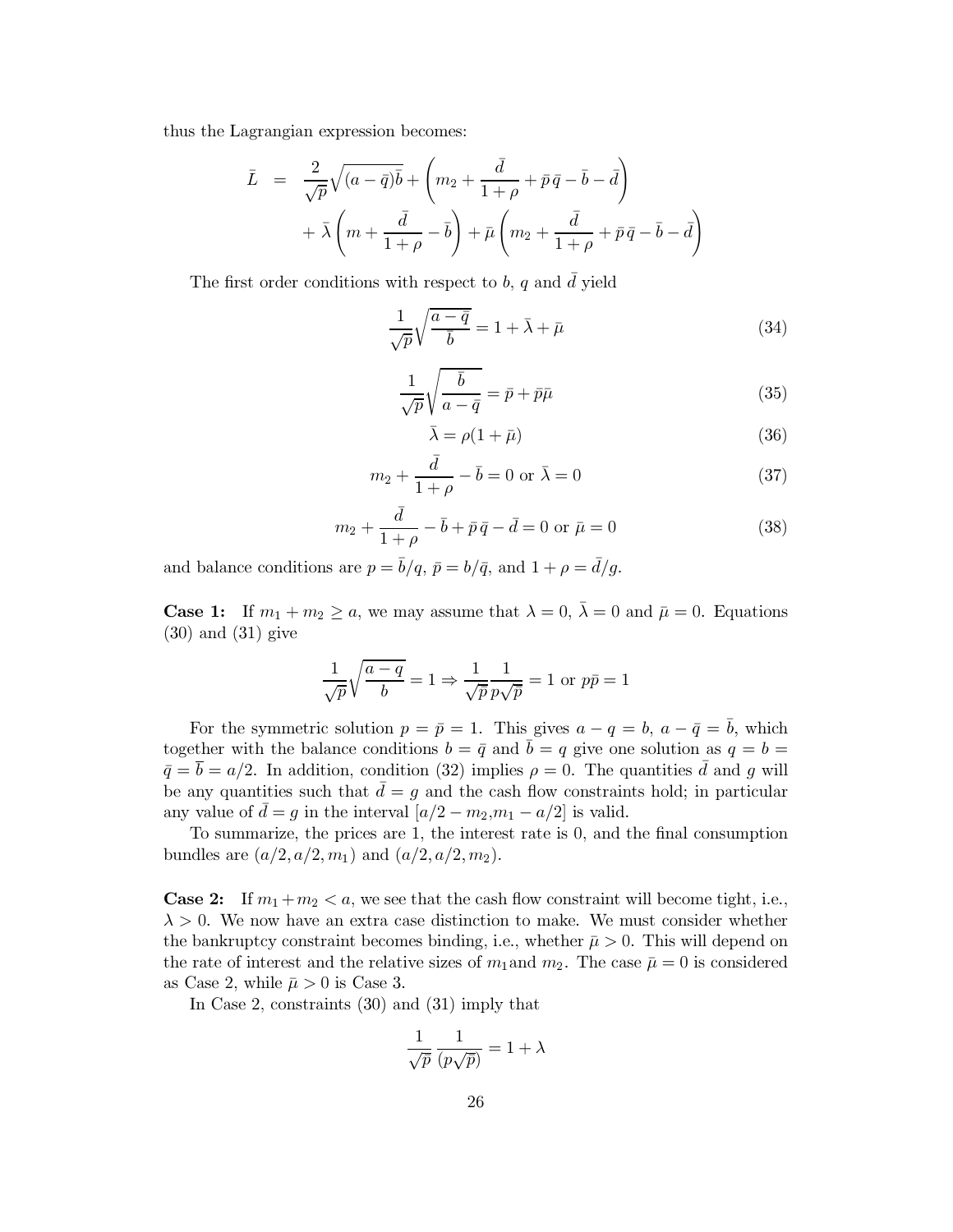Hence, assuming equal prices (we may do this in Case 2 because Trader Type 2's extra constraint – his budget constraint – is not binding) we have  $p = \bar{p} = 1/\sqrt{1 + \lambda}$ . In addition condition (32), (36) and the assumption that  $\bar{\mu} = 0$  imply that  $\lambda = \bar{\lambda} = \rho$ ; and from  $b+g=m_1$ ,  $\bar{b}-\bar{d}/(1+\rho)=m_2$  and  $1+\rho=\bar{d}.g$  we obtain

$$
b + b = m_1 + m_2. \t\t(39)
$$

Since  $\bar{b}/q = b/\bar{q} = p$  we have

$$
\frac{b+b}{\overline{q}+q} = p \Rightarrow \frac{m_1 + m_2}{\overline{q}+q} = \frac{1}{\sqrt{1+\lambda}} \Rightarrow \overline{q} + q = \sqrt{1+\lambda}(m_1 + m_2)
$$

Now by condition (30) we have  $(1/\bar{p})((a-q)/b) = (1+\lambda)^2$ , which implies  $(a-q)/b =$  $(1 + \lambda)^{3/2}$ ; similarly  $(a - \bar{q})/\bar{b} = (1 + \lambda)^{3/2} = (1 + \lambda)^{3/2}$ . Hence  $(1 + \lambda)^{3/2} =$  $(2a - q - \bar{q})/(b + \bar{b}) = [2a - \sqrt{1 + \lambda}(m_1 + m_2)]/(m_1 + m_2);$  this gives

$$
(1+\lambda)^{3/2} + (1+\lambda)^{1/2} = \frac{2a}{m_1+m_2} \tag{40}
$$

Next,  $(1/\bar{p})((a-q)/b) = (1+\lambda)^2$  implies  $[a-\bar{b}\sqrt{1+\lambda}]/b = (1+\lambda)^{3/2}$ , which in turn gives  $a = \bar{b}(1+\lambda)^{1/2} + b(1+\lambda)^{3/2}$ . Similarly,  $(1/p)((a - \bar{q})/\bar{b}) = (1+\lambda)^2$ gives  $a = b(1+\lambda)^{\frac{1}{2}} + \overline{b}(1+\lambda)^{3/2}$ . These imply  $b = \overline{b}$ . But then (39) gives  $b = \overline{b}$ .  $(m_1+m_2)/2.$ 

Next, starting from  $(a-q)/b = (1+\lambda)^{3/2}$  gives  $q = a - (m_1 + m_2)/2 \cdot (1+\lambda)^{3/2}$ . Substituting in for  $m_1 + m_2$  using (40) gives

$$
q = a - \frac{a(1+\lambda)^{3/2}}{(1+\lambda)^{3/2} + (1+\lambda)^{1/2}} = \frac{a}{2+\lambda}
$$
(41)

Finally,

$$
g = m_1 - b = m_1 - \frac{m_1 + m_2}{2} = \frac{m_1 - m_2}{2}
$$
 (42)

$$
\overline{d} = (1+\rho)(b-m_2) = (1+\lambda)\left(\frac{m_1 - m_2}{2}\right)
$$
 (43)

We remark that computationally, given  $m_1$ ,  $m_2$ , and a, one would first find  $\lambda$ using (40) and then use the value of  $\lambda$  to find the value of all the other variables.

We also remark that all of these results are valid only so long as the budget constraint  $(\bar{\mu})$  is satisfied. This is equivalent to  $\bar{p}\bar{q} \geq \bar{d}$ . But

$$
\bar{p}\bar{q} \ge \bar{d} \Rightarrow \frac{1}{\sqrt{1+\lambda}} \frac{a}{2+\lambda} \ge (1+\lambda) \left(\frac{m_1 - m_2}{2}\right) \tag{44}
$$

$$
\Rightarrow \frac{m_1 + m_2}{m_1 - m_2} \ge 1 + \lambda \text{ or } m_2 \ge \frac{\lambda m_1}{2 + \lambda} \text{ or } \frac{m_2}{m_1 + m_2} \ge \frac{\lambda}{2(1 + \lambda)} \tag{45}
$$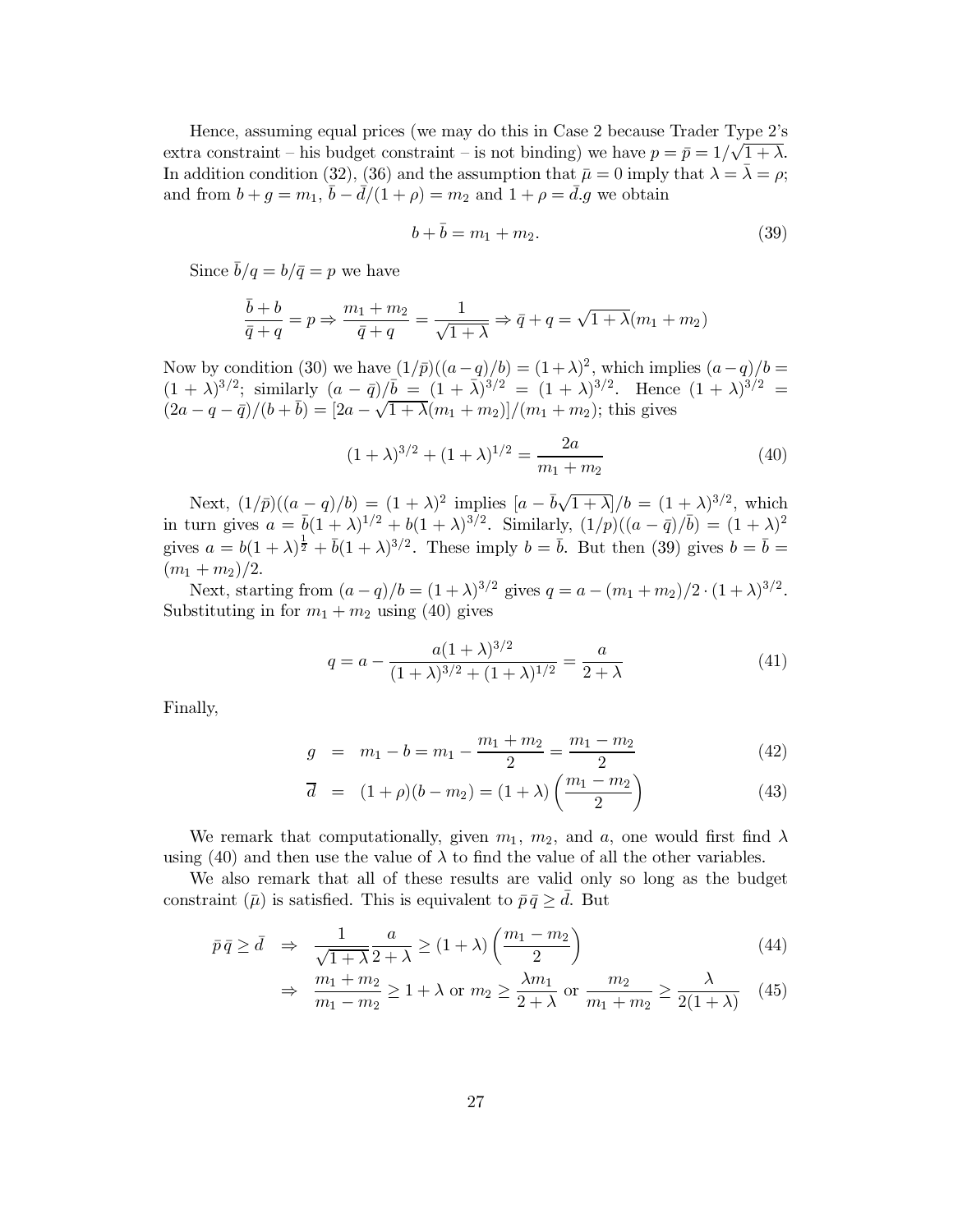**Case 3:** We now consider the extra case where  $m_1 + m_2 < a$  (so the interest rate is positive) and the ratio  $m_2/(m_1+m_2)$  is small (so that (45) doesn't hold). This is the case where constraint  $(\bar{\mu})$  holds tightly. It is then easy to see that borrowers could not have an optimum at a point where  $(\lambda)$  holds loosely. Hence we may assume that all three constraints ( $\lambda$ ), ( $\lambda$ ), and ( $\bar{\mu}$ ) hold tightly. The fact that the borrowers have an extra "meaningful" constraint here will imply that there is a basic asymmetry to the game, causing p to be different from  $\bar{p}$ .

We again start with constraints (30) and (31) implying that  $1/\sqrt{\bar{p}} \cdot 1/(p\sqrt{\bar{p}}) = 1+\lambda$ , which gives

$$
p\,\bar{p} = \frac{1}{1+\lambda} \tag{46}
$$

Next, (35) implies that  $(1/p)(\bar{b}/(a - \bar{q})) = (\bar{p} + \bar{p}\bar{\mu})^2$ , which gives  $p\bar{p}^2 = 1/(1 + \bar{\mu})^2(\bar{b}/(a - \bar{q}))$ . Now (34) tells us that  $\bar{b}/(a - \bar{q}) = 1/p(1 + \bar{\lambda} + \bar{\mu})^2$ ; hence we have  $p^2\bar{p}^2 = 1/(1 + \bar{\mu})^2(1 + \bar{\lambda} + \$ 

$$
1 + \lambda = (1 + \bar{\mu})(1 + \bar{\lambda} + \bar{\mu})\tag{47}
$$

Now we know from (32) that  $\rho = \lambda$ , and so (36) gives  $\bar{\lambda} = \lambda(1 + \bar{\mu})$ . Hence (47) implies that  $\bar{\mu} = 0$  and  $\bar{\lambda} = \lambda$ .

Next, because constraints ( $\lambda$ ) and ( $\bar{\lambda}$ ) are tight,  $b+g=m_1$  and  $\bar{b}-\bar{d}/(1+\rho)=m_2$ . Together with the balancing condition  $1 + \rho = \bar{d}/g$  we obtain

$$
b + b = m_1 + m_2. \t\t(48)
$$

Next, since  $(\bar{\lambda})$  and  $(\bar{\mu})$  are tight, we have  $\bar{p}\bar{q} = \bar{d}$ . But also  $\bar{p}\bar{q} = b$  because of the balancing condition. Hence  $\bar{d} = b$ . This implies  $\bar{b} - b/(1 + \rho) = m_2$  Substituting in for  $\bar{b}$  using (48) gives

$$
b = \left(\frac{1+\lambda}{2+\lambda}\right)m_1 = \bar{d} \tag{49}
$$

$$
\bar{b} = m_1 + m_2 - b = m_2 + \left(\frac{1}{2 + \lambda}\right)m_1 \tag{50}
$$

$$
g = m_1 - b = \left(\frac{1}{2 + \lambda}\right) m_1. \tag{51}
$$

We now are in a position to show how to calculate  $\lambda$ . We start with (31), which implies that  $p^2\bar{p} = b/(a-q)$ . Using (46), we have  $p = (1+\lambda)b/(a-\bar{p}/p)$ , which is  $ap - \overline{b} = (1 + \lambda)b$ , or

$$
p = \frac{(1+\lambda)b + \bar{b}}{a} = \frac{m_1 + m_2 + \lambda b}{a}.
$$
 (52)

Similarly, starting with equation  $(35)$  and again using  $(46)$ , we may arrive at

$$
\bar{p} = \frac{(1+\lambda)b + b}{a} = \frac{m_1 + m_2 + \lambda b}{a}
$$
\n(53)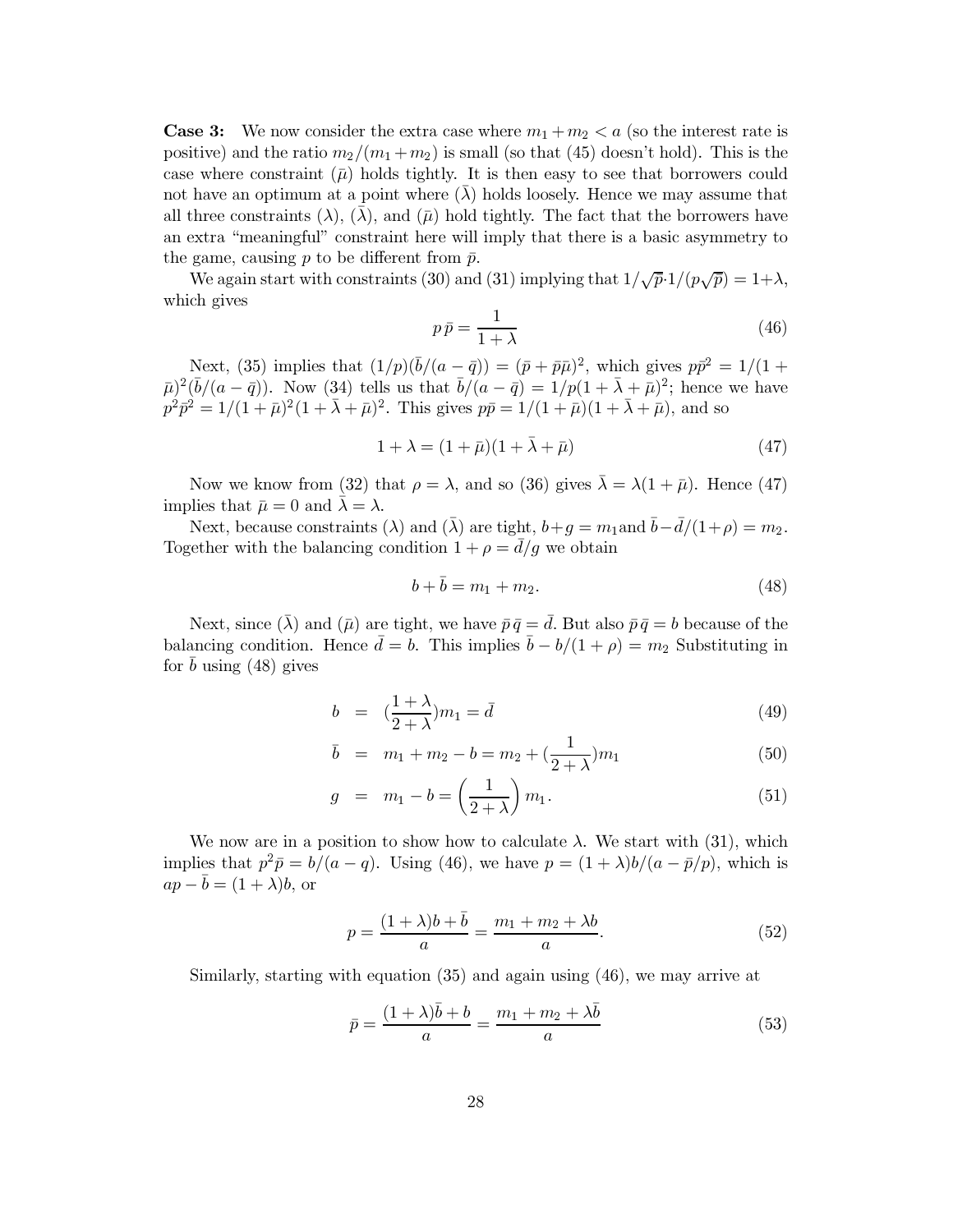Now we can substitute into the  $p \bar{p} = 1/(1 + \lambda)$  equation, obtaining

$$
\frac{m_1 + m_2 + \lambda b}{a} \cdot \frac{m_1 + m_2 + \lambda b}{a} = \frac{1}{1 + \lambda}.
$$
 (54)

Finally, we can use our expressions for b and  $\bar{b}$ , obtaining a fifth-degree equation for  $\lambda$  in terms of the input parameters  $m_1$ ,  $m_2$ , and a. This can be solved computationally.

An interesting case is when  $m_2 = 0$ . Here  $b = ((1 + \lambda)/(2 + \lambda))m_1$  and  $\overline{b} =$  $(1/(2+\lambda))m_1$ . Hence the equation for  $\lambda$  is

$$
\frac{m_1 + \lambda \left(\frac{1+\lambda}{2+\lambda}\right) m_1}{a} \cdot \frac{m_1 + \lambda \left(\frac{1}{2+\lambda}\right) m_1}{a} = \frac{1}{1+\lambda},\tag{55}
$$

which is

$$
\frac{2m_1^2}{a^2}(\lambda^2 + 2\lambda + 2)\left(\frac{1+\lambda}{2+\lambda}\right)^2 = 1.
$$
\n(56)

The table below gives  $\lambda$  for certain values of  $m_1/a$ .

| Table 5           |       |            |                              |                             |  |  |  |
|-------------------|-------|------------|------------------------------|-----------------------------|--|--|--|
| $\frac{M^2}{a^2}$ | М     | $=$ $\rho$ |                              |                             |  |  |  |
|                   |       |            |                              |                             |  |  |  |
| $rac{9}{40}$      | 0.474 |            | $\frac{5}{3}0.474 = 0.79$    | $\frac{4}{3}0.474 = 0.632$  |  |  |  |
| $\frac{4}{45}$    | 0.298 |            | $\frac{5}{2}0.298 = 0.745$   | $\frac{3}{2}0.298 = 0.447$  |  |  |  |
| $\frac{25}{544}$  | 0.214 |            | $\frac{17}{5}0.214 = 0.7276$ | $\frac{8}{5}0.214 = 0.3424$ |  |  |  |

Finally, suppose that  $m_1/a$  is very small, so that  $\lambda = \rho$  is very large. Then  $\lambda^2 + 2\lambda + 2$  is approximated by  $(1 + \lambda)^2$  and  $(1 + \lambda)/(2 + \lambda)$  is approximately 1. Equation (56) becomes  $(2m_1^2/a^2)(\lambda+1)^2 \cong 1$ , which implies  $(\sqrt{2m_1}/a)(\lambda+1) \cong 1$ , or  $\lambda = \rho \cong a/\sqrt{2}m_1 - 1$ .

### Appendix C: The Rich Large Buyer (Playboy) Model 8

In this Appendix we go back to the perfectly symmetric model of Appendix A, except that we add a single large trader, the "playboy," who is endowed with a large amount of money but no goods of Type 1 or 2. The playboy has a utility function identical to all of the other traders.

To formalize things, we put the initial endowment of Type 1 trader at  $a$  units of Type 1 good and m units of money, while the Type 2 trader has a units of Type 2 good and m units of money. The playboy has only  $M-2m$  units of money, where M represents the total amount of money in the game. Again we assume that all of the players' utility functions are  $\varphi(x,y) = 2\sqrt{xy}$ .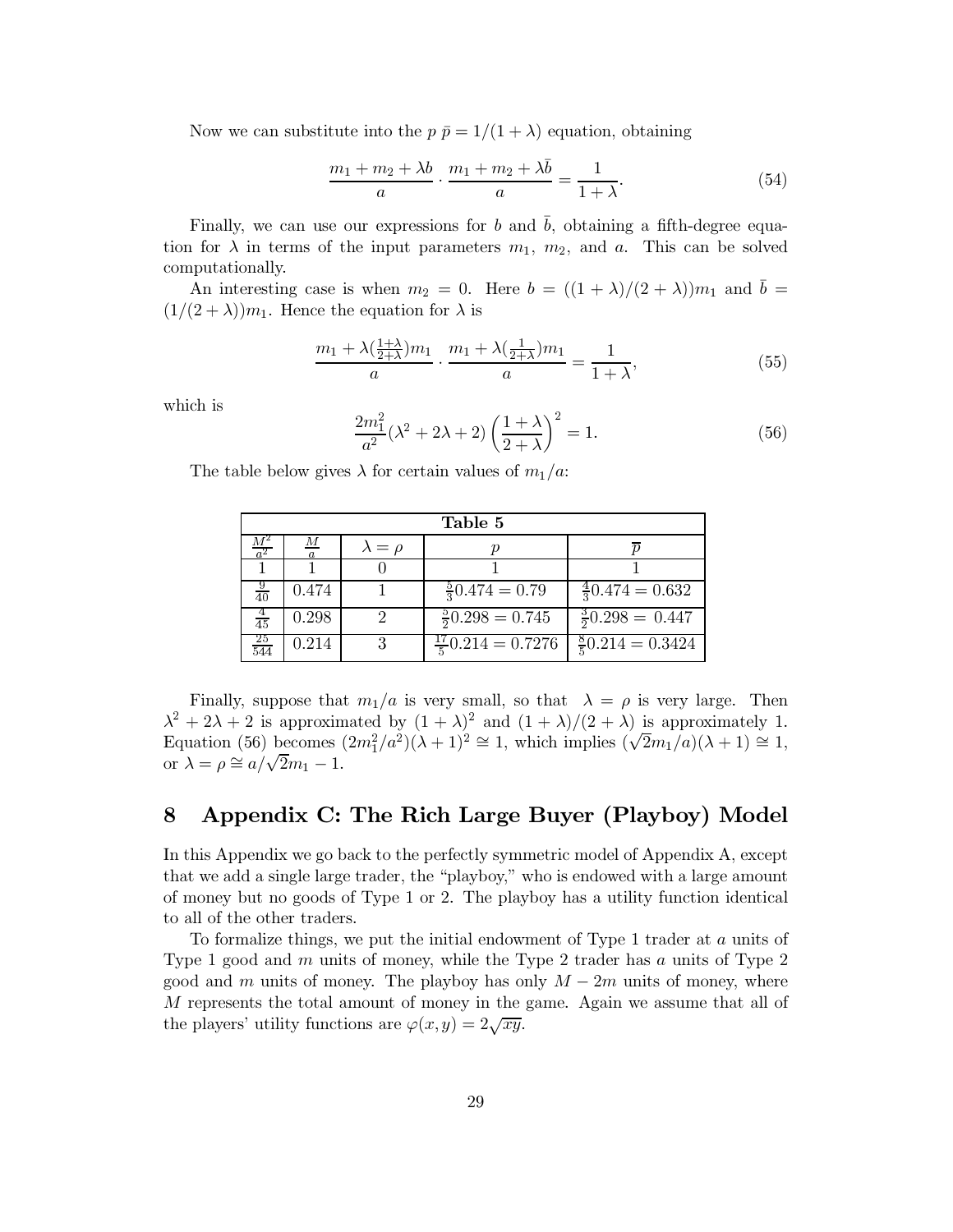The Type 1 and Type 2 traders' optimization problems and Lagrangian conditions are identical to those from Appendix A, and we reproduce them here without comment. First, for Trader 1,

$$
\max_{b,q} 2\sqrt{(a-q)\frac{b}{p}} + m + pq - b
$$
  
s.t  $m - b \ge 0$  (cash flow constraint) ( $\lambda$ )  
and  $q, b \ge 0$ 

The associated first-order conditions for this problem are

$$
\frac{1}{\sqrt{\overline{p}}} \sqrt{\frac{a-q}{b}} = 1 + \lambda \tag{57}
$$

$$
\frac{1}{\sqrt{\overline{p}}} \sqrt{\frac{b}{a-q}} = p \tag{58}
$$

$$
m - b = 0 \text{ or } \lambda = 0. \tag{59}
$$

The Type 2 traders face the following problem:

$$
\begin{aligned} &\max_{\overline{b},\overline{q}} 2\sqrt{(a - \overline{q})\frac{\overline{b}}{p}} + m + \bar{p}\,\bar{q} - \overline{b} \\ &\text{s.t.}~~ m - \overline{b} \geq 0~\text{(cash flow constraint)}~(\overline{\lambda})\\ &\ \ \bar{q},\overline{b} \geq 0 \end{aligned}
$$

The first-order equations here are

$$
\frac{1}{\sqrt{p}}\sqrt{\frac{a-\bar{q}}{\bar{b}}} = 1+\bar{\lambda}
$$
\n(60)

$$
\frac{1}{\sqrt{p}}\sqrt{\frac{\bar{b}}{a-\bar{q}}} = p \tag{61}
$$

$$
m - \bar{b} = 0 \text{ or } \bar{\lambda} = 0 \tag{62}
$$

The playboy's problem is to decide how much of his money to bid for Type 1 goods, to bid for Type 2 goods, or to hoard. Hence his decision variables will be  $b_1^*$ and  $b_2^*$ , where  $b_1^*$  is the amount he bids for Type 1 goods and  $b_2^*$  is the amount he bids for Type 2 goods. His payoff is simply the amount of utility he gets from consuming Type 1 and Type 2 goods, plus that from left-over commodity money, i.e.,

$$
2\sqrt{\frac{b_1^*b_2^*}{p\overline{p}}} + M - 2m - b_1^* - b_2^*
$$
 (63)

However, the playboy's bids, unlike the traders', can influence price. This is because the playboy is a single large trader, not a continuum of infinitesimal pricetaking individuals like our Type 1 and Type 2 traders Hence  $p$  and  $\bar{p}$  must be modeled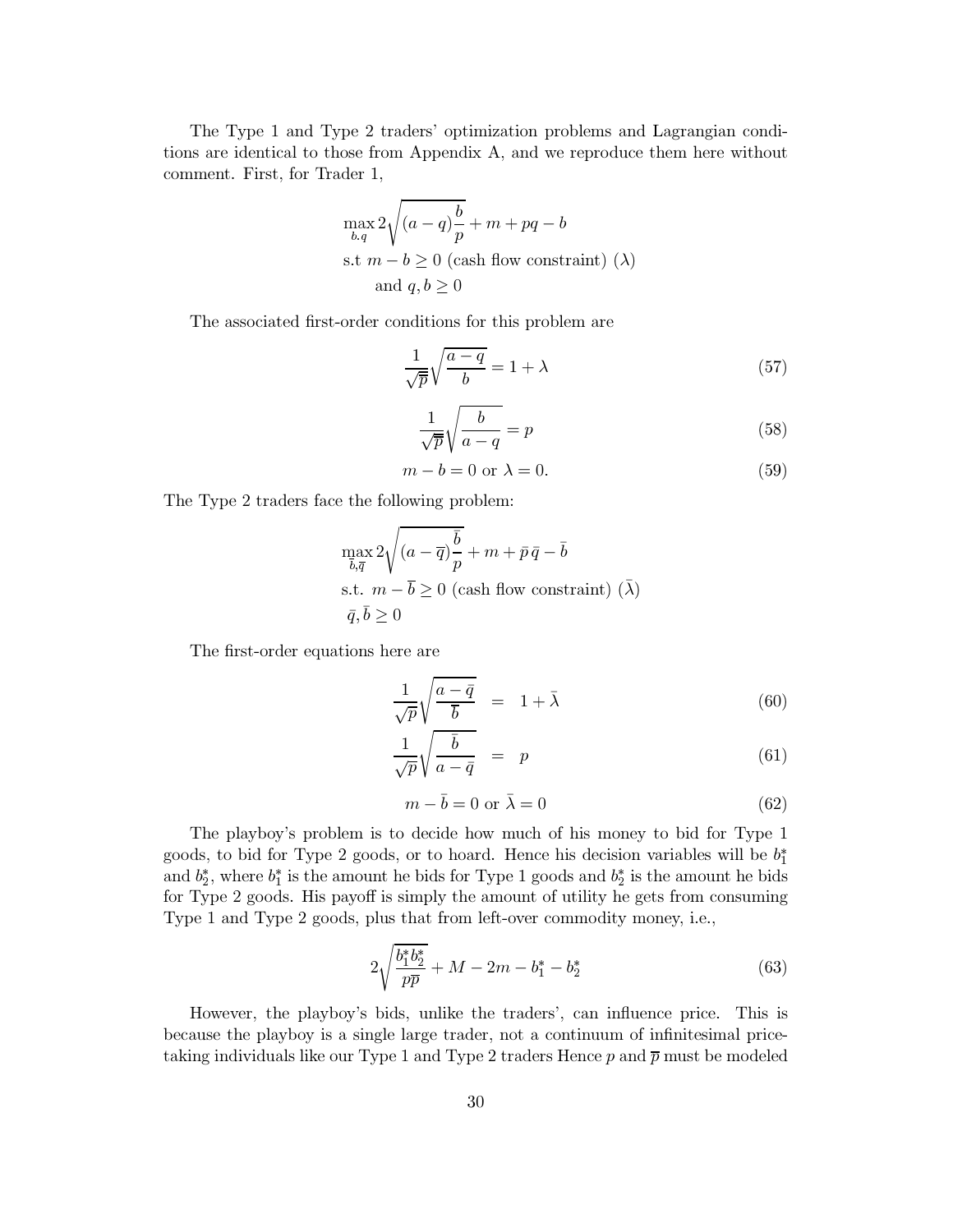as dependent on  $b_1^*$  and  $b_2^*$ . In fact, since  $p = (b_1^* + \int_{\alpha} b^{\alpha}) / \int_{\alpha} q^{\alpha} = (b_1^* + b)/q$  and  $\overline{p} = (b_2^* + \int_{\alpha} b^{\alpha}) / \int_{\alpha} q^{\alpha} = (b_2^* + b)/\overline{q}$ , his optimization problem becomes

$$
\max_{b_1^*,b_2^*} 2\sqrt{\frac{qb_1^*}{(b_1^* + \bar{b})}\frac{\overline{q}b_2^*}{(b_2^* + b)}} + M - 2m - b_1^* - b_2^* \tag{64}
$$

s.t. 
$$
M - 2m - b_1^* - b_2^* \ge 0 \ (\lambda_P)
$$
 (65)

$$
b_1^*, \, b_2^* \ge 0 \tag{66}
$$

The first-order Lagrangian conditions, with respect to the decision variables  $b_1^*$  and  $b_2^*$  are

$$
\sqrt{\frac{\overline{q}b_2^*}{(b_2^* + b)} \frac{(b_1^* + \overline{b})}{q b_1^*}} \frac{\overline{b}q}{(b_1^* + \overline{b})^2} = 1 + \lambda_P
$$
\n(67)

$$
\sqrt{\frac{q b_1^*}{(b_1^* + \bar{b})} \frac{(b_2^* + b)}{\bar{q} b_2^*}} \frac{b \bar{q}}{(b_2^* + b)^2} = 1 + \lambda_P
$$
\n(68)

$$
M - 2m - b_1^* - b_2^* = 0 \text{ or } \lambda_P = 0 \tag{69}
$$

We remark that in all cases the markets for Good 1 and Good 2 are isomorphic; hence in an optimal solution we may assume "symmetry", i.e., that  $p = \overline{p}$ ,  $q = \overline{q}$ ,  $b = \overline{b}$ , and  $b_1^* = b_2^*$ . One consequence of this is that conditions (67) and (68) simplify to

$$
\frac{bq}{(b_1^* + \bar{b})^2} = 1 + \lambda_P \tag{70}
$$

$$
\frac{b\overline{q}}{(b_2^* + b)^2} = 1 + \lambda_P \tag{71}
$$

Finally, the balancing constraints are as follows.

$$
p = \frac{b_1^* + \bar{b}}{q} \text{ and } \overline{p} = \frac{b_2^* + b}{\overline{q}}
$$
 (72)

Again we remind ourselves that while the quantities b and  $\bar{b}$  are really integrals, the quantities  $b_1^*$  and  $b_2^*$  are the bids of atomic players and so are not integrals.

**Case 1:** We first consider the case where  $m$  is large. Here the traders' cash flow constraints are nonbinding, so  $\lambda = \overline{\lambda} = 0$ . Hence (58) implies  $\sqrt{(a-q)/b} = 1/p\sqrt{\overline{p}}$ and so (57) implies  $p = \overline{p} = 1$  (and so  $q \neq 0$ ). Re-combining with (57) gives (a =  $q/b = 1$ . But then (70), symmetry, and the balancing constraint (with  $p = 1$ ) give  $\bar{b}q = (b_1^* + \bar{b})^2(1 + \lambda_P) = q^2(1 + \lambda_P)$ . Hence  $b = q(1 + \lambda_P) = \bar{b}$ . But then  $1 = p = (b_1^* + \bar{b})/q = (b_1^* + q(1 + \lambda_P))/q \Rightarrow b_1^* + q\lambda_P = 0$ . But q is positive and both  $b_1^*$  and  $\lambda_P$  are nonnegative; hence  $b_1^* = \lambda_P = 0$ . So  $b = q(1 + \lambda_P) = q$ , and  $(a = q)/b = 1$  implies  $b = q = \overline{b} = \overline{q} = a/2$ . Also,  $b_1^*$  and  $b_2^*$  are both equal to 0. Hence in this case the playboy keeps his money and consumes nothing, while both traders consume  $(a/2, a/2)$ .

We remark that in order for the above results to hold, the cash flow constraints must be satisfied. In this case this means that  $m \ge a/2$ . So this is the precise definition of " $m$  is large."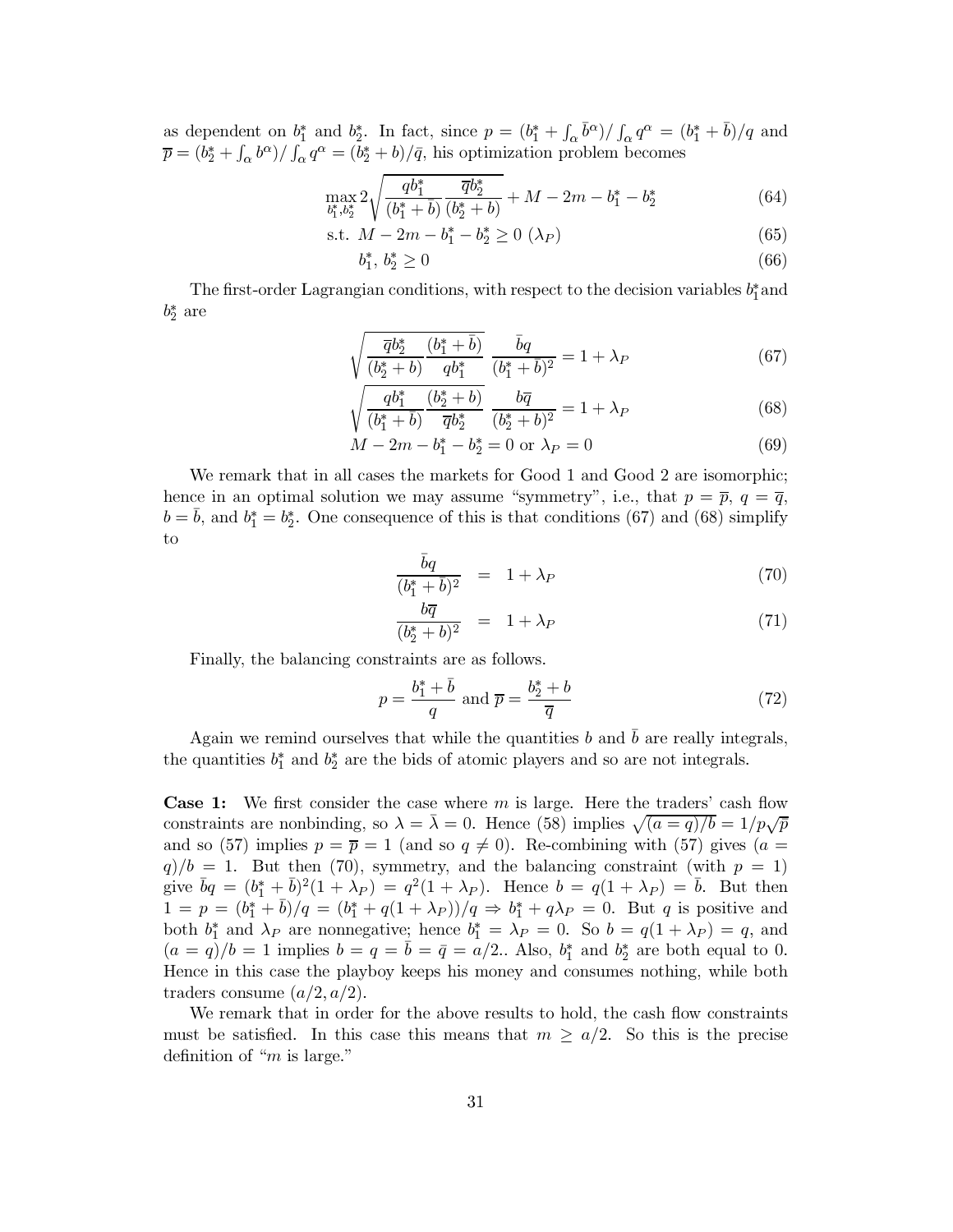**Case 2:** The next case is where m is small and M is large. So the traders have little money, but the rich monopolist has a lot of money. Hence we expect the traders' cash flow constraints to be tight and the playboy's to be loose. In mathematical terms, this means  $\lambda$  and  $\lambda$  are positive, while  $\lambda_P = 0$ . The immediate consequence of this is that  $b = \overline{b} = m$ .

As in case 1 we first use  $(58)$  and  $(57)$  to calculate an expression for price – but here we get  $p = \overline{p} = 1/\sqrt{1 + \lambda}$ . But then (57) implies  $(1/p)((a - q)/b) = (1 + \lambda)^2$ . which gives  $q = a - pb(1 + \lambda)^2 = a - m(1 + \lambda)^{3/2} = \bar{q}$ .

Next, since  $p = \overline{p} = 1/\sqrt{1 + \lambda}$ , the balancing conditions give  $b + b_2^* = q/\sqrt{1 + \lambda}$ .<br>This implies  $b + b_2^* = a/\sqrt{1 + \lambda} - m(1 + \lambda)$ . Since  $b = m$ , this gives  $b_2^* = a/\sqrt{1 + \lambda} - m(1 + \lambda)$ .  $m(2+\lambda) = b_1^*$ .

We also have  $bq = (b_1^* + b)^2$ . This gives  $m(a - m(1 + \lambda)^{3/2}) = (a/\sqrt{1 + \lambda} - m(1 +$  $(\lambda)^2 = (1/(1+\lambda))(a - m(1+\lambda)^{3/2})^2$ , which is

$$
(1 + \lambda)^{3/2} + (1 + \lambda) = \frac{a}{m}.
$$
 (73)

We remark that since  $p = 1/\sqrt{1 + \lambda}$ , this can be written as (compared with (29) from Appendix  $A$ :

$$
\frac{1}{p^3} + \frac{1}{p^2} = \frac{a}{m}.\tag{74}
$$

We also remark that in order for the above analysis to be valid, it must be that condition  $(\lambda_P)$  must hold, i.e.,  $M - 2m - b_1^* - b_2^* \geq 0$ . Substituting in the solutions obtained above, this condition (which is what we mean by " $M$  is large") becomes

$$
\frac{M}{2} \ge \frac{a}{\sqrt{1+\lambda}} - m(1+\lambda). \tag{75}
$$

Finally, we provide an example. Suppose  $m = a/12$  and  $M - 2m = a/3$  (so  $M = a/2$ . Then equation (73) gives  $\lambda = 3$ , and then we may compute  $b = b = a/12$ .  $p = \overline{p} = 1/2$ ,  $q = \overline{q} = a/3$ , and  $b_1^* = b_2^* = a/12$ . Note also that condition (75) holds

**Case 3:** The final case is where both  $M$  and  $m$  are small. This means that constraints  $(\lambda)$ ,  $(\overline{\lambda})$ , and  $(\lambda_P)$  are tight, i.e.,  $\lambda = \overline{\lambda} > 0$  and  $\lambda_P > 0$ . Hence  $b = \overline{b} = m$ and  $b_1^* = b_2^* = M/2 - m$ . So in order to solve the model all we have to do is find p and  $q$ .

As above, we may use the Lagrangian conditions on the traders' problems to arrive at  $p = \bar{p} = 1/\sqrt{1 + \lambda}$  and  $q = \bar{q} = a - m(1 + \lambda)^{3/2}$ . To find  $\lambda$ , note that  $p = (b_1^* + \bar{b})/q \Rightarrow 1/\sqrt{1 + \lambda} = (M/2)/(a - m(1 + \lambda)^{3/2})$ . Crossmultiplying gives  $M\sqrt{1+\lambda}/2 = a - m(1+\lambda)^{\frac{3}{2}}$ , or  $1/\sqrt{1+\lambda} - (m/a)(1+\lambda) = M/2a$ .

Summarizing, our solution is:  $b = \overline{b} = m$ ,  $b_1^* = b_2^* = M/2 - m$ ,  $p = \overline{p} = 1/\sqrt{1 + \lambda}$ , and  $q = \overline{q} = a - m(1 + \lambda)^{3/2}$ , where  $\lambda$  satisfies  $1/\sqrt{1 + \lambda} - (m/a)(1 + \lambda) = M/2a$ .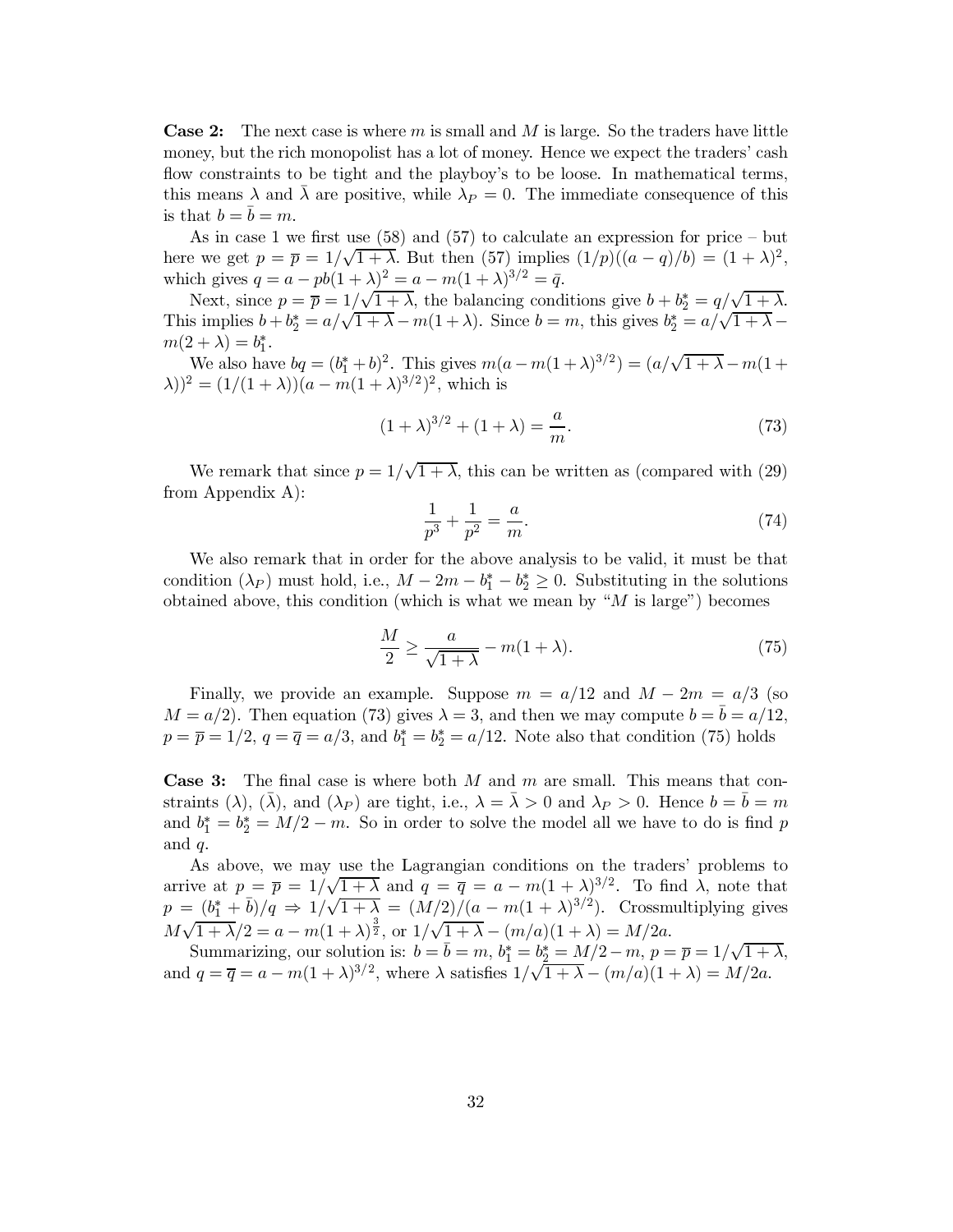### Appendix D: Trading with a Money-lender  $9$

#### 9.1 The Money Maximizing Lender

All traders are endowed with  $m$  units of commodity money. The monopolistic moneylender is endowed with  $M - 2m$  units of money (where  $0 \le m \le a/2$ ) The lender's objective is solely to end up with the most possible money.

The Type 1 traders face an optimization described by:

$$
\max_{b,q,d} 2\sqrt{(a-q)\frac{b}{\bar{p}}} + m + \frac{d}{1+\rho} - b + pq - d
$$
\n
$$
\text{s.t. } m - b + \frac{d}{1+\rho} \ge 0 \text{ (cash flow constraint)}, \tag{\lambda}
$$
\n
$$
m - b + \frac{d}{1+\rho} + pq - d > 0 \text{ (budget constraint)} \tag{76}
$$

$$
m - b + \frac{a}{1 + \rho} + pq - d \ge 0 \text{ (budget constraint)} \qquad (\mu) \qquad (76)
$$

$$
q, b, d \ge 0 \tag{77}
$$

The first order conditions wrt  $b, q$ , and  $d$  yield

$$
\frac{1}{\sqrt{\bar{p}}} \sqrt{\frac{a-q}{b}} = 1 + \lambda + \mu \tag{78}
$$

$$
\frac{1}{\sqrt{p}}\sqrt{\frac{b}{a-q}} = p + \mu p\tag{79}
$$

$$
\frac{1}{1+\rho} - 1 + \frac{\lambda}{1+\rho} + \frac{\mu}{1+\rho} - \mu = 0
$$
 (80)

$$
m - b + \frac{d}{1 + \rho} = 0 \text{ or } \lambda = 0 \tag{81}
$$

$$
m - b + \frac{d}{1 + \rho} + pq - d = 0 \text{ or } \mu = 0 \tag{82}
$$

Similarly, the Type 2 traders face the optimization below:

$$
\max_{\bar{b}, \bar{q}, \bar{d}} 2\sqrt{(a - \bar{q})\frac{\bar{b}}{p}} + m + \frac{\bar{d}}{1 + \rho} - b + \bar{p}\bar{q} - \bar{d}
$$
\ns.t.  $m - \bar{b} + \frac{\bar{d}}{1 + \rho} \ge 0$  (cash flow constraint),\n
$$
\bar{d} = \frac{\bar{d}}{1 + \rho} \ge 0
$$

$$
m - \bar{b} + \frac{d}{1+\rho} + \bar{p}\bar{q} - \bar{d} \ge 0 \text{ (budget constraint)}, \qquad (\bar{\mu}) \qquad (83)
$$

$$
\bar{q}, b, d \ge 0 \tag{84}
$$

The optimization conditions here are

$$
\frac{1}{\sqrt{p}}\sqrt{\frac{a-\bar{q}}{\bar{b}}}=1+\bar{\lambda}+\bar{\mu}
$$
\n(85)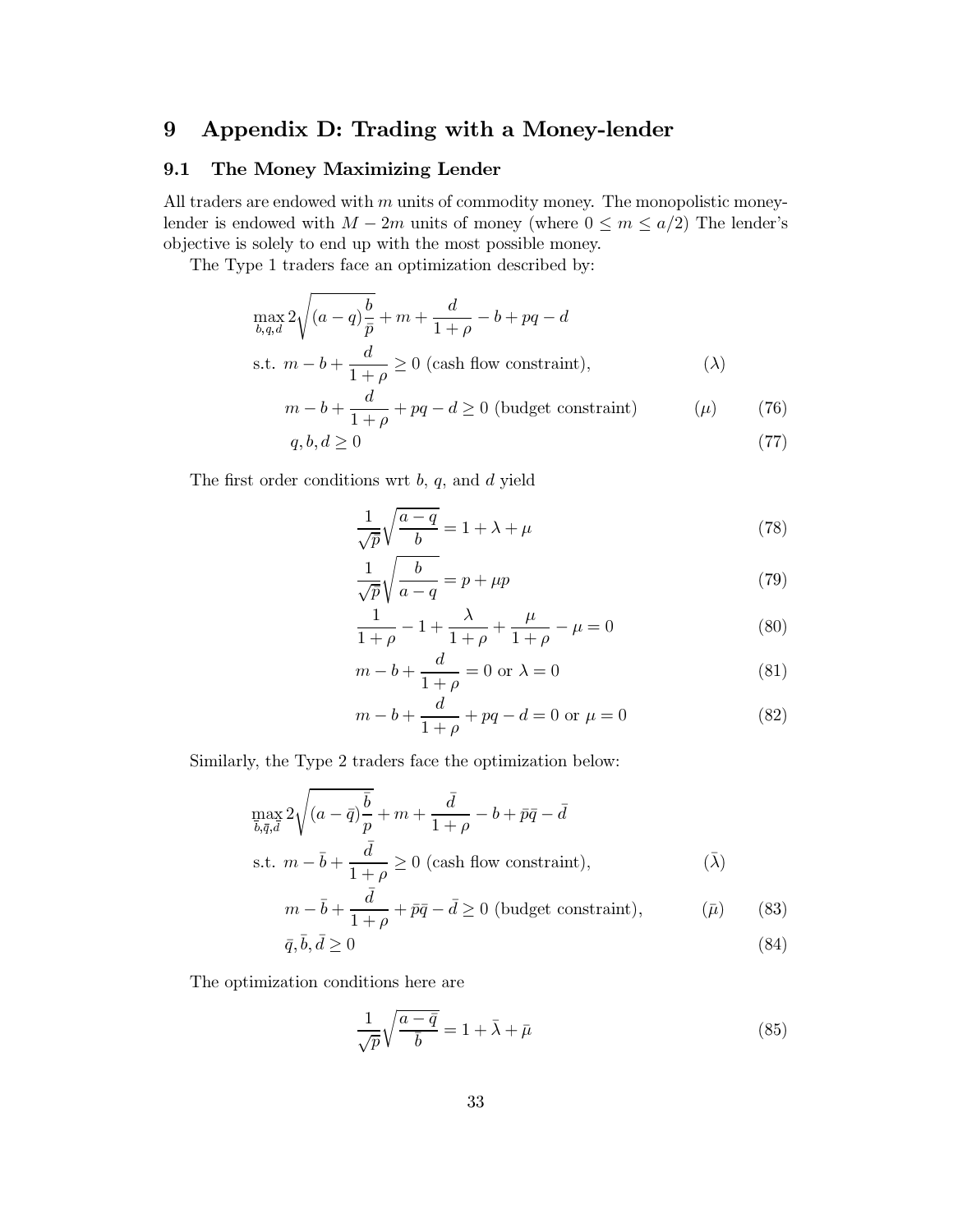$$
\frac{1}{\sqrt{p}}\sqrt{\frac{\bar{b}}{a-\bar{q}}} = \bar{p} + \bar{\mu}\bar{p}
$$
\n(86)

$$
\frac{1}{1+\rho} - 1 + \frac{\bar{\lambda}}{1+\rho} + \frac{\bar{\mu}}{1+\rho} - \bar{\mu} = 0
$$
 (87)

$$
m - \bar{b} + \frac{d}{1 + \rho} = 0 \text{ or } \bar{\lambda} = 0 \tag{88}
$$

$$
m - \bar{b} + \frac{\bar{d}}{1 + \rho} + \bar{p}\bar{q} - \bar{d} = 0 \text{ or } \bar{\mu} = 0
$$
 (89)

The banker's optimization is expressed as:

$$
\max_{g \text{ or } \rho} M - 2m + \rho g(\rho) \tag{90}
$$

$$
s.t. M - 2m + \rho g(\rho) \ge 0 \ (\lambda_B)
$$
\n<sup>(91)</sup>

and 
$$
g
$$
 or  $\rho \ge 0$  (92)

Finally, the balance conditions are  $p = \bar{b}/q$ ,  $\bar{p} = b/\bar{q}$  and  $1 + \rho = (d + \bar{d})/g$ .

Our general approach here is to first solve the traders' problems, and then solve the banker's problem once we know what the traders do as a function of  $\rho$ . In essence we solve the trading problem parametrically for  $\rho$  then consider  $g(\rho)$  and optimize.

We remark that here again the problems for Types 1 and 2 are isomorphic and so we may assume a symmetric solution where  $b = \bar{b}$ ,  $d = \bar{d}$ ,  $p = \bar{p}$ , and  $q = \bar{q}$ .

**Case 1:** First we consider the case where m is large. In this instance neither the cash flow or budget constraint are binding for the traders, i.e.,  $\lambda = \mu = \overline{\lambda} = \overline{\mu} = 0$ . Hence (78) implies  $\frac{(1/\sqrt{\bar{p}})}{a-q}{\bar{b}} = 1$ , which gives  $p = \bar{p} = (a-q)/b$ . Also (79) implies  $p\sqrt{\bar{p}} = \sqrt{b/(a-q)}$ , which is  $p^3 = b/(a-q)$ . Hence  $p = 1/p^3$ , which gives  $p=\bar{p}=1.$ 

Next, the balancing conditions give  $1 = p = \bar{b}/q = b/q$ , so  $b = q$  Since also  $1 = p = (a - q)/b$ , we have  $b = \bar{b} = q = \bar{q} = a/2$ .

Next, we note that equation (80) (with  $\lambda = \mu = 0$ ) implies  $\rho = 0$ . Hence the bank gains zero profits. But if this is to be an equilibrium we must then have  $d = \bar{d} = 0$ ; otherwise the bank could generate a profit by putting  $\rho$  and  $q$  at small positive values.

The above results are valid only so long as constraints ( $\lambda$ ), ( $\mu$ ), ( $\lambda$ ), ( $\bar{\mu}$ ), and ( $\lambda_B$ ) hold, i.e.,

$$
m - \frac{a}{2} \geq 0 \text{ } (\lambda) \text{ and } (\bar{\lambda}) \tag{93}
$$

$$
m - \frac{a}{2} + 0 + \frac{a}{2} \ge 0 \ (\mu)
$$
 and  $(\bar{\mu})$  (94)

$$
M - 2m \geq 0 \ (\lambda_B) \tag{95}
$$

i.e.,  $m \ge a/2$ . So this is what is meant by "m is large."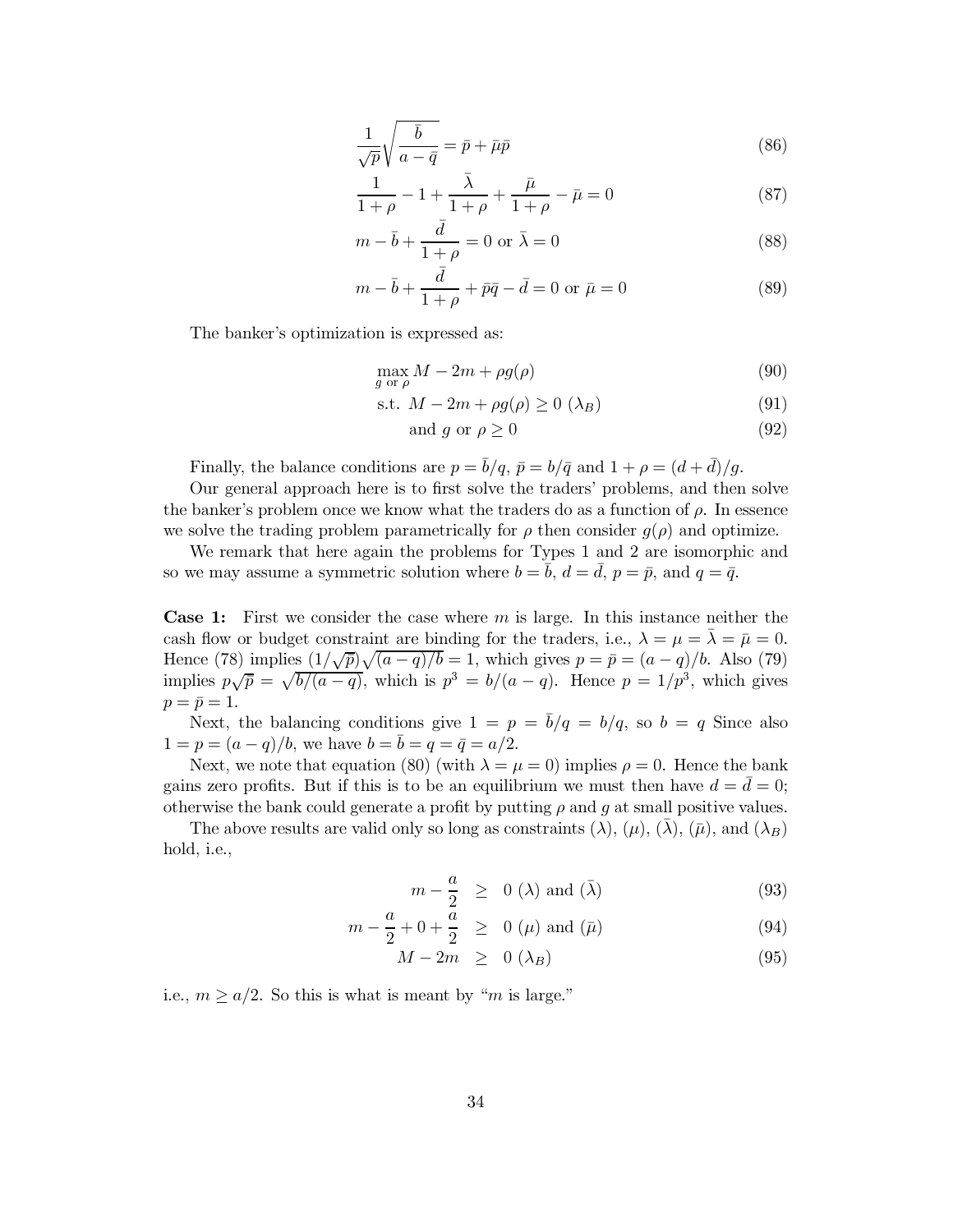**Case 2:** The second case is where  $m$  is very small: In this instance both the cash flow and budget constraints will hold with equality, so  $m - b + d/(1 + \rho) = 0$  and  $pq = d$ . In addition,  $\lambda$ ,  $\mu$ ,  $\bar{\lambda}$ , and  $\bar{\mu}$  are all positive.

First, we note that  $pq = d$  (see above) and  $pq = \bar{b} = b$  (balancing condition plus symmetry). Hence  $b = d$  (=  $\bar{b} = \bar{d}$ ). Hence,  $m - b + d/(1 + \rho) = 0$  implies  $m-b+b/(1+\rho)=0$ . This gives  $b=((1+\rho)/\rho)m=d=\overline{b}=\overline{d}$ . Furthermore,

$$
g = g(\rho) = \frac{d + \bar{d}}{1 + \rho} = \frac{\frac{2(1+\rho)}{\rho}m}{1 + \rho} = \frac{2m}{\rho}.
$$
 (96)

Hence the banker maximizes  $\rho g(\rho) = \rho(2m/\rho) = 2m$ . In other words, the bank's profits are 2m no matter what he does. Formally he can set g anywhere in  $(0, M-2m]$ , with  $\rho = 2m/g$ , and attain profits of 2m Another way to say this is that the function  $q(\rho)$  has unit elasticity.

Since the bank is indifferent among its feasible strategies, it may wish to choose a policy by which it would benefit the traders most. If so, it will set  $g$  as high as possible and  $\rho$  as low as possible, i.e.,  $g = M - 2m$  and  $\rho = 2m/(M - 2m)$ .

Given the values of g and  $\rho$  the bank sets, we may now calculate the optimal values of the traders' decision variables. Note that we've already calculated  $b = d$  $=\bar{b}=\bar{d}=[(1+\rho)/\rho]m.$ 

First, we have (79) implies  $\sqrt{(a-q)/b} = 1/p\sqrt{\bar{p}}(1+\mu)$  Together with (78) this implies  $1/p\bar{p} = (1 + \lambda + \mu)(1 + \mu)$ , for which symmetry implies  $p = \bar{p}$  $1/\sqrt{(1+\lambda+\mu)(1+\mu)}$  Now (80) implies  $\lambda = \rho(1+\mu)$ , so  $p = \bar{p} = 1/\sqrt{1+\rho}(1+\mu)$ . Thus  $p(1 + \mu) = 1/\sqrt{1 + \rho}$ . But then  $(79) \Rightarrow \sqrt{(a - q)/b} = 1/p\sqrt{\overline{p}}(1 + \mu)$  $\sqrt{1+\rho}/\sqrt{\bar{p}}$ , i.e.,  $(a-q)/b = (1+\rho)/\bar{p}$ . Hence  $(a-q)/\bar{p}\bar{q} = (1+\rho)/\bar{p}$ . Rearranging, we have  $q = a/(2 + \rho) = \bar{q}$ . Also,  $p = \bar{b}/q = [((1 + \rho)/\rho)m]/a/(2 + \rho) =$  $(1+\rho)(2+\rho)m/\rho a = \bar{p}$ 

Finally, for the multipliers, we have

$$
1 + \mu = \frac{1}{p\sqrt{1+\rho}} = \frac{\rho a}{(1+\rho)^{3/2}(2+\rho)m}
$$
(97)

$$
\lambda = \rho(1 + \mu) = \frac{\rho^2 a}{(1 + \rho)^{3/2} (2 + \rho)m}
$$
\n(98)

We remark that the quantities above are valid so long as the multiplier  $\mu$  is nonnegative. This gives a condition of

$$
\frac{\rho a}{(1+\rho)^{3/2}(2+\rho)m} \ge 1, \text{ or } \frac{m}{a} \le \frac{\rho}{(1+\rho)^{3/2}(2+\rho)}
$$
(99)

Note that the maximum value of  $\rho/(1+\rho)^{3/2}(2+\rho)$  (on the interval  $\rho \in [0,\infty)$ ) is about .12, which is much less than one half. Hence "Case 1" and "Case 2" do not cover all possibilities, i.e., we must have at least one "intermediate value for  $m$ " case.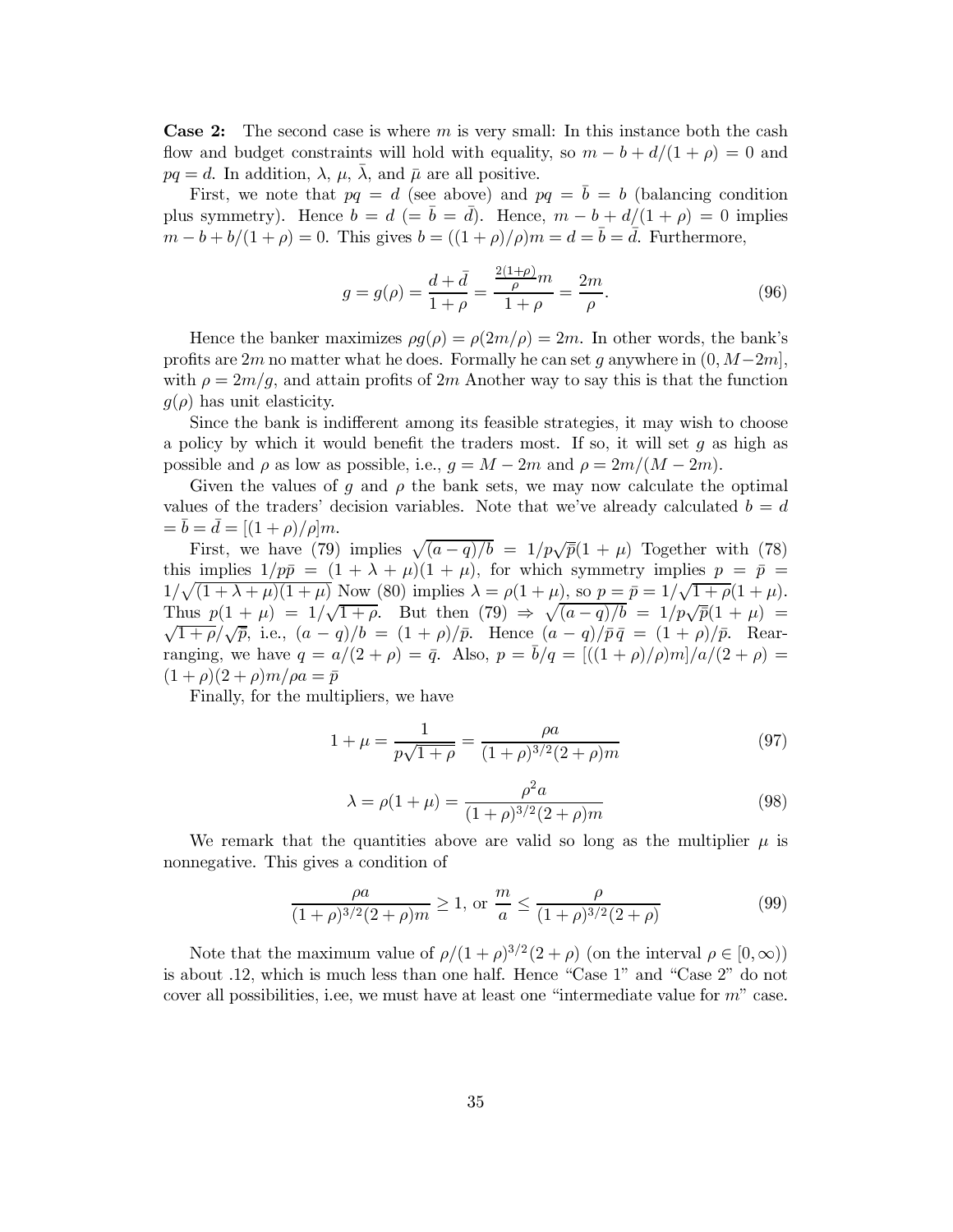**Case 3:** Now suppose that neither Case 1 nor Case 2 holds. Hence exactly one of the constraints ( $\lambda$ ) and ( $\mu$ ) holds tightly. But with  $m < a/2$  (and so  $\rho, d > 0$ ) it is impossible for  $(\mu)$  to hold tightly but not  $(\lambda)$ ; if so, then Type 1 traders could improve by simultaneously lowering d and raising b, while preserving equality in  $(\mu)$ . Hence the only case to consider here is for  $\lambda > 0$  (so  $m - b + d/(1 + \rho) = 0$ ) and  $\mu = 0$ . Also,  $\lambda = \lambda > 0$  and  $\bar{\mu} = 0$ .

First, note that (80) implies  $\lambda = \rho$ .

Next, we see that (78) is  $(1/\sqrt{\bar{p}})\sqrt{(a-q)/b} = 1+\lambda$  and (79) implies  $\sqrt{(a-q)/b} =$  $1/p\sqrt{\bar{p}}$ , hence  $1/p\bar{p} = 1+\lambda$ . Using symmetry, we have  $p = \bar{p} = 1/\sqrt{1+\lambda} = 1/\sqrt{1+\rho}$ . Next, since  $m-b+d/(1+\rho) = 0$  and  $m-\overline{b}+\overline{d}/(1+\rho) = 0$  we have  $b+\overline{b} =$  $(d+\bar{d})/(1+\rho) + 2m = g + 2m$ . But now, since  $\bar{b}/q = p = \bar{p} = b/\bar{q}$ , we have  $(b+\bar{b})/(q+\bar{q}) = 1/\sqrt{1+\rho}$ , which is  $q+\bar{q} = \sqrt{1+\rho(b+\bar{b})} = \sqrt{1+\rho(g+2m)}$ .

Next, we see that (78) implies  $(1/\bar{p})((a-q)/b) = (1+\lambda)^2 = (1+\rho)^2$ , so  $(a =$  $q)/b = (1+\rho)^{3/2} = (a - \bar{q})/\bar{b}$ . This implies  $(1+\rho)^{3/2} = (2a - \bar{q} - \bar{q})/(b + \bar{b}) =$  $\left[\frac{2a-\sqrt{1+\rho}(g+2m)}{(q+2m)}\right](g+2m) = 2a/(g+2m) - \sqrt{1+\rho}$ . Rearranging gives

$$
g = g(\rho) = \frac{2a}{(1+\rho)^{3/2} + (1+\rho)^{1/2}} - 2m.
$$
 (100)

This implies

$$
b = \bar{b} = \frac{g + 2m}{2} = \frac{a}{(1 + \rho)^{3/2} + (1 + \rho)^{1/2}}.
$$
\n(101)

Also,

$$
q = \bar{q} = \frac{\sqrt{1 + \rho}(g + 2m)}{2} = \frac{a}{2 + \rho}.
$$
\n(102)

The banker will choose  $\rho$  so as to maximize  $\rho g(\rho) = 2a\rho/[(1+\rho)^{3/2}+(1+\rho)^{1/2}] 2m\rho$ . This can be done computationally. We remark that the maximization is valid only so long as M is large enough so that the  $\rho$  so obtained does not cause  $g(\rho)$  to be more than  $M-2m$ . This is certainly true if  $M \ge a$ . Otherwise,  $g(\rho)$  will stay at the bound of  $M-2m$  and  $\rho$  will satisfy  $2a/[(1+\rho)^{3/2}+(1+\rho)^{1/2}]=M$ . (The formulas for the other variables follow, using this "modified" value of  $\rho$ .)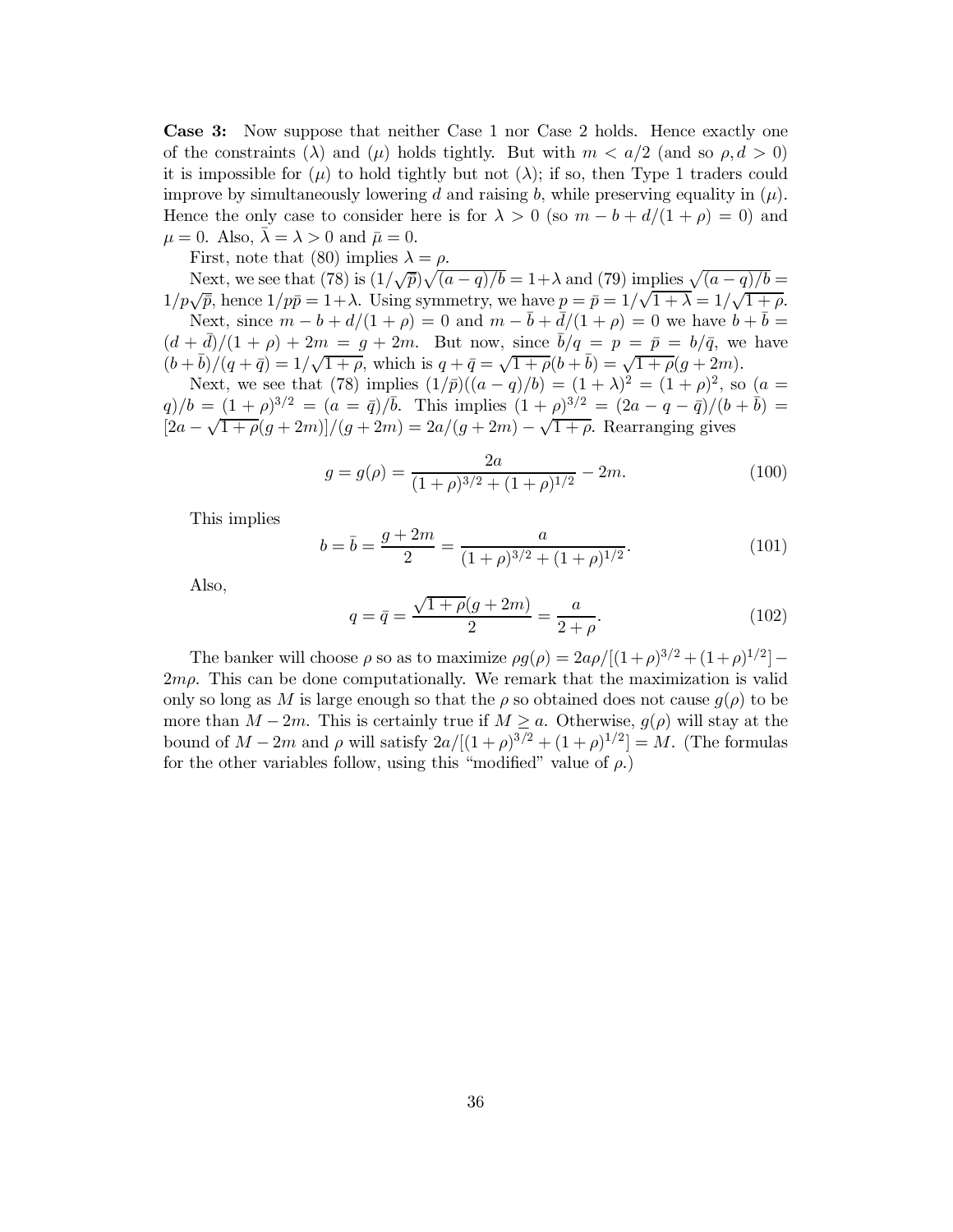# **References**

- [1] Allais, M., 1947. *Economie et interet.* Paris: Imprimerie Nationale, pp. 238–241.
- [2] Bak, P., S.F. Norrelykke and M. Shubik, 1999. "Dynamics of Money," Phys. Rev., E60: 2528-32.
- [3] Bewley, T., 1980. "The Optimum Quantity of Money." In J.H. Kareken and N. Wallace (eds.), Models of Monetary Economies Minneapolis: Federal Reserve Bank of Minneapolis, pp. 169–210.
- [4] Debreu, G., 1951. "The Coefficient of Resource Utilization," *Econometrica*, 19.
- [5] Dubey, P., and J. Geanakoplos. 2003 "IS-LM. Inside and Outside Fiat Money, Gains to Trade, and IS-LM," Economic Theory, 21: 347-397.
- [6] Dubey, P., J. Geanakoplos, and M. Shubik.. 2003. "Is Gold an Efficient Store of Value?", *Economic Theory*, 21(4): 767-782.
- [7] Dubey, P., A. Mas Colell, and M. Shubik, 1980. "Efficiency Properties of Strategic Market Games: An Axiomatic Approach," Journal of Economic Theory, 22:  $339 - 362$
- [8] Dubey, P., S. Sahi and M. Shubik. 1993. "A Repeated Trade and the Velocity of Money," Journal of Mathematical Economics, 22(2): 125–137.
- [9] Dubey, P. and L.S. Shapley, 1977. "Noncooperative Exchange with a Continuum of Traders," Rand p-5964, Santa Monica, CA.
- [10] Dubey, P., and M. Shubik, 1978. "The Noncooperative Equilibria of a Closed Trading Economy with Market Supply and Bidding Strategies," Journal of Eco*nomic Theory*,  $17(1)$ : 1-20.
- [11] Friedman, M., 1969. The Optimum Quantity of Money and Other Essays. Chicago: Aldine.
- [12] Grandmont, J.M., and Y. Younes, 1972. "On the Role of Money and the Existence of a Monetary Equilibrium," Review of Economic Studies, 39: 355-372.
- [13] Gurley, J.G., and E.S. Shaw, 1960. Money in a Theory of Finance. Washington, DC: Brookings.
- [14] Hahn, F.H., 1965. "On Some Problems of Proving the Existence of an Equilibrium in a Monetary Economy. In F H Hahn and F. Brechling (eds.), The Theory  $of\ Interest\ Rates.$  New York: MacMillan
- [15] Hurwicz, L., 1980. "Explaining the Existence and Value of Money: Comment." In J.H. Karaken and N. Wallace (eds.), *Models of Monetary Economies*. Minneapolis: Federal Reserve Bank of Minneapolis.